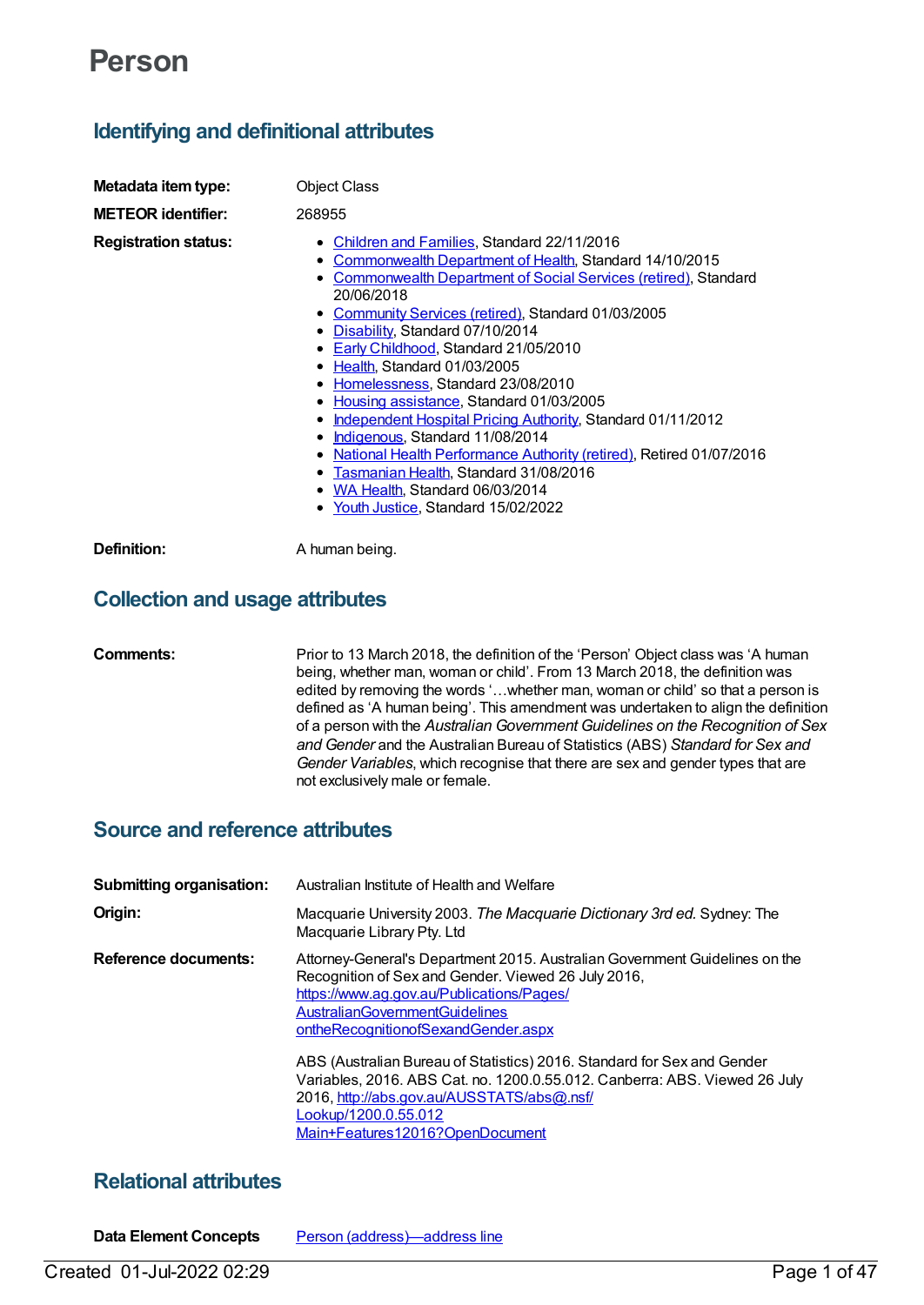**implementing this Object Class:**

- [Community](https://meteor.aihw.gov.au/RegistrationAuthority/1) Services (retired), Standard 30/09/2005
- [Health](https://meteor.aihw.gov.au/RegistrationAuthority/12), Standard 04/05/2005

#### Person [\(address\)—address](https://meteor.aihw.gov.au/content/269492) type

- [Community](https://meteor.aihw.gov.au/RegistrationAuthority/1) Services (retired), Superseded 06/02/2012
- [Health](https://meteor.aihw.gov.au/RegistrationAuthority/12), Superseded 05/10/2016

#### Person [\(address\)—Australian](https://meteor.aihw.gov.au/content/269894) postcode

- [Community](https://meteor.aihw.gov.au/RegistrationAuthority/1) Services (retired), Superseded 06/02/2012
- **Early [Childhood](https://meteor.aihw.gov.au/RegistrationAuthority/13), Superseded 09/03/2012**
- [Health](https://meteor.aihw.gov.au/RegistrationAuthority/12), Superseded 07/12/2011
- [Homelessness](https://meteor.aihw.gov.au/RegistrationAuthority/14), Standard 23/08/2010
- Housing [assistance](https://meteor.aihw.gov.au/RegistrationAuthority/11), Standard 10/02/2006

#### Person [\(address\)—building/complex](https://meteor.aihw.gov.au/content/269489) sub-unit identifier

- [Community](https://meteor.aihw.gov.au/RegistrationAuthority/1) Services (retired), Superseded 06/02/2012
- [Health](https://meteor.aihw.gov.au/RegistrationAuthority/12), Superseded 07/12/2011

# Person [\(address\)—building/complex](https://meteor.aihw.gov.au/content/269494) sub-unit type

- [Community](https://meteor.aihw.gov.au/RegistrationAuthority/1) Services (retired), Standard 30/09/2005
- [Health](https://meteor.aihw.gov.au/RegistrationAuthority/12), Superseded 05/10/2016

#### Person [\(address\)—building/property](https://meteor.aihw.gov.au/content/269499) name

- [Community](https://meteor.aihw.gov.au/RegistrationAuthority/1) Services (retired), Superseded 06/02/2012
- [Health](https://meteor.aihw.gov.au/RegistrationAuthority/12), Superseded 07/12/2011

# Person [\(address\)—country](https://meteor.aihw.gov.au/content/288077) identifier

- [Community](https://meteor.aihw.gov.au/RegistrationAuthority/1) Services (retired), Standard 30/09/2005
- [Health](https://meteor.aihw.gov.au/RegistrationAuthority/12), Superseded 05/10/2016
- [Tasmanian](https://meteor.aihw.gov.au/RegistrationAuthority/15) Health, Incomplete 25/03/2014

# Person [\(address\)—electronic](https://meteor.aihw.gov.au/content/287454) communication address

- [Community](https://meteor.aihw.gov.au/RegistrationAuthority/1) Services (retired), Standard 30/09/2005
- [Health](https://meteor.aihw.gov.au/RegistrationAuthority/12), Superseded 05/10/2016
- [Indigenous](https://meteor.aihw.gov.au/RegistrationAuthority/6), Superseded 05/10/2016

Person [\(address\)—electronic](https://meteor.aihw.gov.au/content/287503) communication medium

- [Community](https://meteor.aihw.gov.au/RegistrationAuthority/1) Services (retired), Standard 30/09/2005
- [Health](https://meteor.aihw.gov.au/RegistrationAuthority/12), Superseded 05/10/2016

Person [\(address\)—electronic](https://meteor.aihw.gov.au/content/287560) communication usage code

- [Community](https://meteor.aihw.gov.au/RegistrationAuthority/1) Services (retired), Superseded 06/02/2012
- [Health](https://meteor.aihw.gov.au/RegistrationAuthority/12), Standard 04/05/2005

#### Person [\(address\)—floor/level](https://meteor.aihw.gov.au/content/269500) identifier

- [Community](https://meteor.aihw.gov.au/RegistrationAuthority/1) Services (retired), Superseded 06/02/2012
- [Health](https://meteor.aihw.gov.au/RegistrationAuthority/12), Superseded 07/12/2011

#### Person [\(address\)—floor/level](https://meteor.aihw.gov.au/content/269495) type

- [Community](https://meteor.aihw.gov.au/RegistrationAuthority/1) Services (retired), Superseded 06/02/2012
- [Health](https://meteor.aihw.gov.au/RegistrationAuthority/12), Superseded 05/10/2016

#### Person [\(address\)—health](https://meteor.aihw.gov.au/content/269487) address line

• [Health](https://meteor.aihw.gov.au/RegistrationAuthority/12), Superseded 04/05/2005

#### Person [\(address\)—house/property](https://meteor.aihw.gov.au/content/269501) identifier

- [Community](https://meteor.aihw.gov.au/RegistrationAuthority/1) Services (retired), Superseded 06/02/2012
- [Health](https://meteor.aihw.gov.au/RegistrationAuthority/12), Superseded 07/12/2011

Person [\(address\)—international](https://meteor.aihw.gov.au/content/288973) postcode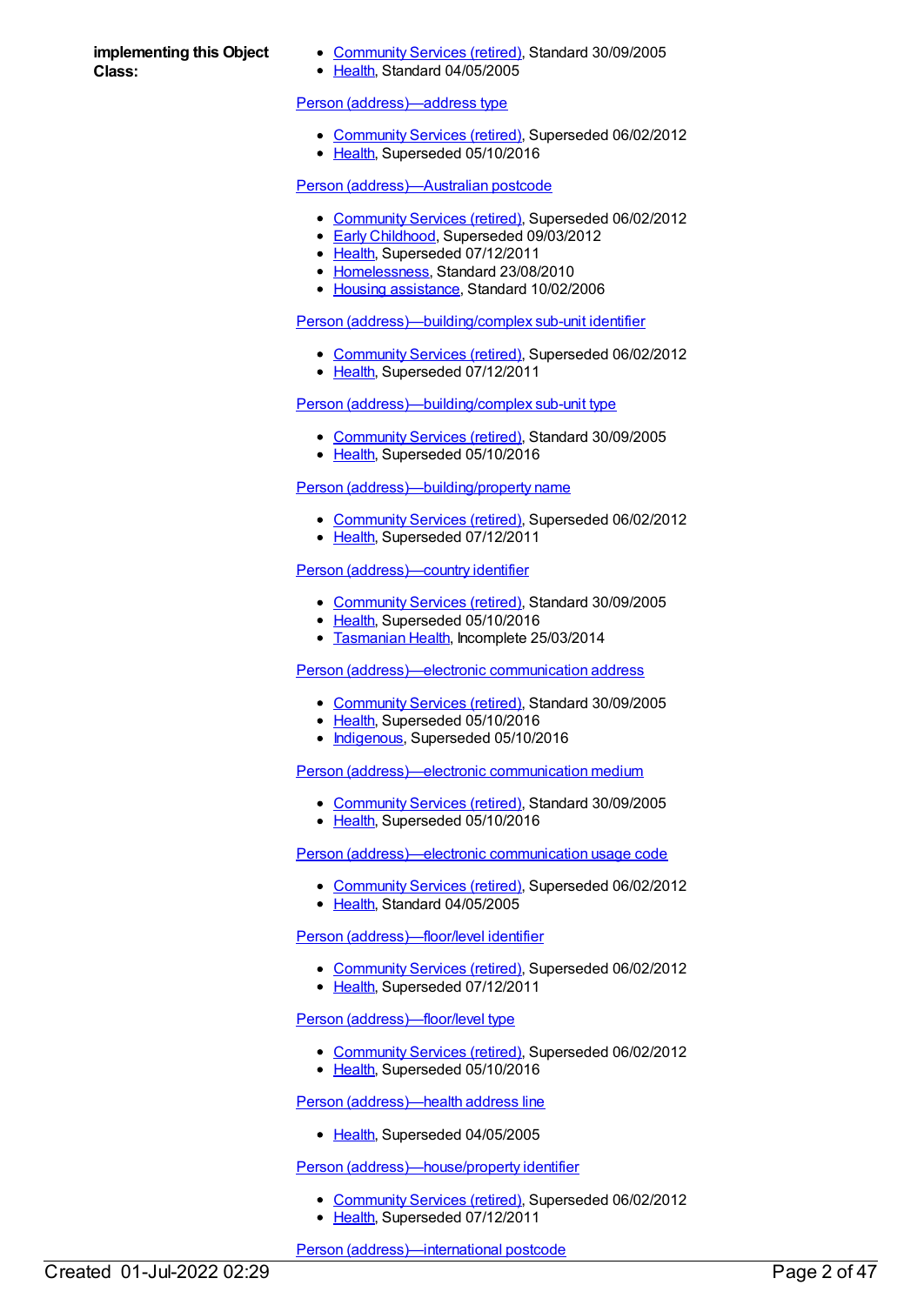- [Community](https://meteor.aihw.gov.au/RegistrationAuthority/1) Services (retired), Standard 30/09/2005
- [Health](https://meteor.aihw.gov.au/RegistrationAuthority/12), Superseded 05/10/2016

#### Person [\(address\)—lot/section](https://meteor.aihw.gov.au/content/269502) identifier

- [Community](https://meteor.aihw.gov.au/RegistrationAuthority/1) Services (retired), Superseded 06/02/2012
- [Health](https://meteor.aihw.gov.au/RegistrationAuthority/12), Superseded 05/10/2016

Person [\(address\)—non-Australian](https://meteor.aihw.gov.au/content/288644) state/province

- [Community](https://meteor.aihw.gov.au/RegistrationAuthority/1) Services (retired), Standard 30/09/2005
- [Health](https://meteor.aihw.gov.au/RegistrationAuthority/12), Standard 04/05/2005

Person [\(address\)—postal](https://meteor.aihw.gov.au/content/269869) delivery point identifier

- [Community](https://meteor.aihw.gov.au/RegistrationAuthority/1) Services (retired), Superseded 06/02/2012
- [Health](https://meteor.aihw.gov.au/RegistrationAuthority/12), Superseded 05/10/2016

Person [\(address\)—postal](https://meteor.aihw.gov.au/content/269503) delivery service type identifier

• [Health](https://meteor.aihw.gov.au/RegistrationAuthority/12), Superseded 05/10/2016

# Person [\(address\)—street](https://meteor.aihw.gov.au/content/269490) name

- [Community](https://meteor.aihw.gov.au/RegistrationAuthority/1) Services (retired), Superseded 06/02/2012
- [Health](https://meteor.aihw.gov.au/RegistrationAuthority/12), Superseded 07/12/2011

# Person [\(address\)—street](https://meteor.aihw.gov.au/content/269493) suffix

- [Community](https://meteor.aihw.gov.au/RegistrationAuthority/1) Services (retired), Superseded 06/02/2012
- [Health](https://meteor.aihw.gov.au/RegistrationAuthority/12), Superseded 05/10/2016

# Person [\(address\)—street](https://meteor.aihw.gov.au/content/269491) type

- [Community](https://meteor.aihw.gov.au/RegistrationAuthority/1) Services (retired), Superseded 06/02/2012
- [Health](https://meteor.aihw.gov.au/RegistrationAuthority/12), Superseded 07/12/2011

# Person [\(address\)—suburb/town/locality](https://meteor.aihw.gov.au/content/269880) name

- [Community](https://meteor.aihw.gov.au/RegistrationAuthority/1) Services (retired), Superseded 06/02/2012
- **Early [Childhood](https://meteor.aihw.gov.au/RegistrationAuthority/13), Superseded 09/03/2012**
- [Health](https://meteor.aihw.gov.au/RegistrationAuthority/12), Superseded 07/12/2011
- [Homelessness](https://meteor.aihw.gov.au/RegistrationAuthority/14), Standard 23/08/2010
- Housing [assistance](https://meteor.aihw.gov.au/RegistrationAuthority/11), Standard 23/08/2010

Person [\(assessed\)—assistance](https://meteor.aihw.gov.au/content/269802) eligibility status

[Community](https://meteor.aihw.gov.au/RegistrationAuthority/1) Services (retired), Superseded 02/05/2006

Person [\(employed\)—education](https://meteor.aihw.gov.au/content/355534) field of highest qualification

• [Community](https://meteor.aihw.gov.au/RegistrationAuthority/1) Services (retired), Standard 15/09/2007

Person [\(employed\)—education](https://meteor.aihw.gov.au/content/391015) field of highest relevant qualification

- [Community](https://meteor.aihw.gov.au/RegistrationAuthority/1) Services (retired), Standard 21/05/2010
- Early [Childhood](https://meteor.aihw.gov.au/RegistrationAuthority/13), Standard 21/05/2010
- [Indigenous](https://meteor.aihw.gov.au/RegistrationAuthority/6), Standard 16/09/2014

Person [\(employed\)—education](https://meteor.aihw.gov.au/content/441589) field of highest relevant qualification

• Early [Childhood](https://meteor.aihw.gov.au/RegistrationAuthority/13), Standard 07/06/2011

Person [\(employed\)—employment](https://meteor.aihw.gov.au/content/356314) related study indicator

• [Community](https://meteor.aihw.gov.au/RegistrationAuthority/1) Services (retired), Standard 30/11/2007

Person [\(employed\)—employment](https://meteor.aihw.gov.au/content/314860) type

• [Community](https://meteor.aihw.gov.au/RegistrationAuthority/1) Services (retired), Standard 30/11/2007

Person [\(employed\)—full-time/part-time](https://meteor.aihw.gov.au/content/318678) status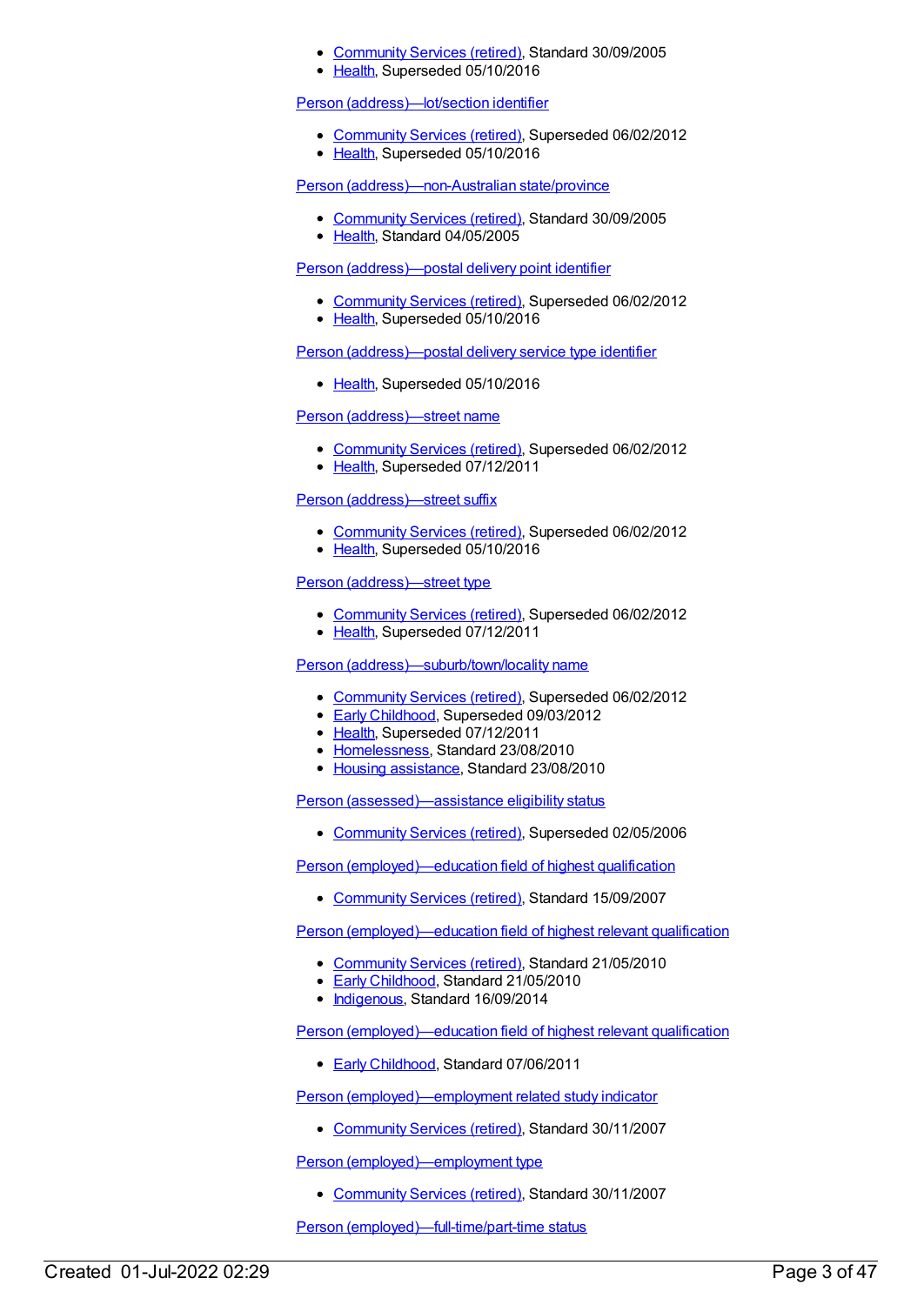- [Community](https://meteor.aihw.gov.au/RegistrationAuthority/1) Services (retired), Standard 14/12/2005
- [Disability](https://meteor.aihw.gov.au/RegistrationAuthority/16), Standard 13/08/2015
- [Homelessness](https://meteor.aihw.gov.au/RegistrationAuthority/14), Superseded 10/08/2018
- Housing [assistance](https://meteor.aihw.gov.au/RegistrationAuthority/11), Standard 23/08/2010

Person [\(employed\)—highest](https://meteor.aihw.gov.au/content/325934) level of qualification in employment field

• [Community](https://meteor.aihw.gov.au/RegistrationAuthority/1) Services (retired), Standard 15/09/2007

Person [\(employed\)—hours](https://meteor.aihw.gov.au/content/356969) worked

- [Community](https://meteor.aihw.gov.au/RegistrationAuthority/1) Services (retired), Standard 30/11/2007
- [Disability](https://meteor.aihw.gov.au/RegistrationAuthority/16), Standard 13/08/2015

Person [\(employed\)—hours](https://meteor.aihw.gov.au/content/269468) worked (per week)

[Community](https://meteor.aihw.gov.au/RegistrationAuthority/1) Services (retired), Standard 01/03/2005

Person [\(employed\)—hours](https://meteor.aihw.gov.au/content/602281) worked in early childhood education program delivery (per week)

● Early [Childhood](https://meteor.aihw.gov.au/RegistrationAuthority/13), Standard 01/06/2015

Person [\(employed\)—hours](https://meteor.aihw.gov.au/content/437550) worked in preschool program delivery

**Early [Childhood](https://meteor.aihw.gov.au/RegistrationAuthority/13), Superseded 01/06/2015** 

Person [\(employed\)—length](https://meteor.aihw.gov.au/content/315077) of employment in current service

[Community](https://meteor.aihw.gov.au/RegistrationAuthority/1) Services (retired), Standard 30/11/2007

Person [\(employed\)—length](https://meteor.aihw.gov.au/content/314897) of experience in industry sector

[Community](https://meteor.aihw.gov.au/RegistrationAuthority/1) Services (retired), Standard 30/11/2007

Person [\(employed\)—level](https://meteor.aihw.gov.au/content/390958) of highest qualification in employment field

- [Community](https://meteor.aihw.gov.au/RegistrationAuthority/1) Services (retired), Standard 21/05/2010
- Early [Childhood](https://meteor.aihw.gov.au/RegistrationAuthority/13), Standard 21/05/2010
- [Indigenous](https://meteor.aihw.gov.au/RegistrationAuthority/6), Standard 16/09/2014

Person [\(employed\)—paid](https://meteor.aihw.gov.au/content/314809) employment indicator

- [Community](https://meteor.aihw.gov.au/RegistrationAuthority/1) Services (retired), Standard 30/11/2007
- Early [Childhood](https://meteor.aihw.gov.au/RegistrationAuthority/13), Standard 07/06/2011

Person [\(employed\)—Preschool](https://meteor.aihw.gov.au/content/401320) program delivered by teacher indicator

- [Community](https://meteor.aihw.gov.au/RegistrationAuthority/1) Services (retired), Standard 21/05/2010
- **Early [Childhood](https://meteor.aihw.gov.au/RegistrationAuthority/13), Superseded 07/06/2011**

Person [\(employed\)—status](https://meteor.aihw.gov.au/content/269469) in employment

[Community](https://meteor.aihw.gov.au/RegistrationAuthority/1) Services (retired), Standard 01/03/2005

Person [\(employed\)—tertiary](https://meteor.aihw.gov.au/content/314889) qualification related to industry indicator

• [Community](https://meteor.aihw.gov.au/RegistrationAuthority/1) Services (retired), Standard 30/11/2007

Person [\(employed\)—type](https://meteor.aihw.gov.au/content/314802) of children's service work performed

• [Community](https://meteor.aihw.gov.au/RegistrationAuthority/1) Services (retired), Standard 15/09/2007

Person [\(identifier\)—identifier](https://meteor.aihw.gov.au/content/269524) type

• [Health](https://meteor.aihw.gov.au/RegistrationAuthority/12), Standard 01/03/2005

Person (income unit [member\)—relationship](https://meteor.aihw.gov.au/content/301832) to reference person (income unit)

• Housing [assistance](https://meteor.aihw.gov.au/RegistrationAuthority/11), Superseded 30/08/2017

Person (income unit [member\)—relationship](https://meteor.aihw.gov.au/content/269700) to reference person (income unit)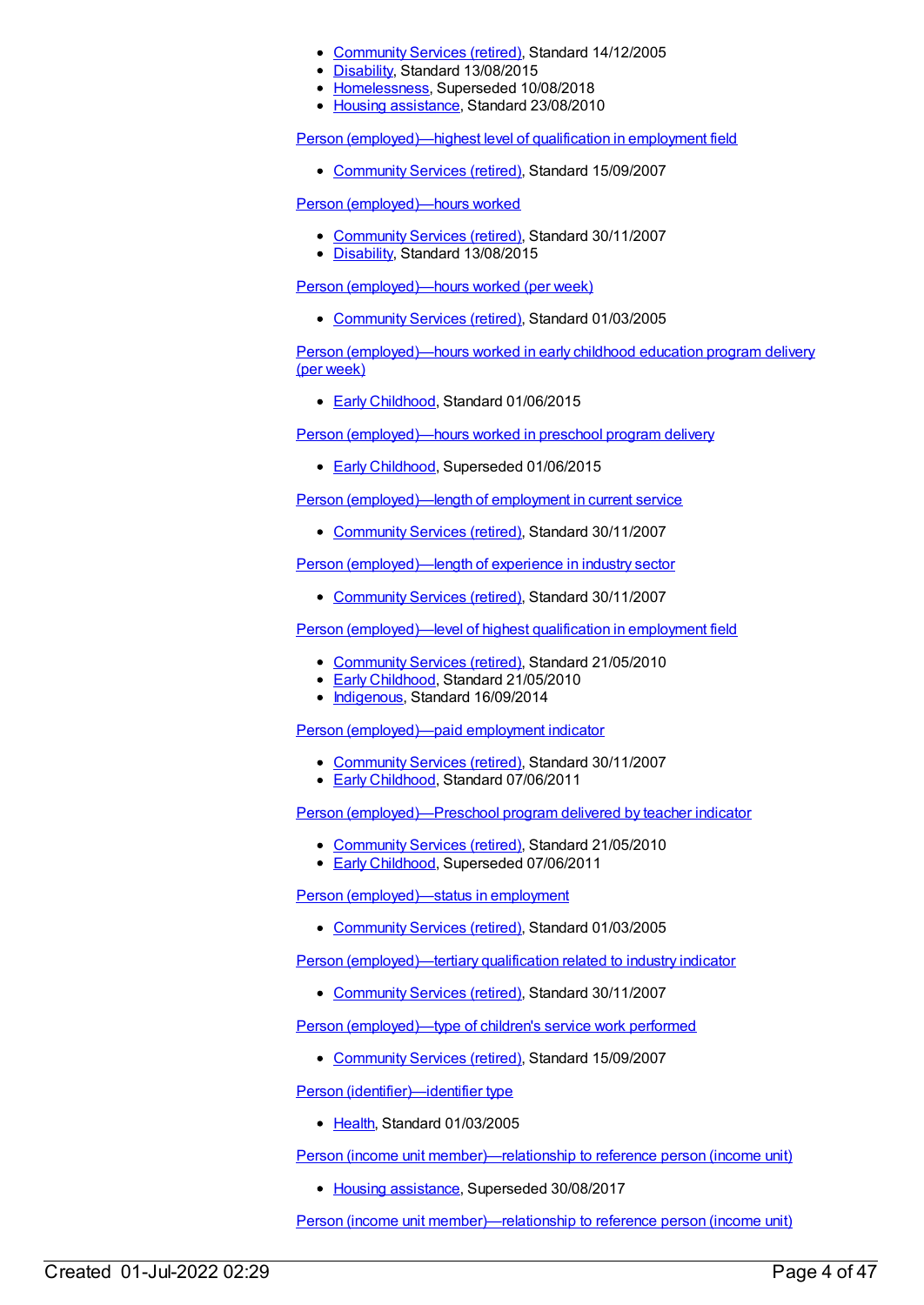#### • Housing [assistance](https://meteor.aihw.gov.au/RegistrationAuthority/11), Superseded 10/02/2006

#### Person [\(male\)—erectile](https://meteor.aihw.gov.au/content/269595) dysfunction

• [Health](https://meteor.aihw.gov.au/RegistrationAuthority/12), Standard 01/03/2005

# Person [\(name\)—family](https://meteor.aihw.gov.au/content/269711) name

- [Community](https://meteor.aihw.gov.au/RegistrationAuthority/1) Services (retired), Standard 01/03/2005
- [Disability](https://meteor.aihw.gov.au/RegistrationAuthority/16), Standard 13/08/2015
- [Health](https://meteor.aihw.gov.au/RegistrationAuthority/12), Superseded 05/10/2016
- Housing [assistance](https://meteor.aihw.gov.au/RegistrationAuthority/11), Standard 28/07/2005
- [Indigenous](https://meteor.aihw.gov.au/RegistrationAuthority/6), Standard 05/09/2014
- **[Tasmanian](https://meteor.aihw.gov.au/RegistrationAuthority/15) Health, Standard 01/09/2016**
- WA [Health](https://meteor.aihw.gov.au/RegistrationAuthority/2), Standard 19/03/2015

# Person [\(name\)—given](https://meteor.aihw.gov.au/content/269709) name

- [Community](https://meteor.aihw.gov.au/RegistrationAuthority/1) Services (retired), Standard 01/03/2005
- [Disability](https://meteor.aihw.gov.au/RegistrationAuthority/16), Standard 13/08/2015
- [Health](https://meteor.aihw.gov.au/RegistrationAuthority/12), Superseded 05/10/2016
- Housing [assistance](https://meteor.aihw.gov.au/RegistrationAuthority/11), Standard 01/08/2005
- [Indigenous](https://meteor.aihw.gov.au/RegistrationAuthority/6), Standard 05/09/2014
- **[Tasmanian](https://meteor.aihw.gov.au/RegistrationAuthority/15) Health, Standard 01/09/2016**
- WA [Health](https://meteor.aihw.gov.au/RegistrationAuthority/2), Standard 19/03/2015

#### Person [\(name\)—given](https://meteor.aihw.gov.au/content/287589) name sequence number

- [Community](https://meteor.aihw.gov.au/RegistrationAuthority/1) Services (retired), Standard 30/09/2005
- [Health](https://meteor.aihw.gov.au/RegistrationAuthority/12), Superseded 05/10/2016

# Person [\(name\)—name](https://meteor.aihw.gov.au/content/287053) conditional use flag

- [Community](https://meteor.aihw.gov.au/RegistrationAuthority/1) Services (retired), Standard 25/08/2005
- [Health](https://meteor.aihw.gov.au/RegistrationAuthority/12), Superseded 05/10/2016

# Person [\(name\)—name](https://meteor.aihw.gov.au/content/269713) context flag

- [Community](https://meteor.aihw.gov.au/RegistrationAuthority/1) Services (retired), Superseded 25/08/2005
- [Health](https://meteor.aihw.gov.au/RegistrationAuthority/12), Superseded 04/05/2005

#### Person [\(name\)—name](https://meteor.aihw.gov.au/content/269707) suffix

- [Community](https://meteor.aihw.gov.au/RegistrationAuthority/1) Services (retired), Standard 01/03/2005
- [Disability](https://meteor.aihw.gov.au/RegistrationAuthority/16), Standard 13/08/2015
- [Health](https://meteor.aihw.gov.au/RegistrationAuthority/12), Standard 01/03/2005

### Person [\(name\)—name](https://meteor.aihw.gov.au/content/288201) suffix sequence number

- [Community](https://meteor.aihw.gov.au/RegistrationAuthority/1) Services (retired), Standard 30/09/2005
- [Health](https://meteor.aihw.gov.au/RegistrationAuthority/12), Superseded 05/10/2016

#### Person [\(name\)—name](https://meteor.aihw.gov.au/content/269708) title

- [Community](https://meteor.aihw.gov.au/RegistrationAuthority/1) Services (retired), Standard 01/03/2005
- [Disability](https://meteor.aihw.gov.au/RegistrationAuthority/16), Standard 13/08/2015
- [Health](https://meteor.aihw.gov.au/RegistrationAuthority/12), Superseded 05/10/2016
- [Indigenous](https://meteor.aihw.gov.au/RegistrationAuthority/6), Standard 16/09/2014
- **[Tasmanian](https://meteor.aihw.gov.au/RegistrationAuthority/15) Health, Standard 01/09/2016**

### Person [\(name\)—name](https://meteor.aihw.gov.au/content/288255) title sequence number

- [Community](https://meteor.aihw.gov.au/RegistrationAuthority/1) Services (retired), Standard 30/09/2005
- [Health](https://meteor.aihw.gov.au/RegistrationAuthority/12), Superseded 05/10/2016

#### Person [\(name\)—name](https://meteor.aihw.gov.au/content/269712) type

- [Community](https://meteor.aihw.gov.au/RegistrationAuthority/1) Services (retired), Superseded 06/02/2012
- [Health](https://meteor.aihw.gov.au/RegistrationAuthority/12), Standard 01/03/2005

Person (requiring [care\)—carer](https://meteor.aihw.gov.au/content/269629) availability status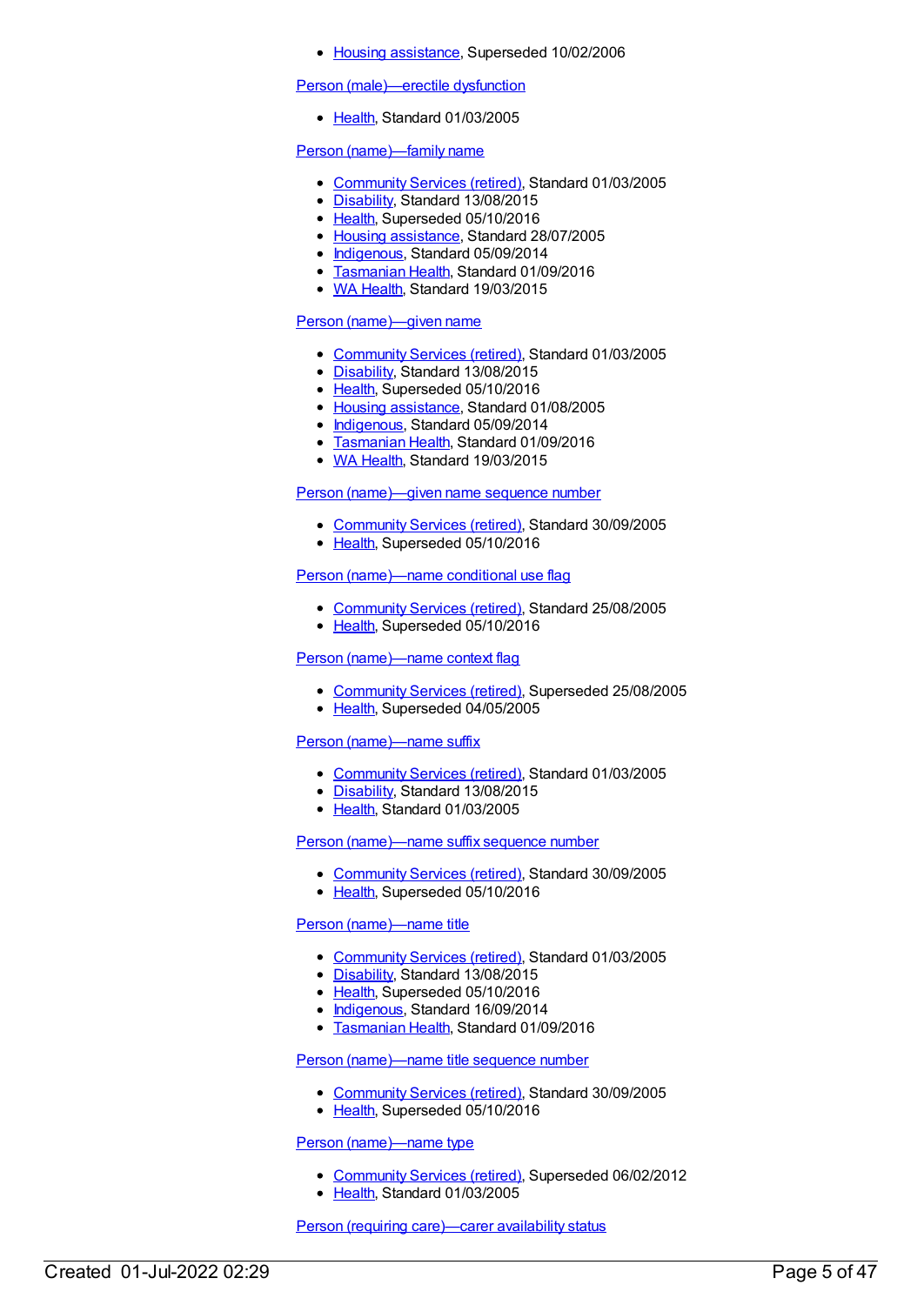- [Community](https://meteor.aihw.gov.au/RegistrationAuthority/1) Services (retired), Superseded 02/05/2006
- [Health](https://meteor.aihw.gov.au/RegistrationAuthority/12), Superseded 04/07/2007

#### Person [\(telephone\)—telephone](https://meteor.aihw.gov.au/content/269736) number type

- [Community](https://meteor.aihw.gov.au/RegistrationAuthority/1) Services (retired), Standard 01/03/2005
- [Health](https://meteor.aihw.gov.au/RegistrationAuthority/12), Standard 01/03/2005

Person [\(tenant\)—landlord](https://meteor.aihw.gov.au/content/269640) type

• Housing [assistance](https://meteor.aihw.gov.au/RegistrationAuthority/11), Retired 10/02/2006

Person— [electrocardiogram](https://meteor.aihw.gov.au/content/347708) Q waves indicator

• [Health](https://meteor.aihw.gov.au/RegistrationAuthority/12), Standard 01/10/2008

[Person—absolute](https://meteor.aihw.gov.au/content/503018) cardiovascular disease risk assessment recorded indicator

- [Health](https://meteor.aihw.gov.au/RegistrationAuthority/12), Standard 21/11/2013
- [Indigenous](https://meteor.aihw.gov.au/RegistrationAuthority/6), Standard 21/11/2013

[Person—absolute](https://meteor.aihw.gov.au/content/585240) cardiovascular disease risk assessment result categories

- [Health](https://meteor.aihw.gov.au/RegistrationAuthority/12), Standard 13/03/2015
- [Indigenous](https://meteor.aihw.gov.au/RegistrationAuthority/6), Standard 13/03/2015

[Person—access](https://meteor.aihw.gov.au/content/634939) to peer support

• [Health](https://meteor.aihw.gov.au/RegistrationAuthority/12), Standard 25/01/2018

[Person—access](https://meteor.aihw.gov.au/content/634830) to treating doctor or psychiatrist

• [Health](https://meteor.aihw.gov.au/RegistrationAuthority/12), Standard 25/01/2018

[Person—accommodation](https://meteor.aihw.gov.au/content/352358) assistance urgency status

[Community](https://meteor.aihw.gov.au/RegistrationAuthority/1) Services (retired), Standard 30/11/2007

[Person—accommodation](https://meteor.aihw.gov.au/content/331512) offer accepted indicator

[Community](https://meteor.aihw.gov.au/RegistrationAuthority/1) Services (retired), Standard 30/11/2007

[Person—accommodation](https://meteor.aihw.gov.au/content/329984) offered

• [Community](https://meteor.aihw.gov.au/RegistrationAuthority/1) Services (retired), Standard 30/11/2007

[Person—accommodation](https://meteor.aihw.gov.au/content/269592) type

- ACT Health [\(retired\)](https://meteor.aihw.gov.au/RegistrationAuthority/9), Candidate 09/08/2018
- [Health](https://meteor.aihw.gov.au/RegistrationAuthority/12), Standard 01/03/2005

#### [Person—activities](https://meteor.aihw.gov.au/content/634906) that suited

[Health](https://meteor.aihw.gov.au/RegistrationAuthority/12), Standard 25/01/2018

[Person—activity](https://meteor.aihw.gov.au/content/324435) and participation life area

- [Community](https://meteor.aihw.gov.au/RegistrationAuthority/1) Services (retired), Standard 16/10/2006
- [Disability](https://meteor.aihw.gov.au/RegistrationAuthority/16), Standard 07/10/2014
- Elealth, Standard 29/11/2006
- [Homelessness](https://meteor.aihw.gov.au/RegistrationAuthority/14), Standard 01/05/2013
- Housing [assistance](https://meteor.aihw.gov.au/RegistrationAuthority/11), Standard 01/05/2013

[Person—activity](https://meteor.aihw.gov.au/content/533811) limitation indicator

- [Community](https://meteor.aihw.gov.au/RegistrationAuthority/1) Services (retired), Standard 19/09/2013
- [Disability](https://meteor.aihw.gov.au/RegistrationAuthority/16), Standard 13/08/2015

[Person—acute](https://meteor.aihw.gov.au/content/284877) coronary syndrome concurrent clinical condition

• [Health](https://meteor.aihw.gov.au/RegistrationAuthority/12), Superseded 01/10/2008

[Person—acute](https://meteor.aihw.gov.au/content/284642) coronary syndrome procedure type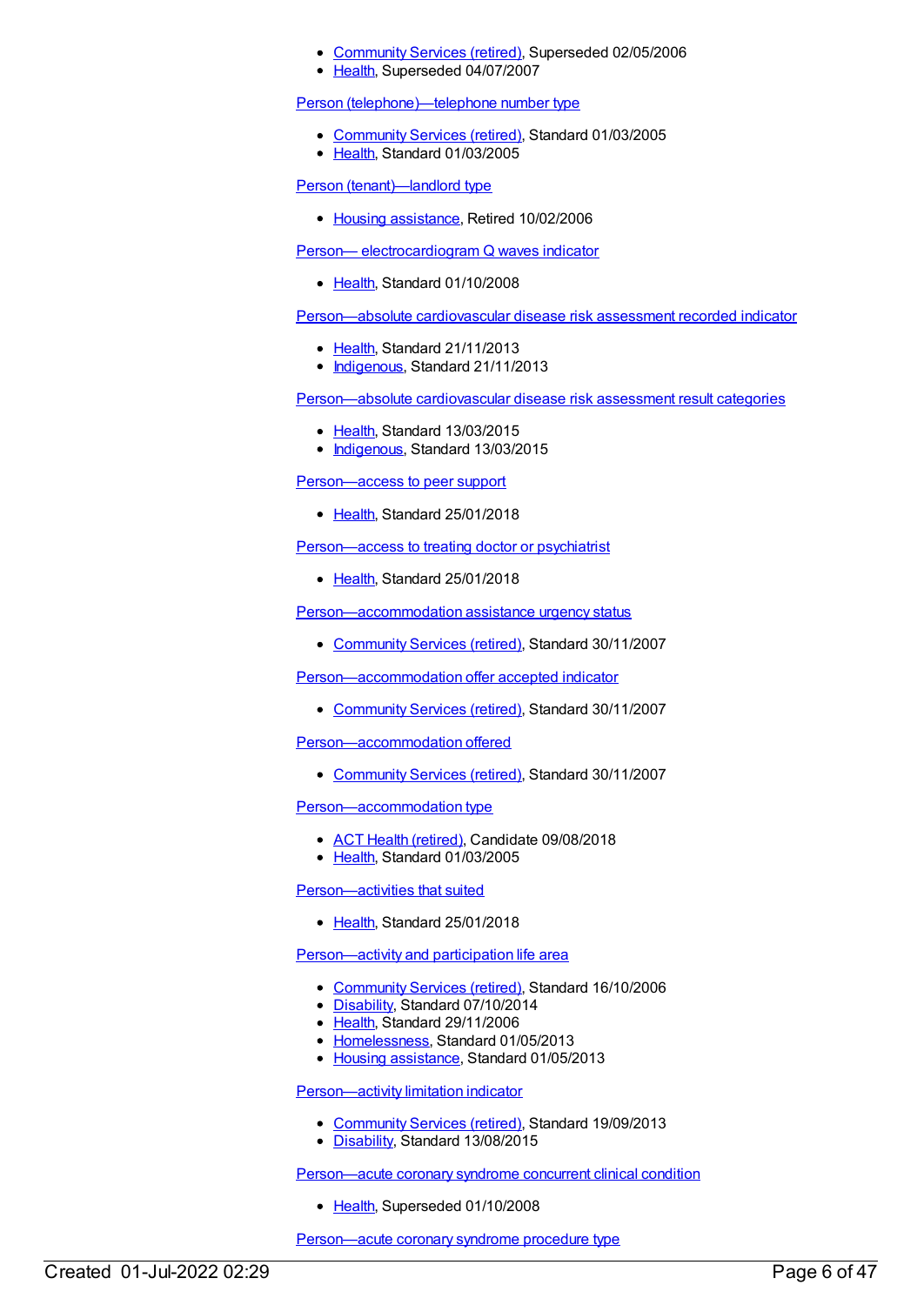#### • [Health](https://meteor.aihw.gov.au/RegistrationAuthority/12), Standard 04/06/2004

[Person—acute](https://meteor.aihw.gov.au/content/359154) coronary syndrome related medical history

• [Health](https://meteor.aihw.gov.au/RegistrationAuthority/12), Standard 01/10/2008

[Person—acute](https://meteor.aihw.gov.au/content/284648) coronary syndrome risk stratum

• [Health](https://meteor.aihw.gov.au/RegistrationAuthority/12), Superseded 01/10/2008

[Person—acute](https://meteor.aihw.gov.au/content/356668) coronary syndrome risk stratum

• [Health](https://meteor.aihw.gov.au/RegistrationAuthority/12), Standard 01/10/2008

[Person—acute](https://meteor.aihw.gov.au/content/321195) coronary syndrome symptoms onset date

• [Health](https://meteor.aihw.gov.au/RegistrationAuthority/12), Standard 01/10/2008

Person-acute coronary syndrome symptoms onset time

• [Health](https://meteor.aihw.gov.au/RegistrationAuthority/12), Standard 01/10/2008

[Person—ADF](https://meteor.aihw.gov.au/content/737926) veteran status

• [Health](https://meteor.aihw.gov.au/RegistrationAuthority/12), Recorded 15/11/2021

[Person—administrative](https://meteor.aihw.gov.au/content/521534) division of birth

• [Health](https://meteor.aihw.gov.au/RegistrationAuthority/12), Standard 05/10/2016

# [Person—adoption](https://meteor.aihw.gov.au/content/475808) order type

• [Community](https://meteor.aihw.gov.au/RegistrationAuthority/1) Services (retired), Standard 20/05/2013

# [Person—adoption](https://meteor.aihw.gov.au/content/467124) type

- [Children](https://meteor.aihw.gov.au/RegistrationAuthority/17) and Families, Standard 22/11/2016
- [Community](https://meteor.aihw.gov.au/RegistrationAuthority/1) Services (retired), Standard 20/05/2013

# [Person—age](https://meteor.aihw.gov.au/content/290402)

- [Children](https://meteor.aihw.gov.au/RegistrationAuthority/17) and Families, Standard 22/11/2016
- [Commonwealth](https://meteor.aihw.gov.au/RegistrationAuthority/10) Department of Health, Recorded 16/09/2016
- [Community](https://meteor.aihw.gov.au/RegistrationAuthority/1) Services (retired), Standard 04/05/2005
- **Early [Childhood](https://meteor.aihw.gov.au/RegistrationAuthority/13), Standard 21/05/2010**
- [Health](https://meteor.aihw.gov.au/RegistrationAuthority/12), Standard 04/05/2005
- Housing [assistance](https://meteor.aihw.gov.au/RegistrationAuthority/11), Standard 17/06/2005
- [Indigenous](https://meteor.aihw.gov.au/RegistrationAuthority/6), Standard 13/03/2015
- National Health [Performance](https://meteor.aihw.gov.au/RegistrationAuthority/8) Authority (retired), Retired 01/07/2016
- [Tasmanian](https://meteor.aihw.gov.au/RegistrationAuthority/15) Health, Standard 05/09/2016
- WA [Health](https://meteor.aihw.gov.au/RegistrationAuthority/2), Standard 06/03/2014

[Person—age](https://meteor.aihw.gov.au/content/269800) (community services)

[Community](https://meteor.aihw.gov.au/RegistrationAuthority/1) Services (retired), Superseded 04/05/2005

[Person—age](https://meteor.aihw.gov.au/content/269598) (housing assistance)

• Housing [assistance](https://meteor.aihw.gov.au/RegistrationAuthority/11), Retired 17/06/2005

#### [Person—age](https://meteor.aihw.gov.au/content/490479) at onset of disability

- [Community](https://meteor.aihw.gov.au/RegistrationAuthority/1) Services (retired), Standard 10/04/2013
- [Disability](https://meteor.aihw.gov.au/RegistrationAuthority/16), Standard 13/08/2015

#### [Person—age](https://meteor.aihw.gov.au/content/290496) range

- [Community](https://meteor.aihw.gov.au/RegistrationAuthority/1) Services (retired), Standard 30/11/2007
- Elealth, Standard 04/05/2005
- [Indigenous](https://meteor.aihw.gov.au/RegistrationAuthority/6), Standard 16/09/2014

#### [Person—albumin/creatinine](https://meteor.aihw.gov.au/content/594125) ratio (ACR) result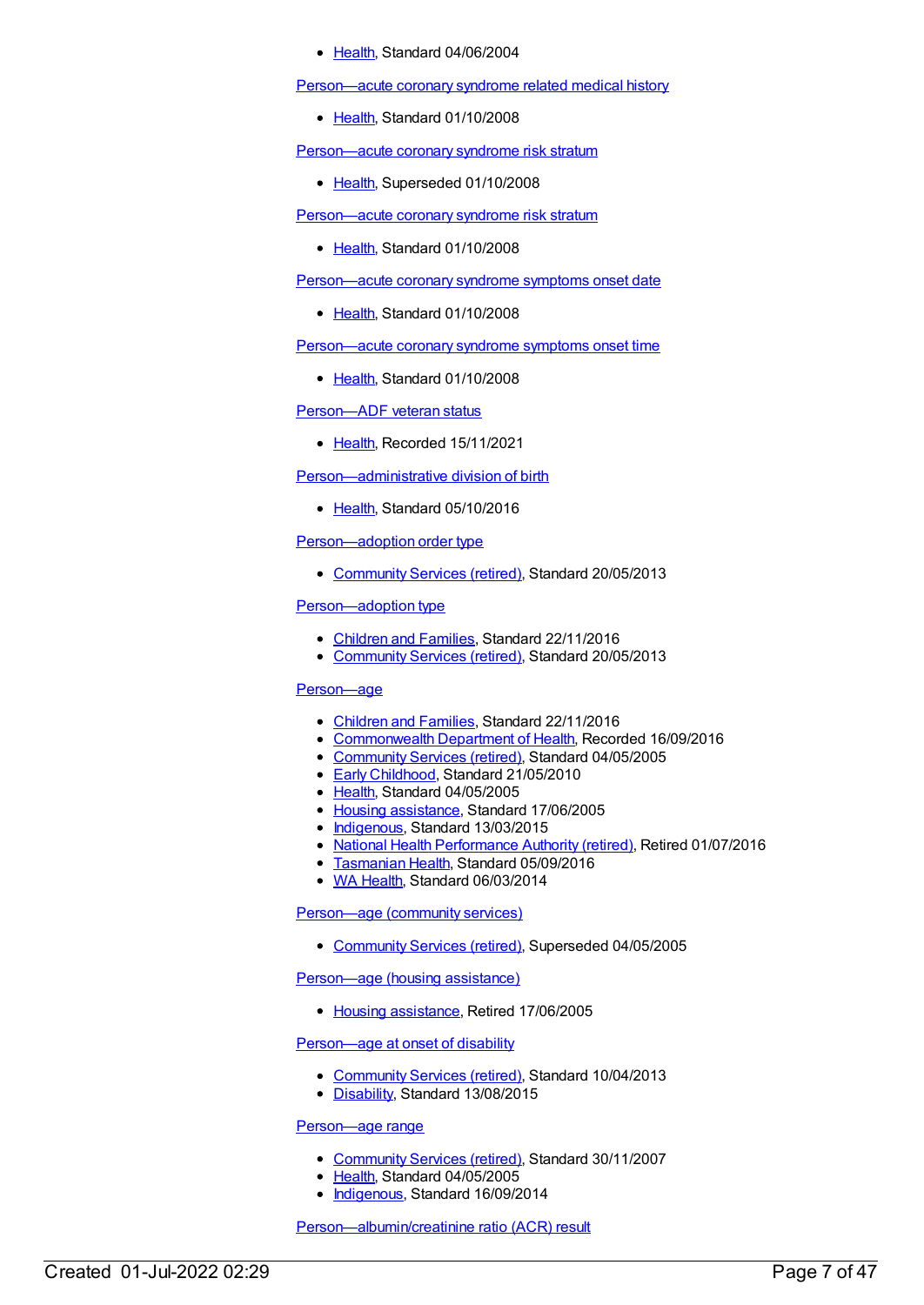- [Health](https://meteor.aihw.gov.au/RegistrationAuthority/12), Standard 13/03/2015
- [Indigenous](https://meteor.aihw.gov.au/RegistrationAuthority/6), Standard 13/03/2015

[Person—albuminuria](https://meteor.aihw.gov.au/content/666939) status

• [Health](https://meteor.aihw.gov.au/RegistrationAuthority/12), Recorded 15/05/2017

[Person—alcohol](https://meteor.aihw.gov.au/content/269833) consumption amount

● [Health](https://meteor.aihw.gov.au/RegistrationAuthority/12), Standard 01/03/2005

#### [Person—alcohol](https://meteor.aihw.gov.au/content/269699) consumption frequency

• [Health](https://meteor.aihw.gov.au/RegistrationAuthority/12), Standard 01/03/2005

[Person—alcohol](https://meteor.aihw.gov.au/content/441438) consumption status recorded indicator

- [Health](https://meteor.aihw.gov.au/RegistrationAuthority/12), Standard 07/12/2011
- [Indigenous](https://meteor.aihw.gov.au/RegistrationAuthority/6), Standard 13/03/2015

[Person—allied](https://meteor.aihw.gov.au/content/575312) health professional or nurse contact indicator

• National Health [Performance](https://meteor.aihw.gov.au/RegistrationAuthority/8) Authority (retired), Retired 01/07/2016

[Person—angina](https://meteor.aihw.gov.au/content/338329) status

• [Health](https://meteor.aihw.gov.au/RegistrationAuthority/12), Standard 01/10/2008

[Person—angiotensin](https://meteor.aihw.gov.au/content/284735) converting enzyme inhibitors therapy status

• [Health](https://meteor.aihw.gov.au/RegistrationAuthority/12), Standard 04/06/2004

[Person—area](https://meteor.aihw.gov.au/content/269542) of usual residence

- **ACT Health [\(retired\)](https://meteor.aihw.gov.au/RegistrationAuthority/9), Candidate 19/07/2018**
- [Commonwealth](https://meteor.aihw.gov.au/RegistrationAuthority/7) Department of Social Services (retired), Standard 20/06/2018
- [Community](https://meteor.aihw.gov.au/RegistrationAuthority/1) Services (retired), Standard 21/05/2010
- [Disability](https://meteor.aihw.gov.au/RegistrationAuthority/16), Standard 13/08/2015
- Early [Childhood](https://meteor.aihw.gov.au/RegistrationAuthority/13), Standard 21/05/2010
- [Health](https://meteor.aihw.gov.au/RegistrationAuthority/12), Standard 01/03/2005
- [Independent](https://meteor.aihw.gov.au/RegistrationAuthority/3) Hospital Pricing Authority, Standard 01/11/2012
- **[Tasmanian](https://meteor.aihw.gov.au/RegistrationAuthority/15) Health, Standard 01/09/2016**
- WA [Health](https://meteor.aihw.gov.au/RegistrationAuthority/2), Standard 19/03/2015

[Person—arrival](https://meteor.aihw.gov.au/content/314958) time at service

• [Community](https://meteor.aihw.gov.au/RegistrationAuthority/1) Services (retired), Standard 30/11/2007

[Person—arthritis](https://meteor.aihw.gov.au/content/595613) or chronic back pain managed in General Practice indicator

• National Health [Performance](https://meteor.aihw.gov.au/RegistrationAuthority/8) Authority (retired), Retired 01/07/2016

[Person—asbestos](https://meteor.aihw.gov.au/content/428216) exposure indicator

• [Health](https://meteor.aihw.gov.au/RegistrationAuthority/12), Standard 08/05/2014

[Person—asbestos](https://meteor.aihw.gov.au/content/520722) exposure setting

• [Health](https://meteor.aihw.gov.au/RegistrationAuthority/12), Standard 08/05/2014

[Person—aspirin](https://meteor.aihw.gov.au/content/284766) therapy status

• [Health](https://meteor.aihw.gov.au/RegistrationAuthority/12), Standard 04/06/2004

[Person—assessable](https://meteor.aihw.gov.au/content/302214) income

• Housing [assistance](https://meteor.aihw.gov.au/RegistrationAuthority/11), Standard 10/02/2006

[Person—assessable](https://meteor.aihw.gov.au/content/595868) weekly income

• Housing [assistance](https://meteor.aihw.gov.au/RegistrationAuthority/11), Standard 30/08/2017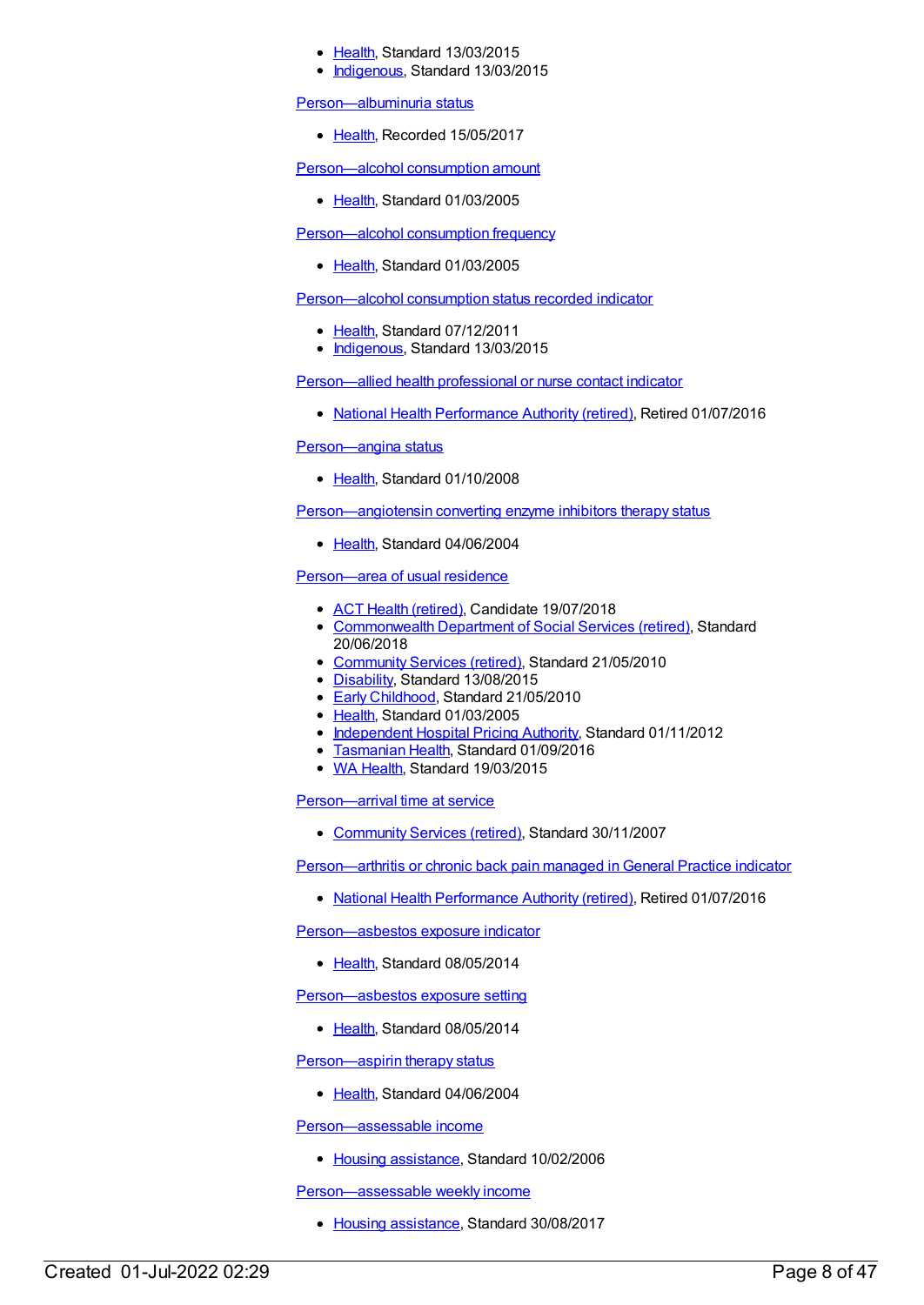#### [Person—AUDIT-C](https://meteor.aihw.gov.au/content/585183) result

- [Health](https://meteor.aihw.gov.au/RegistrationAuthority/12), Standard 13/03/2015
- [Indigenous](https://meteor.aihw.gov.au/RegistrationAuthority/6), Standard 13/03/2015

#### [Person—AUDIT-C](https://meteor.aihw.gov.au/content/585106) result recorded indicator

- [Health](https://meteor.aihw.gov.au/RegistrationAuthority/12), Standard 13/03/2015
- [Indigenous](https://meteor.aihw.gov.au/RegistrationAuthority/6), Standard 13/03/2015

[Person—Australian](https://meteor.aihw.gov.au/content/649525) Defence Force indicator

• [Homelessness](https://meteor.aihw.gov.au/RegistrationAuthority/14), Standard 24/11/2016

#### [Person—Australian](https://meteor.aihw.gov.au/content/269512) state/territory identifier

- ACT Health [\(retired\)](https://meteor.aihw.gov.au/RegistrationAuthority/9), Candidate 08/08/2018
- [Children](https://meteor.aihw.gov.au/RegistrationAuthority/17) and Families, Superseded 03/11/2021
- [Commonwealth](https://meteor.aihw.gov.au/RegistrationAuthority/10) Department of Health, Recorded 01/06/2015
- [Community](https://meteor.aihw.gov.au/RegistrationAuthority/1) Services (retired), Standard 01/03/2005
- **Early [Childhood](https://meteor.aihw.gov.au/RegistrationAuthority/13), Standard 21/05/2010**
- [Health](https://meteor.aihw.gov.au/RegistrationAuthority/12), Superseded 17/01/2020
- [Homelessness](https://meteor.aihw.gov.au/RegistrationAuthority/14), Standard 01/05/2013
- Housing [assistance](https://meteor.aihw.gov.au/RegistrationAuthority/11), Standard 10/02/2006
- **[Tasmanian](https://meteor.aihw.gov.au/RegistrationAuthority/15) Health, Incomplete 25/03/2014**

#### [Person—Australian](https://meteor.aihw.gov.au/content/722975) state/territory identifier

- [Children](https://meteor.aihw.gov.au/RegistrationAuthority/17) and Families, Standard 03/11/2021
- [Health](https://meteor.aihw.gov.au/RegistrationAuthority/12), Standard 17/01/2020
- Vouth [Justice](https://meteor.aihw.gov.au/RegistrationAuthority/4), Standard 15/02/2022

#### [Person—beta-blocker](https://meteor.aihw.gov.au/content/284794) therapy status

• [Health](https://meteor.aihw.gov.au/RegistrationAuthority/12), Standard 04/06/2004

#### [Person—biometric](https://meteor.aihw.gov.au/content/527286) identifier used indicator

• [Health](https://meteor.aihw.gov.au/RegistrationAuthority/12), Standard 05/10/2016

#### [Person—birth](https://meteor.aihw.gov.au/content/441699) weight recorded indicator

- [Health](https://meteor.aihw.gov.au/RegistrationAuthority/12), Superseded 12/12/2018
- [Indigenous](https://meteor.aihw.gov.au/RegistrationAuthority/6), Superseded 02/04/2019

#### [Person—birthweight](https://meteor.aihw.gov.au/content/709566) recorded indicator

- [Health](https://meteor.aihw.gov.au/RegistrationAuthority/12), Standard 12/12/2018
- [Indigenous](https://meteor.aihw.gov.au/RegistrationAuthority/6), Standard 02/04/2019

#### [Person—bleeding](https://meteor.aihw.gov.au/content/359325) episode status

• [Health](https://meteor.aihw.gov.au/RegistrationAuthority/12), Standard 01/10/2008

[Person—bleeding](https://meteor.aihw.gov.au/content/284806) episode status

• [Health](https://meteor.aihw.gov.au/RegistrationAuthority/12), Superseded 01/10/2008

#### [Person—blindness](https://meteor.aihw.gov.au/content/269537)

● [Health](https://meteor.aihw.gov.au/RegistrationAuthority/12), Standard 01/03/2005

[Person—blood](https://meteor.aihw.gov.au/content/269544) pressure (diastolic)

• [Health](https://meteor.aihw.gov.au/RegistrationAuthority/12), Standard 01/03/2005

[Person—blood](https://meteor.aihw.gov.au/content/269878) pressure (systolic)

● [Health](https://meteor.aihw.gov.au/RegistrationAuthority/12), Standard 01/03/2005

[Person—blood](https://meteor.aihw.gov.au/content/443232) pressure measurement result less than or equal to 130/80 mmHg **indicator**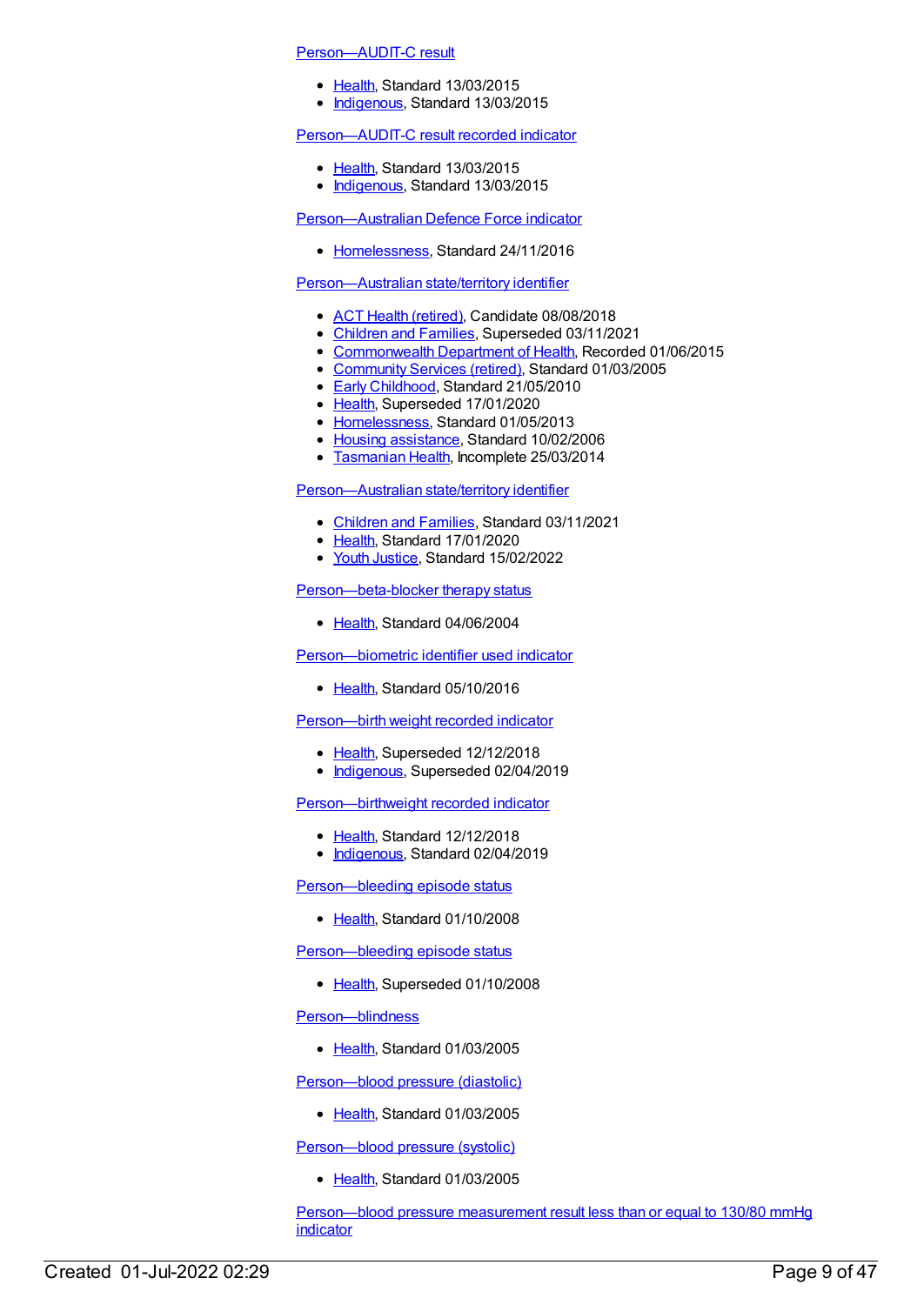- [Health](https://meteor.aihw.gov.au/RegistrationAuthority/12), Standard 07/12/2011
- [Indigenous](https://meteor.aihw.gov.au/RegistrationAuthority/6), Standard 13/03/2015

[Person—blood](https://meteor.aihw.gov.au/content/441403) pressure measurement result recorded indicator

- [Health](https://meteor.aihw.gov.au/RegistrationAuthority/12), Standard 07/12/2011
- [Indigenous](https://meteor.aihw.gov.au/RegistrationAuthority/6), Standard 13/03/2015

[Person—blood](https://meteor.aihw.gov.au/content/749951) transfusion indicator

● [Health](https://meteor.aihw.gov.au/RegistrationAuthority/12), Standard 17/12/2021

[Person—blow](https://meteor.aihw.gov.au/content/358831) to the head indicator

- [Community](https://meteor.aihw.gov.au/RegistrationAuthority/1) Services (retired), Standard 06/02/2012
- [Health](https://meteor.aihw.gov.au/RegistrationAuthority/12), Standard 25/08/2011

[Person—blow](https://meteor.aihw.gov.au/content/605666) to the head still experiencing symptoms indicator

• [Health](https://meteor.aihw.gov.au/RegistrationAuthority/12), Superseded 28/04/2016

[Person—blow](https://meteor.aihw.gov.au/content/626055) to the head still experiencing symptoms indicator

• [Health](https://meteor.aihw.gov.au/RegistrationAuthority/12), Standard 28/04/2016

[Person—blow](https://meteor.aihw.gov.au/content/626047) to the head symptoms indicator

• [Health](https://meteor.aihw.gov.au/RegistrationAuthority/12), Standard 28/04/2016

[Person—blow](https://meteor.aihw.gov.au/content/605658) to the head symptoms indicator

• [Health](https://meteor.aihw.gov.au/RegistrationAuthority/12), Superseded 28/04/2016

# Person-bodily location of main injury

- [Health](https://meteor.aihw.gov.au/RegistrationAuthority/12), Standard 01/03/2005
- **[Tasmanian](https://meteor.aihw.gov.au/RegistrationAuthority/15) Health, Incomplete 23/07/2012**

#### Person-body function

- [Community](https://meteor.aihw.gov.au/RegistrationAuthority/1) Services (retired), Standard 16/10/2006
- [Disability](https://meteor.aihw.gov.au/RegistrationAuthority/16), Standard 13/08/2015
- [Health](https://meteor.aihw.gov.au/RegistrationAuthority/12), Standard 29/11/2006

[Person—body](https://meteor.aihw.gov.au/content/269558) mass index (classification)

- [Health](https://meteor.aihw.gov.au/RegistrationAuthority/12), Standard 01/03/2005
- [Indigenous](https://meteor.aihw.gov.au/RegistrationAuthority/6), Standard 13/03/2015

# [Person—body](https://meteor.aihw.gov.au/content/443081) mass index recorded indicator

- [Health](https://meteor.aihw.gov.au/RegistrationAuthority/12), Standard 07/12/2011
- [Indigenous](https://meteor.aihw.gov.au/RegistrationAuthority/6), Standard 13/03/2015

# [Person—body](https://meteor.aihw.gov.au/content/320246) structure

- [Community](https://meteor.aihw.gov.au/RegistrationAuthority/1) Services (retired), Standard 16/10/2006
- [Disability](https://meteor.aihw.gov.au/RegistrationAuthority/16), Standard 13/08/2015
- [Health](https://meteor.aihw.gov.au/RegistrationAuthority/12), Standard 29/11/2006

[Person—Bringing](https://meteor.aihw.gov.au/content/578523) Them Home/Link Up counselling position type

• [Indigenous](https://meteor.aihw.gov.au/RegistrationAuthority/6), Standard 16/09/2014

[Person—cancer](https://meteor.aihw.gov.au/content/563775) diagnostic assessment indicator

• [Health](https://meteor.aihw.gov.au/RegistrationAuthority/12), Standard 29/08/2014

[Person—cancer](https://meteor.aihw.gov.au/content/571233) screening test indicator

• [Health](https://meteor.aihw.gov.au/RegistrationAuthority/12), Standard 29/08/2014

Person-cancer screening test result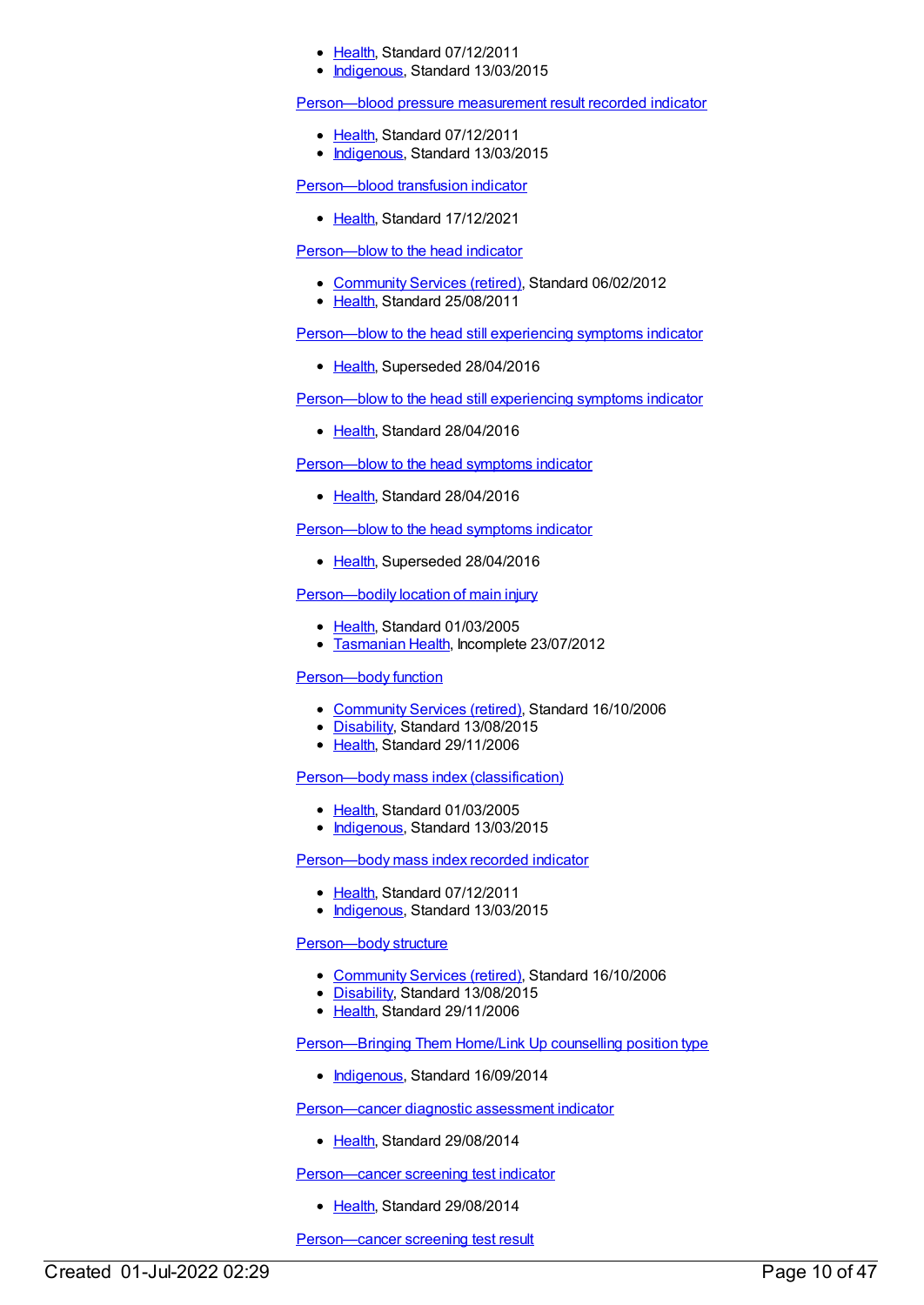[Health](https://meteor.aihw.gov.au/RegistrationAuthority/12), Standard 29/08/2014

Person-cancer screening test type

• [Health](https://meteor.aihw.gov.au/RegistrationAuthority/12), Standard 29/08/2014

Person-cardiovascular condition managed in General Practice indicator

• National Health [Performance](https://meteor.aihw.gov.au/RegistrationAuthority/8) Authority (retired), Retired 01/07/2016

[Person—cardiovascular](https://meteor.aihw.gov.au/content/269658) disease condition targeted by drug therapy

• [Health](https://meteor.aihw.gov.au/RegistrationAuthority/12), Superseded 17/10/2018

[Person—cardiovascular](https://meteor.aihw.gov.au/content/696063) disease condition targeted by drug therapy

• [Health](https://meteor.aihw.gov.au/RegistrationAuthority/12), Standard 17/10/2018

[Person—cardiovascular](https://meteor.aihw.gov.au/content/465946) disease recorded indicator

- [Health](https://meteor.aihw.gov.au/RegistrationAuthority/12), Standard 07/12/2011
- [Indigenous](https://meteor.aihw.gov.au/RegistrationAuthority/6), Standard 13/03/2015

[Person—cardiovascular](https://meteor.aihw.gov.au/content/269895) medication taken

• [Health](https://meteor.aihw.gov.au/RegistrationAuthority/12), Standard 01/03/2005

[Person—carer](https://meteor.aihw.gov.au/content/378322) responsibility indicator

• [Health](https://meteor.aihw.gov.au/RegistrationAuthority/12), Standard 07/12/2011

[Person—cataract](https://meteor.aihw.gov.au/content/269702) status

• [Health](https://meteor.aihw.gov.au/RegistrationAuthority/12), Standard 01/03/2005

[Person—cerebral](https://meteor.aihw.gov.au/content/269789) stroke due to vascular disease

• [Health](https://meteor.aihw.gov.au/RegistrationAuthority/12), Standard 01/03/2005

[Person—chest](https://meteor.aihw.gov.au/content/284831) pain pattern

• [Health](https://meteor.aihw.gov.au/RegistrationAuthority/12), Standard 04/06/2004

[Person—child](https://meteor.aihw.gov.au/content/491670) indicator

- [Community](https://meteor.aihw.gov.au/RegistrationAuthority/1) Services (retired), Standard 19/09/2013
- [Disability](https://meteor.aihw.gov.au/RegistrationAuthority/16), Standard 13/08/2015
- Housing [assistance](https://meteor.aihw.gov.au/RegistrationAuthority/11), Standard 01/05/2013

[Person—cholesterol](https://meteor.aihw.gov.au/content/269577) level

• [Health](https://meteor.aihw.gov.au/RegistrationAuthority/12), Standard 01/03/2005

[Person—chronic](https://meteor.aihw.gov.au/content/399230) condition indicator

• [Health](https://meteor.aihw.gov.au/RegistrationAuthority/12), Standard 25/08/2011

[Person—chronic](https://meteor.aihw.gov.au/content/731699) disease management plan type

• [Indigenous](https://meteor.aihw.gov.au/RegistrationAuthority/6), Standard 14/07/2021

[Person—chronic](https://meteor.aihw.gov.au/content/464920) obstructive pulmonary disease recorded indicator

- [Health](https://meteor.aihw.gov.au/RegistrationAuthority/12), Standard 07/12/2011
- [Indigenous](https://meteor.aihw.gov.au/RegistrationAuthority/6), Standard 13/03/2015

[Person—citizenship](https://meteor.aihw.gov.au/content/431024) country

- [Commonwealth](https://meteor.aihw.gov.au/RegistrationAuthority/7) Department of Social Services (retired), Standard 20/06/2018
- [Community](https://meteor.aihw.gov.au/RegistrationAuthority/1) Services (retired), Standard 06/02/2012
- [Disability](https://meteor.aihw.gov.au/RegistrationAuthority/16), Standard 13/08/2015

Person-citizenship date of effect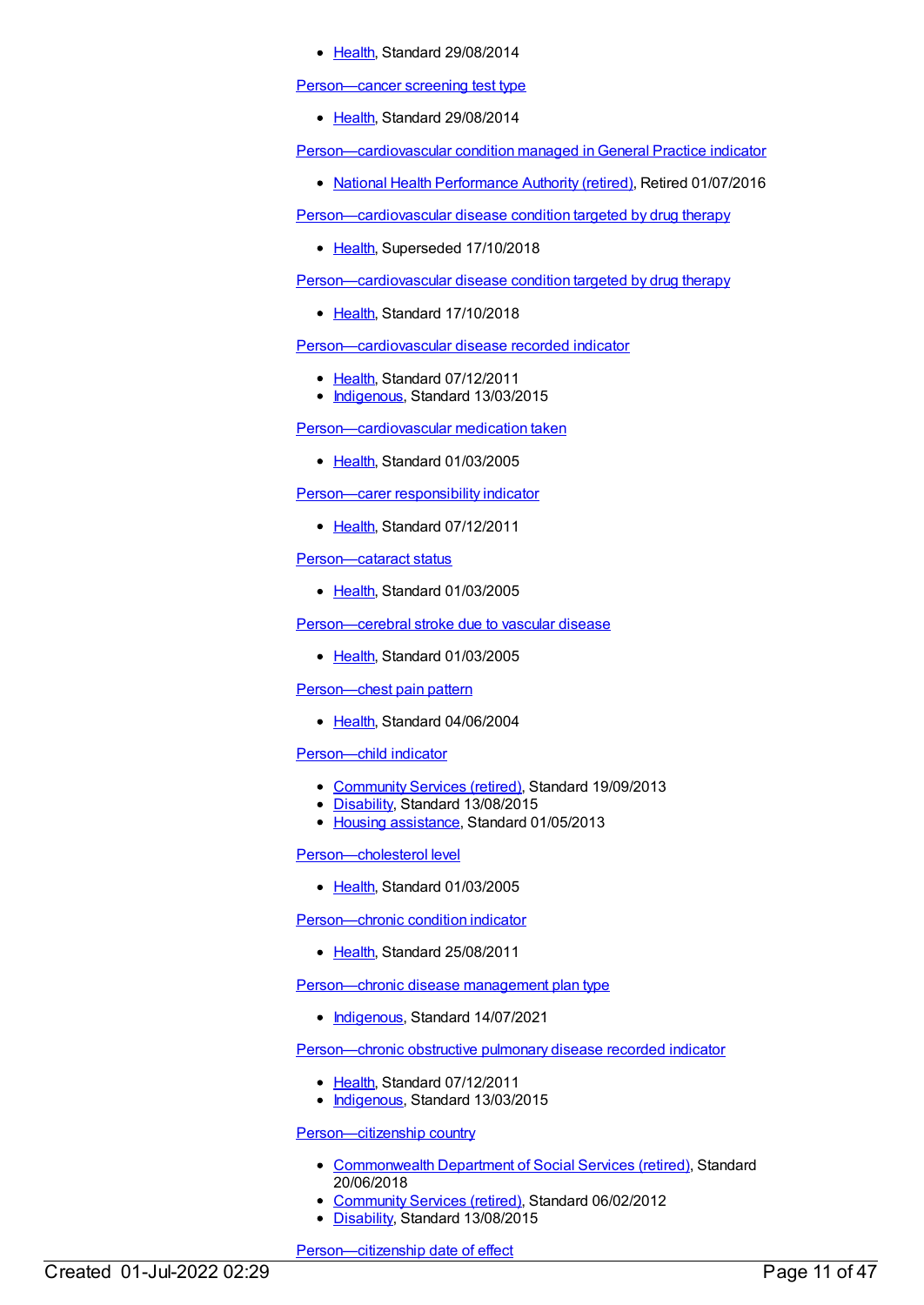[Commonwealth](https://meteor.aihw.gov.au/RegistrationAuthority/7) Department of Social Services (retired), Standard 20/06/2018

[Person—clinical](https://meteor.aihw.gov.au/content/356779) evidence status (acute coronary syndrome related medical history)

● [Health](https://meteor.aihw.gov.au/RegistrationAuthority/12), Standard 01/10/2008

[Person—clinical](https://meteor.aihw.gov.au/content/285281) evidence status (chronic lung disease)

• [Health](https://meteor.aihw.gov.au/RegistrationAuthority/12), Superseded 01/10/2008

[Person—clinical](https://meteor.aihw.gov.au/content/292817) evidence status (heart failure)

• [Health](https://meteor.aihw.gov.au/RegistrationAuthority/12), Superseded 01/10/2008

[Person—clinical](https://meteor.aihw.gov.au/content/292830) evidence status (peripheral arterial disease)

• [Health](https://meteor.aihw.gov.au/RegistrationAuthority/12), Superseded 01/10/2008

[Person—clinical](https://meteor.aihw.gov.au/content/292825) evidence status (sleep apnoea syndrome)

• [Health](https://meteor.aihw.gov.au/RegistrationAuthority/12), Superseded 01/10/2008

[Person—clinical](https://meteor.aihw.gov.au/content/292822) evidence status (stroke)

• [Health](https://meteor.aihw.gov.au/RegistrationAuthority/12), Superseded 01/10/2008

Person-clinical procedure timing

• [Health](https://meteor.aihw.gov.au/RegistrationAuthority/12), Standard 04/06/2004

Person-Clinical type of dementia

• [Health](https://meteor.aihw.gov.au/RegistrationAuthority/12), Recorded 15/11/2021

[Person—clopidogrel](https://meteor.aihw.gov.au/content/284869) therapy status

• [Health](https://meteor.aihw.gov.au/RegistrationAuthority/12), Standard 04/06/2004

[Person—co-existing](https://meteor.aihw.gov.au/content/680753) disability group

• [Disability](https://meteor.aihw.gov.au/RegistrationAuthority/16), Standard 15/12/2017

[Person—co-existing](https://meteor.aihw.gov.au/content/513798) disability group

- [Community](https://meteor.aihw.gov.au/RegistrationAuthority/1) Services (retired), Standard 10/04/2013
- [Disability](https://meteor.aihw.gov.au/RegistrationAuthority/16), Superseded 15/12/2017

[Person—communication](https://meteor.aihw.gov.au/content/269643) method

- [Community](https://meteor.aihw.gov.au/RegistrationAuthority/1) Services (retired), Standard 01/03/2005
- [Disability](https://meteor.aihw.gov.au/RegistrationAuthority/16), Standard 07/10/2014

Person-conditions of occupancy arrangement

- [Homelessness](https://meteor.aihw.gov.au/RegistrationAuthority/14), Standard 23/08/2010
- Housing [assistance](https://meteor.aihw.gov.au/RegistrationAuthority/11), Standard 23/08/2010

[Person—congenital](https://meteor.aihw.gov.au/content/269570) malformation

• [Health](https://meteor.aihw.gov.au/RegistrationAuthority/12), Standard 01/03/2005

[Person—consumer](https://meteor.aihw.gov.au/content/745484) wanted carer involvement

• [Health](https://meteor.aihw.gov.au/RegistrationAuthority/12), Standard 10/06/2022

Person-consumption of 6 or more standard drinks on one occasion

• [Health](https://meteor.aihw.gov.au/RegistrationAuthority/12), Standard 25/08/2011

[Person—contact](https://meteor.aihw.gov.au/content/336117) method

[Community](https://meteor.aihw.gov.au/RegistrationAuthority/1) Services (retired), Standard 15/09/2007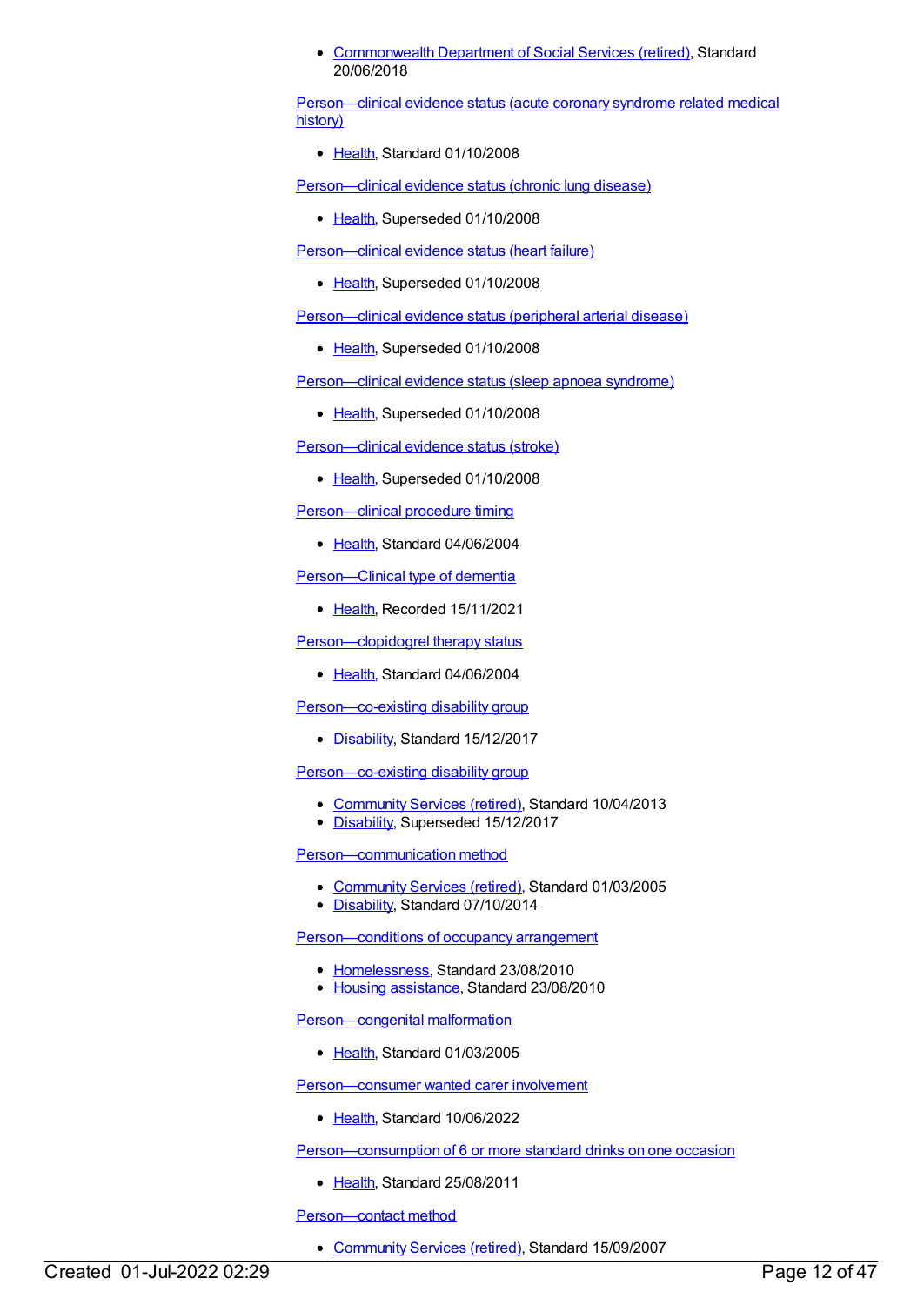[Person—contact](https://meteor.aihw.gov.au/content/562848) officer preferred contact time

• [Indigenous](https://meteor.aihw.gov.au/RegistrationAuthority/6), Standard 16/09/2014

[Person—convenience](https://meteor.aihw.gov.au/content/634965) of location

[Health](https://meteor.aihw.gov.au/RegistrationAuthority/12), Standard 25/01/2018

[Person—coronary](https://meteor.aihw.gov.au/content/344422) artery bypass graft date

• [Health](https://meteor.aihw.gov.au/RegistrationAuthority/12), Standard 01/10/2008

Person-coronary artery bypass graft location

• [Health](https://meteor.aihw.gov.au/RegistrationAuthority/12), Standard 01/10/2008

[Person—coronary](https://meteor.aihw.gov.au/content/269682) artery disease intervention

• [Health](https://meteor.aihw.gov.au/RegistrationAuthority/12), Standard 01/03/2005

[Person—coronary](https://meteor.aihw.gov.au/content/361084) artery stenosis location

• [Health](https://meteor.aihw.gov.au/RegistrationAuthority/12), Standard 01/10/2008

[Person—count](https://meteor.aihw.gov.au/content/338286) of angina episodes

• [Health](https://meteor.aihw.gov.au/RegistrationAuthority/12), Standard 01/10/2008

[Person—count](https://meteor.aihw.gov.au/content/344402) of coronary artery lesions attempted

[Health](https://meteor.aihw.gov.au/RegistrationAuthority/12), Standard 01/10/2008

[Person—count](https://meteor.aihw.gov.au/content/344409) of coronary artery lesions successfully dilated

• [Health](https://meteor.aihw.gov.au/RegistrationAuthority/12), Standard 01/10/2008

[Person—count](https://meteor.aihw.gov.au/content/344415) of coronary artery stents

• [Health](https://meteor.aihw.gov.au/RegistrationAuthority/12), Standard 01/10/2008

### [Person—country](https://meteor.aihw.gov.au/content/269686) of birth

- ACT Health [\(retired\)](https://meteor.aihw.gov.au/RegistrationAuthority/9), Candidate 19/07/2018
- [Commonwealth](https://meteor.aihw.gov.au/RegistrationAuthority/7) Department of Social Services (retired), Standard 20/06/2018
- [Community](https://meteor.aihw.gov.au/RegistrationAuthority/1) Services (retired), Standard 01/03/2005
- [Disability](https://meteor.aihw.gov.au/RegistrationAuthority/16), Standard 07/10/2014
- [Health](https://meteor.aihw.gov.au/RegistrationAuthority/12), Standard 01/03/2005
- [Homelessness](https://meteor.aihw.gov.au/RegistrationAuthority/14), Standard 23/08/2010
- Housing [assistance](https://meteor.aihw.gov.au/RegistrationAuthority/11), Standard 27/07/2005
- [Independent](https://meteor.aihw.gov.au/RegistrationAuthority/3) Hospital Pricing Authority, Standard 01/11/2012
- [Tasmanian](https://meteor.aihw.gov.au/RegistrationAuthority/15) Health, Standard 31/08/2016
- WA [Health](https://meteor.aihw.gov.au/RegistrationAuthority/2), Standard 19/03/2015
- Youth [Justice](https://meteor.aihw.gov.au/RegistrationAuthority/4), Standard 15/02/2022

Person-country of origin

- [Children](https://meteor.aihw.gov.au/RegistrationAuthority/17) and Families, Standard 22/11/2016
- [Community](https://meteor.aihw.gov.au/RegistrationAuthority/1) Services (retired), Standard 20/05/2013

Person-country of residence

[Commonwealth](https://meteor.aihw.gov.au/RegistrationAuthority/7) Department of Social Services (retired), Standard 20/06/2018

[Person—C-reactive](https://meteor.aihw.gov.au/content/338238) protein level (measured)

• [Health](https://meteor.aihw.gov.au/RegistrationAuthority/12), Standard 01/10/2008

[Person—C-reactive](https://meteor.aihw.gov.au/content/338275) protein level measured date

• [Health](https://meteor.aihw.gov.au/RegistrationAuthority/12), Standard 01/10/2008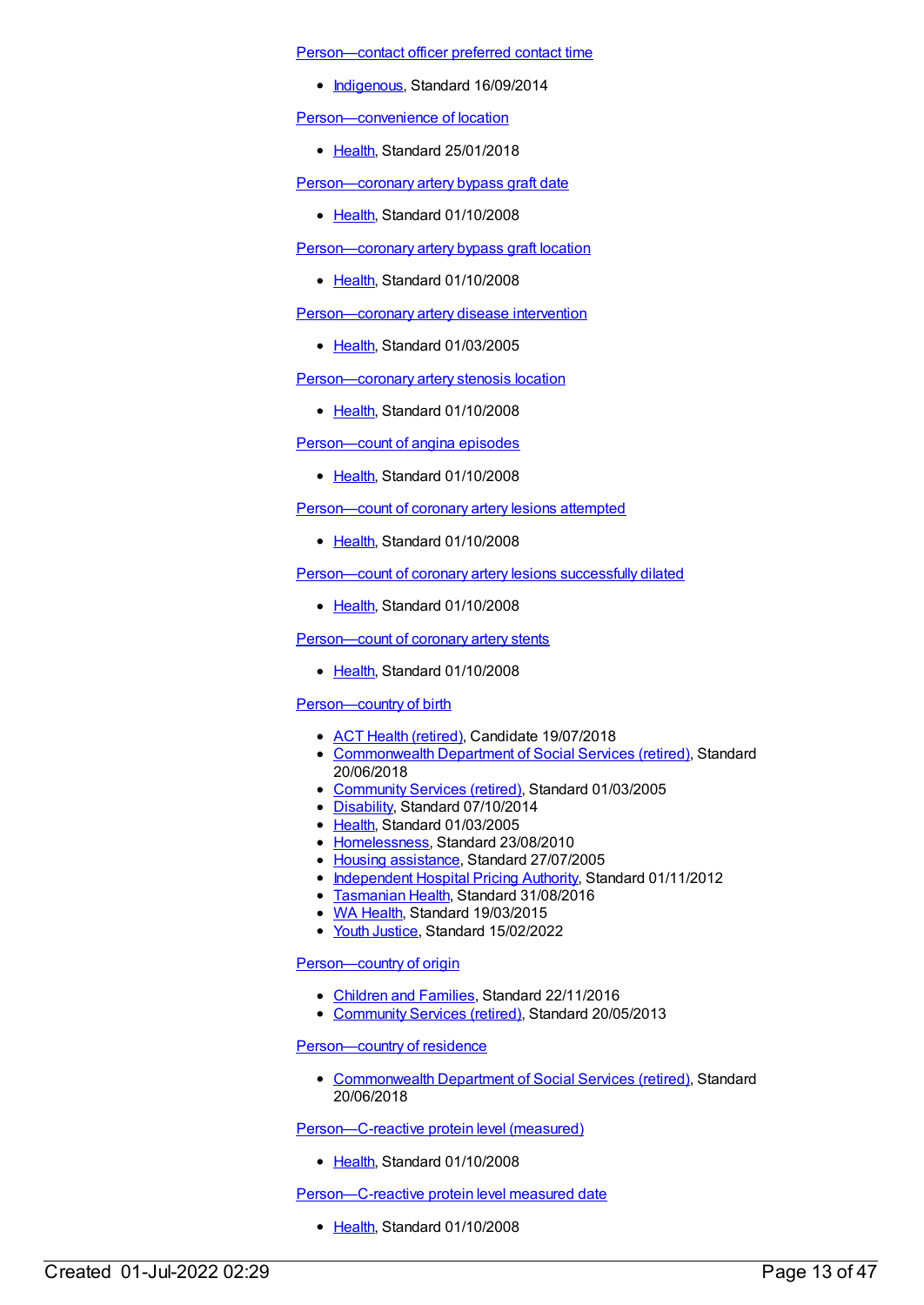[Person—C-reactive](https://meteor.aihw.gov.au/content/343851) protein level measured time

• [Health](https://meteor.aihw.gov.au/RegistrationAuthority/12), Standard 01/10/2008

[Person—creatine](https://meteor.aihw.gov.au/content/349538) kinase isoenzyme level

[Health](https://meteor.aihw.gov.au/RegistrationAuthority/12), Standard 01/10/2008

[Person—creatine](https://meteor.aihw.gov.au/content/284971) kinase myocardial band isoenzyme measured date

• [Health](https://meteor.aihw.gov.au/RegistrationAuthority/12), Standard 04/06/2004

[Person—creatine](https://meteor.aihw.gov.au/content/285177) kinase myocardial band isoenzyme measured time

• [Health](https://meteor.aihw.gov.au/RegistrationAuthority/12), Standard 04/06/2004

Person—creatine [kinase-myocardial](https://meteor.aihw.gov.au/content/284895) band isoenzyme level

• [Health](https://meteor.aihw.gov.au/RegistrationAuthority/12), Standard 04/06/2004

[Person—creatinine](https://meteor.aihw.gov.au/content/269566) serum level

• [Health](https://meteor.aihw.gov.au/RegistrationAuthority/12), Standard 01/03/2005

[Person—creatinine](https://meteor.aihw.gov.au/content/343841) serum level measured date

• [Health](https://meteor.aihw.gov.au/RegistrationAuthority/12), Standard 01/10/2008

Person—current opioid [pharmacotherapy](https://meteor.aihw.gov.au/content/404743) treatment program indicator

[Health](https://meteor.aihw.gov.au/RegistrationAuthority/12), Standard 25/08/2011

[Person—current](https://meteor.aihw.gov.au/content/399536) smoking status indicator

• [Health](https://meteor.aihw.gov.au/RegistrationAuthority/12), Standard 25/08/2011

Person—date [accommodation](https://meteor.aihw.gov.au/content/336191) sought

[Community](https://meteor.aihw.gov.au/RegistrationAuthority/1) Services (retired), Standard 30/11/2007

# [Person—date](https://meteor.aihw.gov.au/content/269565) of birth

- ACT Health [\(retired\)](https://meteor.aihw.gov.au/RegistrationAuthority/9), Candidate 19/07/2018
- [Children](https://meteor.aihw.gov.au/RegistrationAuthority/17) and Families, Standard 22/11/2016
- [Commonwealth](https://meteor.aihw.gov.au/RegistrationAuthority/10) Department of Health, Standard 14/10/2015
- [Commonwealth](https://meteor.aihw.gov.au/RegistrationAuthority/7) Department of Social Services (retired), Standard 20/06/2018
- [Community](https://meteor.aihw.gov.au/RegistrationAuthority/1) Services (retired), Standard 01/03/2005
- [Disability](https://meteor.aihw.gov.au/RegistrationAuthority/16), Standard 07/10/2014
- Early [Childhood](https://meteor.aihw.gov.au/RegistrationAuthority/13), Standard 21/05/2010
- [Health](https://meteor.aihw.gov.au/RegistrationAuthority/12), Standard 01/03/2005
- [Homelessness](https://meteor.aihw.gov.au/RegistrationAuthority/14), Standard 23/08/2010
- Housing [assistance](https://meteor.aihw.gov.au/RegistrationAuthority/11), Standard 27/07/2005
- [Independent](https://meteor.aihw.gov.au/RegistrationAuthority/3) Hospital Pricing Authority, Standard 01/11/2012
- [Indigenous](https://meteor.aihw.gov.au/RegistrationAuthority/6), Standard 11/08/2014
- National Health [Performance](https://meteor.aihw.gov.au/RegistrationAuthority/8) Authority (retired), Retired 01/07/2016
- [Tasmanian](https://meteor.aihw.gov.au/RegistrationAuthority/15) Health, Standard 31/08/2016
- WA [Health](https://meteor.aihw.gov.au/RegistrationAuthority/2), Standard 19/03/2015
- Youth [Justice](https://meteor.aihw.gov.au/RegistrationAuthority/4), Standard 15/02/2022

[Person—date](https://meteor.aihw.gov.au/content/521214) of birth follow-up indicator

• [Health](https://meteor.aihw.gov.au/RegistrationAuthority/12), Standard 05/10/2016

[Person—date](https://meteor.aihw.gov.au/content/646023) of death

- [Commonwealth](https://meteor.aihw.gov.au/RegistrationAuthority/7) Department of Social Services (retired), Standard 20/06/2018
- [Health](https://meteor.aihw.gov.au/RegistrationAuthority/12), Standard 05/10/2016
- **[Tasmanian](https://meteor.aihw.gov.au/RegistrationAuthority/15) Health, Standard 03/05/2021**

[Person—date](https://meteor.aihw.gov.au/content/287299) of death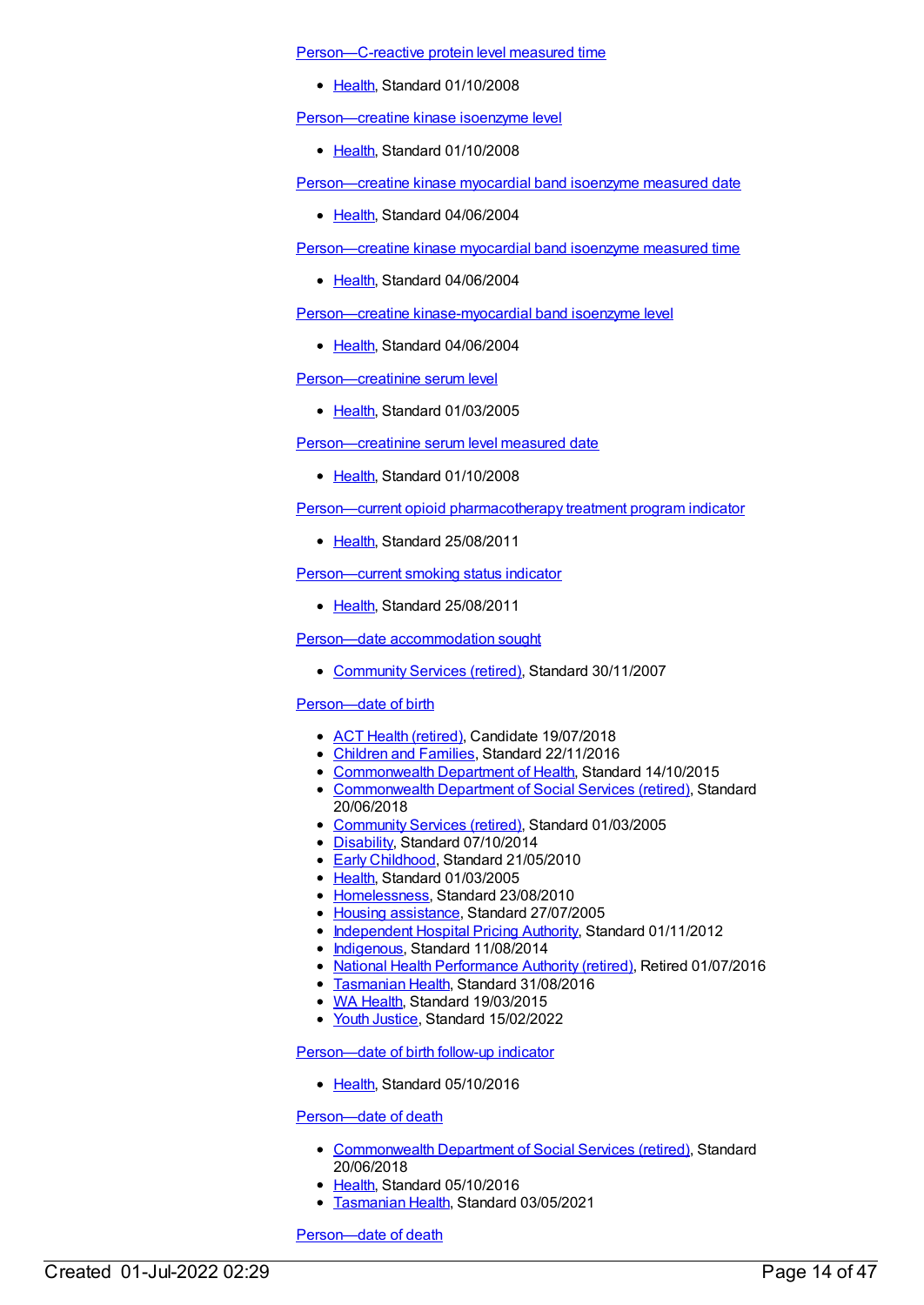- [Community](https://meteor.aihw.gov.au/RegistrationAuthority/1) Services (retired), Standard 30/09/2005
- [Disability](https://meteor.aihw.gov.au/RegistrationAuthority/16), Standard 13/08/2015
- [Health](https://meteor.aihw.gov.au/RegistrationAuthority/12), Superseded 05/10/2016
- **[Tasmanian](https://meteor.aihw.gov.au/RegistrationAuthority/15) Health, Incomplete 23/07/2012**
- WA [Health](https://meteor.aihw.gov.au/RegistrationAuthority/2), Standard 19/03/2015

[Person—date](https://meteor.aihw.gov.au/content/610242) of leaving household

• Housing [assistance](https://meteor.aihw.gov.au/RegistrationAuthority/11), Standard 30/08/2017

[Person—death](https://meteor.aihw.gov.au/content/521454) notification reversal comment

• [Health](https://meteor.aihw.gov.au/RegistrationAuthority/12), Standard 05/10/2016

[Person—death](https://meteor.aihw.gov.au/content/521466) notification reversal date

• [Health](https://meteor.aihw.gov.au/RegistrationAuthority/12), Standard 05/10/2016

[Person—death](https://meteor.aihw.gov.au/content/493650) notification source

• WA [Health](https://meteor.aihw.gov.au/RegistrationAuthority/2), Standard 19/03/2015

[Person—delayed](https://meteor.aihw.gov.au/content/573603) filling a prescription due to cost indicator

• National Health [Performance](https://meteor.aihw.gov.au/RegistrationAuthority/8) Authority (retired), Retired 01/07/2016

[Person—delayed](https://meteor.aihw.gov.au/content/573592) visit to GP due to cost indicator

• National Health [Performance](https://meteor.aihw.gov.au/RegistrationAuthority/8) Authority (retired), Retired 01/07/2016

[Person—delayed](https://meteor.aihw.gov.au/content/573665) visit to medical specialist due to cost

• National Health [Performance](https://meteor.aihw.gov.au/RegistrationAuthority/8) Authority (retired), Retired 01/07/2016

[Person—dementia](https://meteor.aihw.gov.au/content/737978) comorbidities

• [Health](https://meteor.aihw.gov.au/RegistrationAuthority/12), Recorded 15/11/2021

[Person—dementia](https://meteor.aihw.gov.au/content/737942) diagnosing clinician

• [Health](https://meteor.aihw.gov.au/RegistrationAuthority/12), Recorded 15/11/2021

[Person—dementia](https://meteor.aihw.gov.au/content/737881) diagnosis status

• [Health](https://meteor.aihw.gov.au/RegistrationAuthority/12), Recorded 15/11/2021

[Person—dementia](https://meteor.aihw.gov.au/content/738018) risk factors

• [Health](https://meteor.aihw.gov.au/RegistrationAuthority/12), Recorded 15/11/2021

Person-departure time from service

• [Community](https://meteor.aihw.gov.au/RegistrationAuthority/1) Services (retired), Standard 30/11/2007

Person-dependency in activities of daily living

- [Community](https://meteor.aihw.gov.au/RegistrationAuthority/1) Services (retired), Candidate 16/11/2009
- [Health](https://meteor.aihw.gov.au/RegistrationAuthority/12), Standard 01/03/2005

[Person—depression](https://meteor.aihw.gov.au/content/595642) or anxiety condition managed in General Practice indicator

• National Health [Performance](https://meteor.aihw.gov.au/RegistrationAuthority/8) Authority (retired), Retired 01/07/2016

[Person—diabetes](https://meteor.aihw.gov.au/content/269659) mellitus status

- [Health](https://meteor.aihw.gov.au/RegistrationAuthority/12), Standard 01/03/2005
- [Indigenous](https://meteor.aihw.gov.au/RegistrationAuthority/6), Standard 13/03/2015

[Person—diabetes](https://meteor.aihw.gov.au/content/269852) therapy type

• [Health](https://meteor.aihw.gov.au/RegistrationAuthority/12), Standard 01/03/2005

Person-diagnosis date of dementia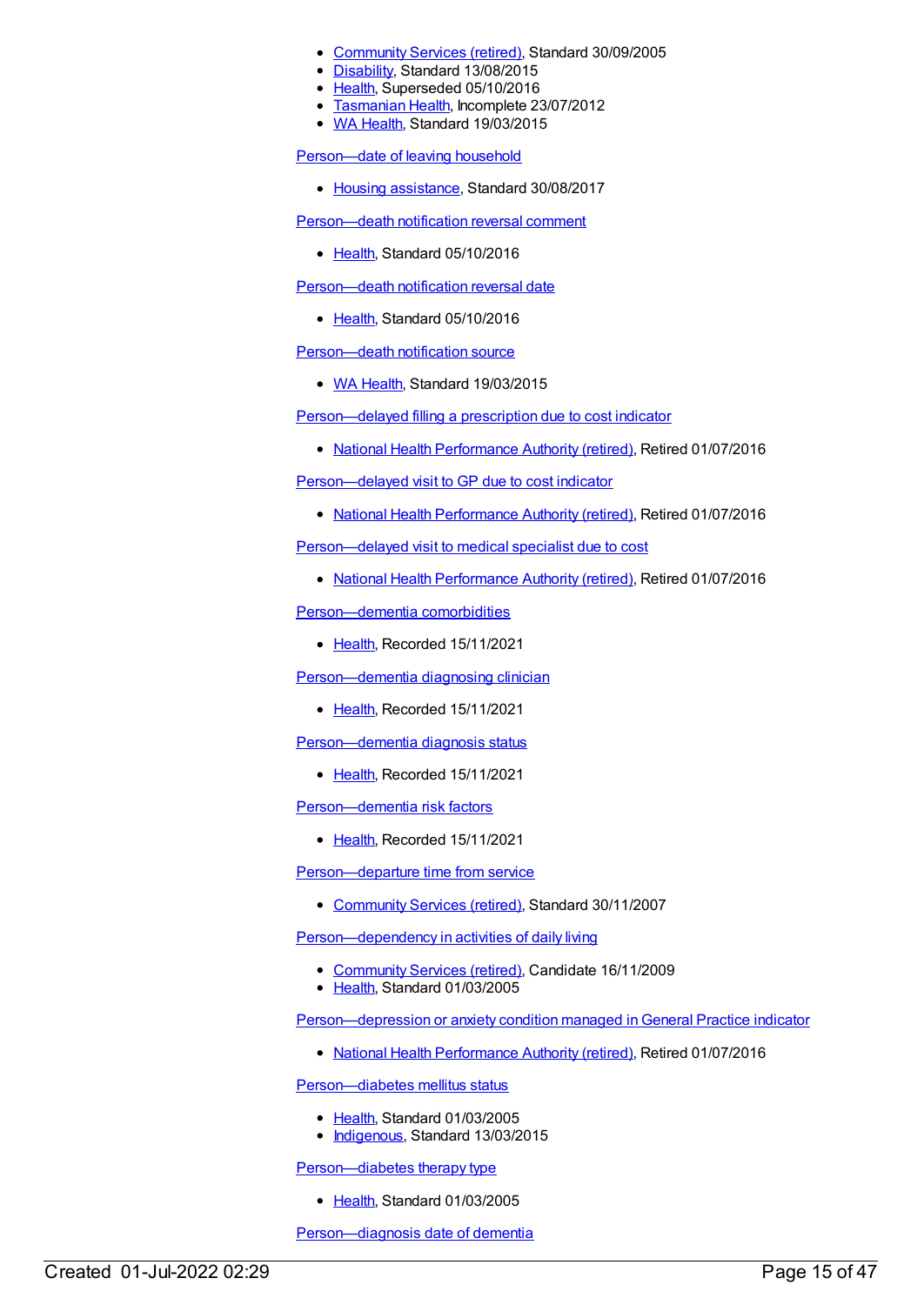• [Health](https://meteor.aihw.gov.au/RegistrationAuthority/12), Recorded 15/11/2021

[Person—diagnostic](https://meteor.aihw.gov.au/content/359785) cardiac catheterisation date

• [Health](https://meteor.aihw.gov.au/RegistrationAuthority/12), Standard 01/10/2008

[Person—diagnostic](https://meteor.aihw.gov.au/content/359772) cardiac catheterisation time

• [Health](https://meteor.aihw.gov.au/RegistrationAuthority/12), Standard 01/10/2008

[Person—diagnostic](https://meteor.aihw.gov.au/content/431752) imaging type

• [Health](https://meteor.aihw.gov.au/RegistrationAuthority/12), Standard 08/05/2014

Person-diagnostic procedure type

• [Health](https://meteor.aihw.gov.au/RegistrationAuthority/12), Standard 08/05/2014

# [Person—disability](https://meteor.aihw.gov.au/content/315311) group

• [Community](https://meteor.aihw.gov.au/RegistrationAuthority/1) Services (retired), Standard 08/05/2006

Person-disability status

- [Children](https://meteor.aihw.gov.au/RegistrationAuthority/17) and Families, Standard 22/11/2016
- Housing [assistance](https://meteor.aihw.gov.au/RegistrationAuthority/11), Standard 30/08/2017

#### [Person—disability](https://meteor.aihw.gov.au/content/697116) status

- [Children](https://meteor.aihw.gov.au/RegistrationAuthority/17) and Families, Standard 03/11/2021
- [Health](https://meteor.aihw.gov.au/RegistrationAuthority/12), Standard 12/12/2018

#### Person-disability status

- [Children](https://meteor.aihw.gov.au/RegistrationAuthority/17) and Families, Superseded 03/11/2021
- [Community](https://meteor.aihw.gov.au/RegistrationAuthority/1) Services (retired), Incomplete 17/10/2011
- [Health](https://meteor.aihw.gov.au/RegistrationAuthority/12), Superseded 12/12/2018
- Housing [assistance](https://meteor.aihw.gov.au/RegistrationAuthority/11), Standard 29/08/2014

[Person—disease](https://meteor.aihw.gov.au/content/530043) screening invitation round count

• [Health](https://meteor.aihw.gov.au/RegistrationAuthority/12), Standard 29/08/2014

[Person—disease](https://meteor.aihw.gov.au/content/530057) screening program invitation date

• [Health](https://meteor.aihw.gov.au/RegistrationAuthority/12), Standard 29/08/2014

[Person—disease](https://meteor.aihw.gov.au/content/568133) screening test analysis date

• [Health](https://meteor.aihw.gov.au/RegistrationAuthority/12), Standard 29/08/2014

[Person—disease](https://meteor.aihw.gov.au/content/529898) screening test completion status

● [Health](https://meteor.aihw.gov.au/RegistrationAuthority/12), Standard 29/08/2014

[Person—disease](https://meteor.aihw.gov.au/content/530001) screening test results sent date

• [Health](https://meteor.aihw.gov.au/RegistrationAuthority/12), Standard 29/08/2014

[Person—distress](https://meteor.aihw.gov.au/content/376087) related to current imprisonment indicator

• [Health](https://meteor.aihw.gov.au/RegistrationAuthority/12), Standard 19/11/2015

[Person—distress](https://meteor.aihw.gov.au/content/483587) status in past week

• [Health](https://meteor.aihw.gov.au/RegistrationAuthority/12), Standard 04/02/2015

[Person—dyslipidaemia](https://meteor.aihw.gov.au/content/269830) treatment status (anti-lipid medication)

• [Health](https://meteor.aihw.gov.au/RegistrationAuthority/12), Superseded 22/09/2005

[Person—dyslipidaemia](https://meteor.aihw.gov.au/content/304485) treatment with anti-lipid medication indicator

• [Health](https://meteor.aihw.gov.au/RegistrationAuthority/12), Standard 21/09/2005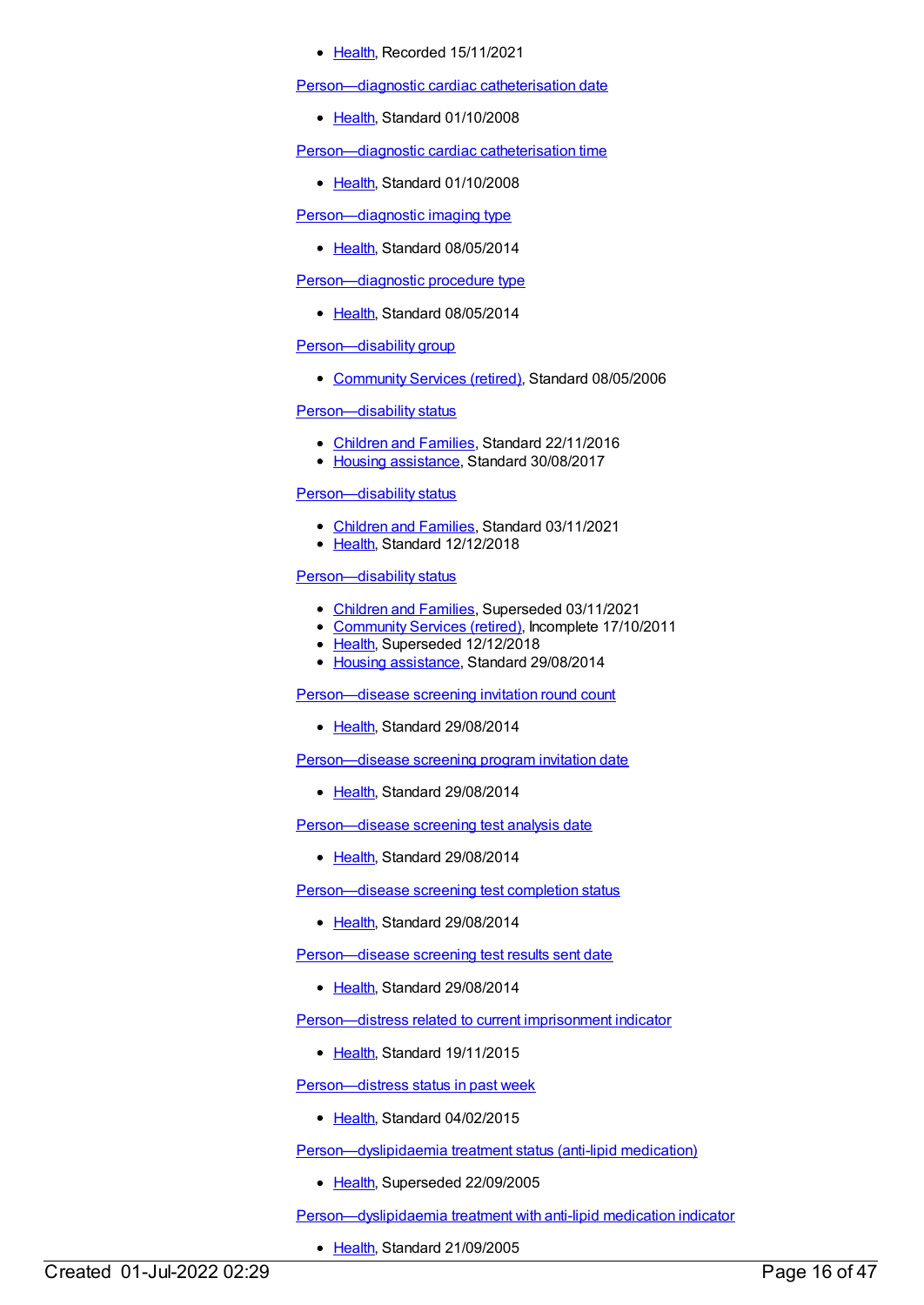[Person—ease](https://meteor.aihw.gov.au/content/483270) of access to medical practitioners indicator

• [Health](https://meteor.aihw.gov.au/RegistrationAuthority/12), Standard 19/11/2015

[Person—ease](https://meteor.aihw.gov.au/content/483276) of access to nurses indicator

• [Health](https://meteor.aihw.gov.au/RegistrationAuthority/12), Standard 19/11/2015

[Person—education](https://meteor.aihw.gov.au/content/520895) participation restriction indicator

- [Community](https://meteor.aihw.gov.au/RegistrationAuthority/1) Services (retired), Standard 19/09/2013
- [Disability](https://meteor.aihw.gov.au/RegistrationAuthority/16), Standard 13/08/2015
- [Health](https://meteor.aihw.gov.au/RegistrationAuthority/12), Standard 28/04/2016

[Person—effect](https://meteor.aihw.gov.au/content/634994) of service on ability to manage day to day life

• [Health](https://meteor.aihw.gov.au/RegistrationAuthority/12), Standard 25/01/2018

[Person—effect](https://meteor.aihw.gov.au/content/634987) of service on overall well-being

• [Health](https://meteor.aihw.gov.au/RegistrationAuthority/12), Standard 25/01/2018

[Person—effect](https://meteor.aihw.gov.au/content/751645) of service on relationship

• [Health](https://meteor.aihw.gov.au/RegistrationAuthority/12), Standard 10/06/2022

[Person—effect](https://meteor.aihw.gov.au/content/635003) on hopefulness for future

• [Health](https://meteor.aihw.gov.au/RegistrationAuthority/12), Standard 25/01/2018

[Person—effective](https://meteor.aihw.gov.au/content/621352) communication indicator

• [Disability](https://meteor.aihw.gov.au/RegistrationAuthority/16), Standard 29/02/2016

[Person—effective](https://meteor.aihw.gov.au/content/345058) communication indicator

- [Community](https://meteor.aihw.gov.au/RegistrationAuthority/1) Services (retired), Standard 27/04/2007
- [Disability](https://meteor.aihw.gov.au/RegistrationAuthority/16), Superseded 29/02/2016

[Person—electrocardiogram](https://meteor.aihw.gov.au/content/285067) change location

• [Health](https://meteor.aihw.gov.au/RegistrationAuthority/12), Superseded 01/10/2008

[Person—electrocardiogram](https://meteor.aihw.gov.au/content/285303) change type

• [Health](https://meteor.aihw.gov.au/RegistrationAuthority/12), Superseded 01/10/2008

[Person—eligibility](https://meteor.aihw.gov.au/content/304534) status

- ACT Health [\(retired\)](https://meteor.aihw.gov.au/RegistrationAuthority/9), Candidate 09/08/2018
- [Community](https://meteor.aihw.gov.au/RegistrationAuthority/1) Services (retired), Standard 04/01/2006
- [Health](https://meteor.aihw.gov.au/RegistrationAuthority/12), Standard 04/01/2006
- **[Tasmanian](https://meteor.aihw.gov.au/RegistrationAuthority/15) Health, Standard 27/06/2017**

[Person—employment](https://meteor.aihw.gov.au/content/520925) participation restriction indicator

- [Community](https://meteor.aihw.gov.au/RegistrationAuthority/1) Services (retired), Standard 19/09/2013
- [Disability](https://meteor.aihw.gov.au/RegistrationAuthority/16), Standard 13/08/2015
- Elealth, Standard 28/04/2016

[Person—end-stage](https://meteor.aihw.gov.au/content/269803) renal disease status

• [Health](https://meteor.aihw.gov.au/RegistrationAuthority/12), Standard 01/03/2005

[Person—environmental](https://meteor.aihw.gov.au/content/320225) factor

- [Community](https://meteor.aihw.gov.au/RegistrationAuthority/1) Services (retired), Standard 16/10/2006
- [Disability](https://meteor.aihw.gov.au/RegistrationAuthority/16), Standard 13/08/2015
- [Health](https://meteor.aihw.gov.au/RegistrationAuthority/12), Standard 29/11/2006

[Person—erectile](https://meteor.aihw.gov.au/content/587680) dysfunction assessment date

• [Health](https://meteor.aihw.gov.au/RegistrationAuthority/12), Standard 14/05/2015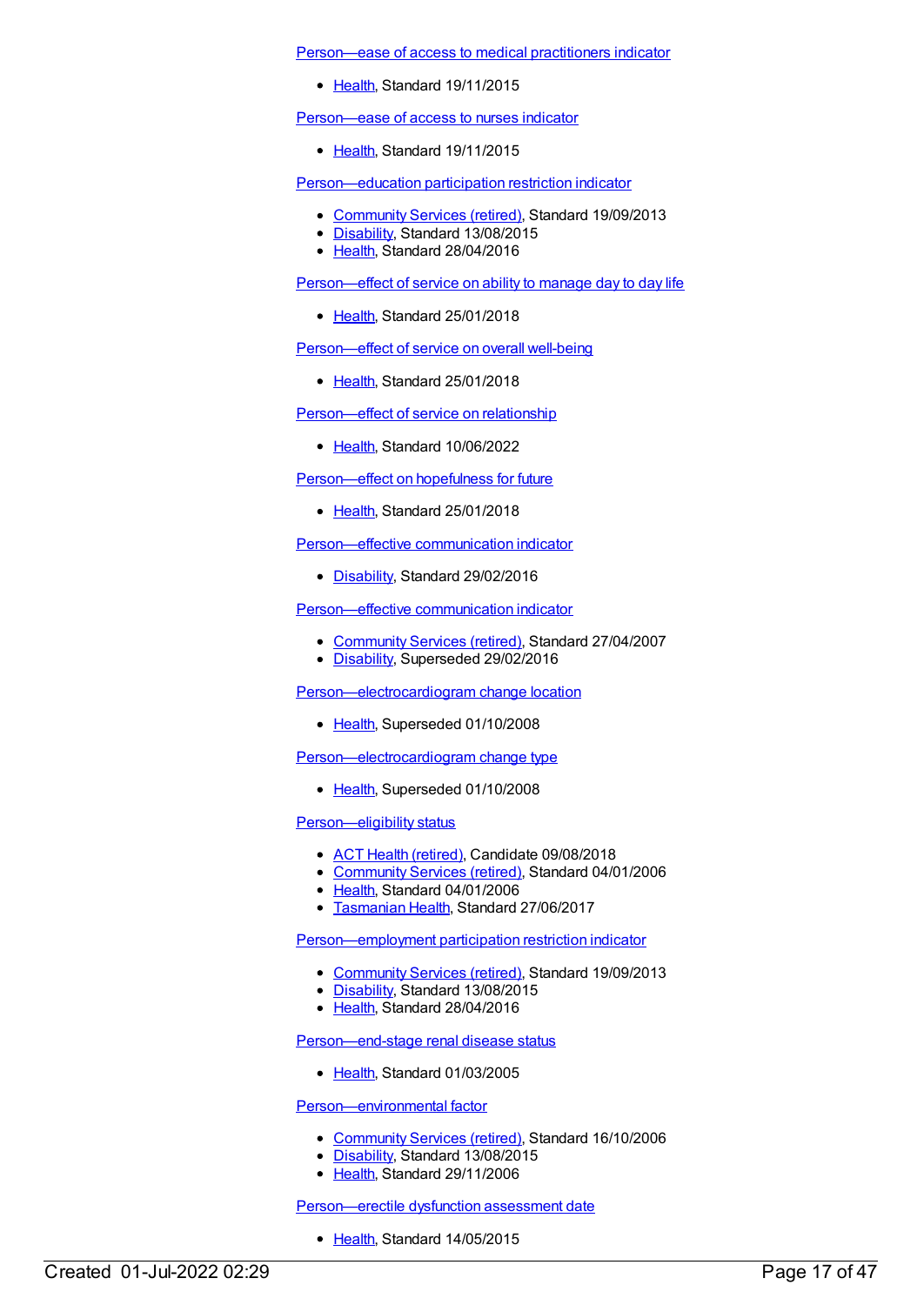[Person—erectile](https://meteor.aihw.gov.au/content/587677) dysfunction extent

• [Health](https://meteor.aihw.gov.au/RegistrationAuthority/12), Standard 14/05/2015

[Person—estimated](https://meteor.aihw.gov.au/content/696626) age

[Health](https://meteor.aihw.gov.au/RegistrationAuthority/12), Qualified 25/05/2018

[Person—estimated](https://meteor.aihw.gov.au/content/464959) glomerular filtration rate (eGFR) recorded indicator

- [Health](https://meteor.aihw.gov.au/RegistrationAuthority/12), Standard 07/12/2011
- [Indigenous](https://meteor.aihw.gov.au/RegistrationAuthority/6), Standard 13/03/2015

[Person—estimated](https://meteor.aihw.gov.au/content/502752) glomerular filtration rate (eGFR) result

- [Health](https://meteor.aihw.gov.au/RegistrationAuthority/12), Standard 21/11/2013
- [Indigenous](https://meteor.aihw.gov.au/RegistrationAuthority/6), Standard 13/03/2015

[Person—Estimated](https://meteor.aihw.gov.au/content/397725) resident population of Australia

- [Community](https://meteor.aihw.gov.au/RegistrationAuthority/1) Services (retired), Standard 21/05/2010
- Early [Childhood](https://meteor.aihw.gov.au/RegistrationAuthority/13), Standard 21/05/2010
- [Health](https://meteor.aihw.gov.au/RegistrationAuthority/12), Standard 04/08/2016
- National Health [Performance](https://meteor.aihw.gov.au/RegistrationAuthority/8) Authority (retired), Retired 01/07/2016

[Person—ever](https://meteor.aihw.gov.au/content/399272) smoked a full cigarette indicator

• [Health](https://meteor.aihw.gov.au/RegistrationAuthority/12), Standard 25/08/2011

[Person—explanation](https://meteor.aihw.gov.au/content/751384) of any legal issues

[Health](https://meteor.aihw.gov.au/RegistrationAuthority/12), Standard 10/06/2022

[Person—explanation](https://meteor.aihw.gov.au/content/751597) of how to give feedback about the service

• [Health](https://meteor.aihw.gov.au/RegistrationAuthority/12), Standard 10/06/2022

[Person—explanation](https://meteor.aihw.gov.au/content/634930) of rights and responsibilities

[Health](https://meteor.aihw.gov.au/RegistrationAuthority/12), Standard 25/01/2018

[Person—extent](https://meteor.aihw.gov.au/content/506003) of activity limitation in a life area

- [Community](https://meteor.aihw.gov.au/RegistrationAuthority/1) Services (retired), Standard 19/09/2013
- [Disability](https://meteor.aihw.gov.au/RegistrationAuthority/16), Standard 13/08/2015

Person-extent of core activity limitation

- [Community](https://meteor.aihw.gov.au/RegistrationAuthority/1) Services (retired), Standard 19/09/2013
- [Disability](https://meteor.aihw.gov.au/RegistrationAuthority/16), Standard 13/08/2015

[Person—extent](https://meteor.aihw.gov.au/content/320230) of environmental factor influence

- [Community](https://meteor.aihw.gov.au/RegistrationAuthority/1) Services (retired), Standard 16/10/2006
- [Disability](https://meteor.aihw.gov.au/RegistrationAuthority/16), Standard 13/08/2015
- [Health](https://meteor.aihw.gov.au/RegistrationAuthority/12), Standard 29/11/2006

[Person—extent](https://meteor.aihw.gov.au/content/320242) of impairment of body function

- [Community](https://meteor.aihw.gov.au/RegistrationAuthority/1) Services (retired), Standard 16/10/2006
- [Disability](https://meteor.aihw.gov.au/RegistrationAuthority/16), Standard 13/08/2015
- [Health](https://meteor.aihw.gov.au/RegistrationAuthority/12), Standard 29/11/2006

[Person—extent](https://meteor.aihw.gov.au/content/320254) of impairment of body structure

- [Community](https://meteor.aihw.gov.au/RegistrationAuthority/1) Services (retired), Standard 16/10/2006
- [Disability](https://meteor.aihw.gov.au/RegistrationAuthority/16), Standard 13/08/2015
- Elealth, Standard 29/11/2006

# [Person—extent](https://meteor.aihw.gov.au/content/324447) of participation in a life area

- [Community](https://meteor.aihw.gov.au/RegistrationAuthority/1) Services (retired), Standard 16/10/2006
- [Disability](https://meteor.aihw.gov.au/RegistrationAuthority/16), Standard 13/08/2015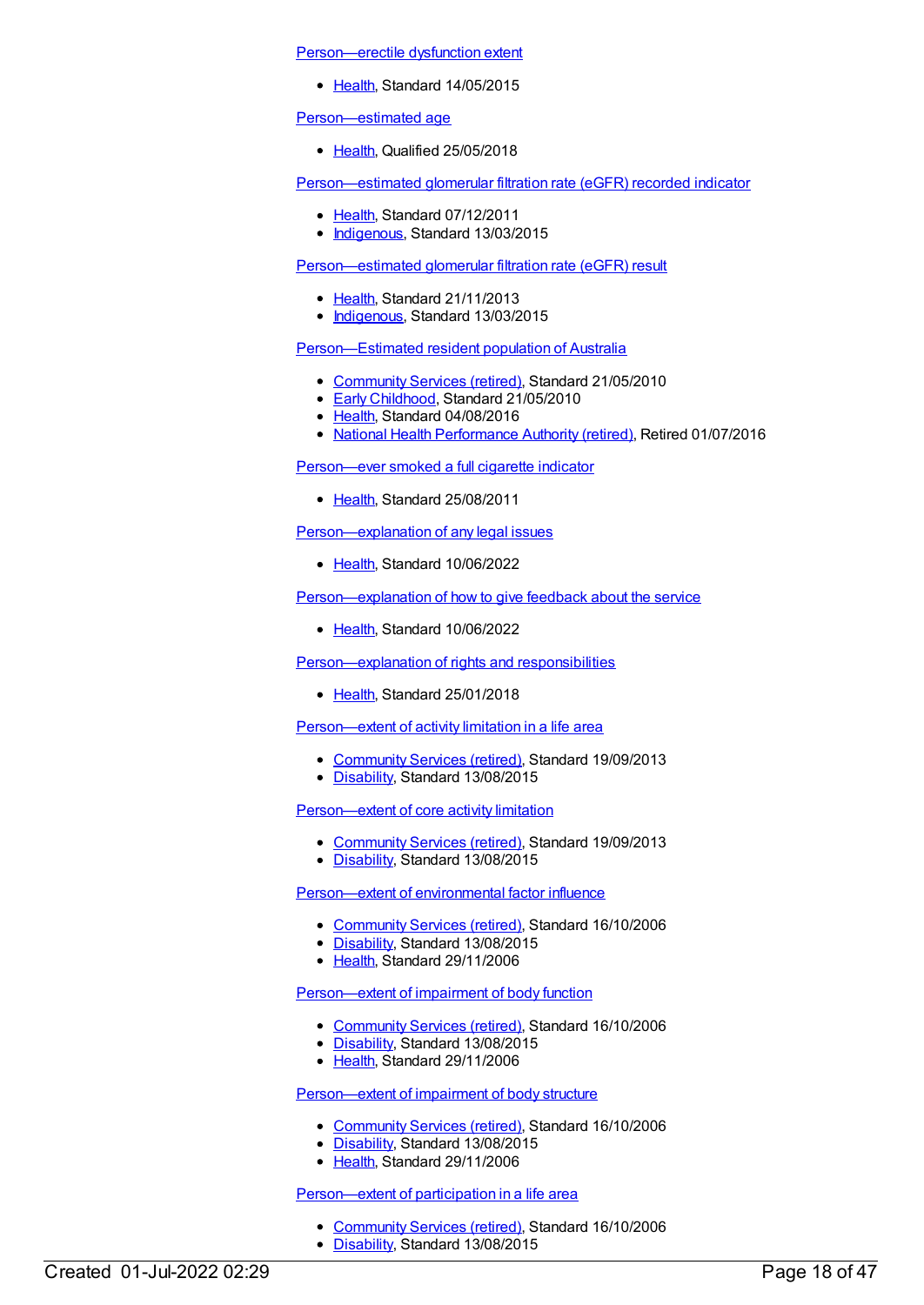#### [Health](https://meteor.aihw.gov.au/RegistrationAuthority/12), Standard 29/11/2006

[Person—facilities](https://meteor.aihw.gov.au/content/634865) and environment met needs

• [Health](https://meteor.aihw.gov.au/RegistrationAuthority/12), Standard 25/01/2018

[Person—faecal](https://meteor.aihw.gov.au/content/481967) incontinence indicator

• [Health](https://meteor.aihw.gov.au/RegistrationAuthority/12), Standard 14/05/2015

[Person—fair](https://meteor.aihw.gov.au/content/634840) treatment if a complaint was made

• [Health](https://meteor.aihw.gov.au/RegistrationAuthority/12), Standard 25/01/2018

[Person—family](https://meteor.aihw.gov.au/content/634733) and carers given opportunity for involvement

• [Health](https://meteor.aihw.gov.au/RegistrationAuthority/12), Standard 25/01/2018

# [Person—family](https://meteor.aihw.gov.au/content/613333) name

- ACT Health [\(retired\)](https://meteor.aihw.gov.au/RegistrationAuthority/9), Candidate 02/01/2019
- [Health](https://meteor.aihw.gov.au/RegistrationAuthority/12), Standard 05/10/2016
- [Indigenous](https://meteor.aihw.gov.au/RegistrationAuthority/6), Candidate 30/05/2018
- [Tasmanian](https://meteor.aihw.gov.au/RegistrationAuthority/15) Health, Standard 27/06/2017

[Person—family](https://meteor.aihw.gov.au/content/520787) name prefix

• [Health](https://meteor.aihw.gov.au/RegistrationAuthority/12), Standard 05/10/2016

[Person—family](https://meteor.aihw.gov.au/content/520800) name prefix sequence number

• [Health](https://meteor.aihw.gov.au/RegistrationAuthority/12), Standard 05/10/2016

Person-family name sequence number

• [Health](https://meteor.aihw.gov.au/RegistrationAuthority/12), Standard 05/10/2016

Person-family violence screening status

• [Health](https://meteor.aihw.gov.au/RegistrationAuthority/12), Superseded 03/12/2020

[Person—family](https://meteor.aihw.gov.au/content/733539) violence screening status

• [Health](https://meteor.aihw.gov.au/RegistrationAuthority/12), Standard 03/12/2020

[Person—felt](https://meteor.aihw.gov.au/content/634693) safe

• [Health](https://meteor.aihw.gov.au/RegistrationAuthority/12), Standard 25/01/2018

[Person—felt](https://meteor.aihw.gov.au/content/633648) welcome

• [Health](https://meteor.aihw.gov.au/RegistrationAuthority/12), Standard 25/01/2018

[Person—fibrinolytic](https://meteor.aihw.gov.au/content/356873) drug administered

• [Health](https://meteor.aihw.gov.au/RegistrationAuthority/12), Standard 01/10/2008

[Person—fibrinolytic](https://meteor.aihw.gov.au/content/285075) drug administered

• [Health](https://meteor.aihw.gov.au/RegistrationAuthority/12), Superseded 01/10/2008

[Person—fibrinolytic](https://meteor.aihw.gov.au/content/285083) therapy status

• [Health](https://meteor.aihw.gov.au/RegistrationAuthority/12), Standard 04/06/2004

[Person—field](https://meteor.aihw.gov.au/content/269638) of education

• [Community](https://meteor.aihw.gov.au/RegistrationAuthority/1) Services (retired), Standard 01/03/2005

[Person—financial](https://meteor.aihw.gov.au/content/401989) assistance amount

- [Community](https://meteor.aihw.gov.au/RegistrationAuthority/1) Services (retired), Standard 17/11/2010
- [Homelessness](https://meteor.aihw.gov.au/RegistrationAuthority/14), Standard 23/08/2010
- Housing [assistance](https://meteor.aihw.gov.au/RegistrationAuthority/11), Standard 23/08/2010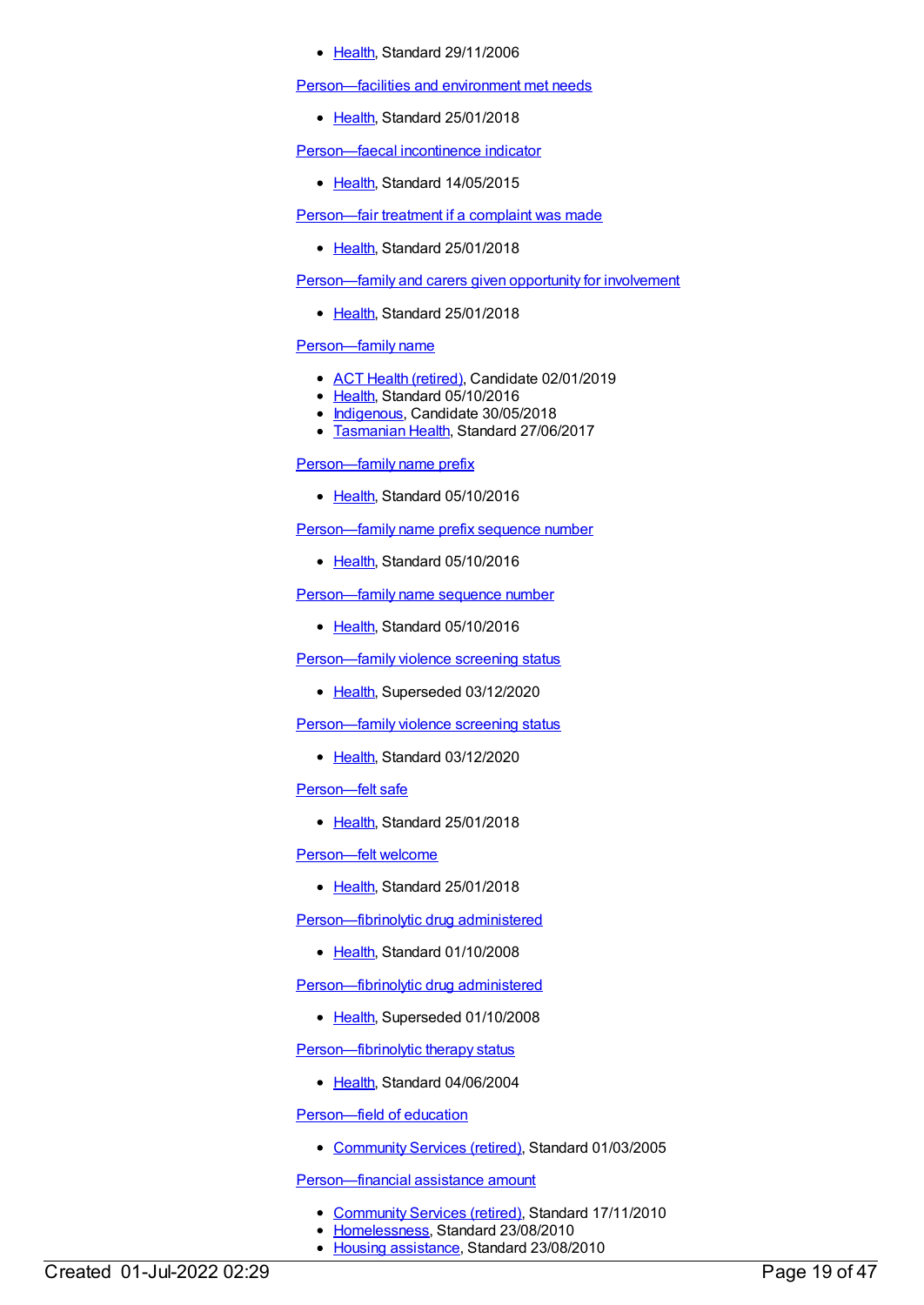[Person—financial](https://meteor.aihw.gov.au/content/401976) assistance type

- [Homelessness](https://meteor.aihw.gov.au/RegistrationAuthority/14), Standard 23/08/2010
- Housing [assistance](https://meteor.aihw.gov.au/RegistrationAuthority/11), Standard 23/08/2010

Person—first [accommodation](https://meteor.aihw.gov.au/content/329734) attempt

• [Community](https://meteor.aihw.gov.au/RegistrationAuthority/1) Services (retired), Standard 30/11/2007

[Person—first](https://meteor.aihw.gov.au/content/284977) angioplasty balloon inflation or stenting date

• [Health](https://meteor.aihw.gov.au/RegistrationAuthority/12), Superseded 01/10/2008

[Person—first](https://meteor.aihw.gov.au/content/285185) angioplasty balloon inflation or stenting time

• [Health](https://meteor.aihw.gov.au/RegistrationAuthority/12), Superseded 01/10/2008

[Person—first](https://meteor.aihw.gov.au/content/510734) degree relative cancer history indicator

[Health](https://meteor.aihw.gov.au/RegistrationAuthority/12), Standard 04/02/2015

[Person—first](https://meteor.aihw.gov.au/content/563626) disease screening program participation indicator

• [Health](https://meteor.aihw.gov.au/RegistrationAuthority/12), Standard 29/08/2014

# [Person—first](https://meteor.aihw.gov.au/content/269743) language spoken

- [Community](https://meteor.aihw.gov.au/RegistrationAuthority/1) Services (retired), Standard 01/03/2005
- [Disability](https://meteor.aihw.gov.au/RegistrationAuthority/16), Standard 13/08/2015
- [Health](https://meteor.aihw.gov.au/RegistrationAuthority/12), Standard 13/10/2011
- [Homelessness](https://meteor.aihw.gov.au/RegistrationAuthority/14), Superseded 10/08/2018
- Housing [assistance](https://meteor.aihw.gov.au/RegistrationAuthority/11), Standard 01/08/2005

# [Person—first](https://meteor.aihw.gov.au/content/400255) service request indicator

- [Community](https://meteor.aihw.gov.au/RegistrationAuthority/1) Services (retired), Standard 17/11/2010
- [Homelessness](https://meteor.aihw.gov.au/RegistrationAuthority/14), Superseded 10/08/2018
- Housing [assistance](https://meteor.aihw.gov.au/RegistrationAuthority/11), Standard 23/08/2010

# [Person—first](https://meteor.aihw.gov.au/content/689155) service request indicator

[Homelessness](https://meteor.aihw.gov.au/RegistrationAuthority/14), Standard 10/08/2018

[Person—foot](https://meteor.aihw.gov.au/content/269616) deformity indicator

• [Health](https://meteor.aihw.gov.au/RegistrationAuthority/12), Standard 01/03/2005

[Person—foot](https://meteor.aihw.gov.au/content/269617) lesion indicator

• [Health](https://meteor.aihw.gov.au/RegistrationAuthority/12), Standard 01/03/2005

Person-foot ulcer history status

• [Health](https://meteor.aihw.gov.au/RegistrationAuthority/12), Standard 01/03/2005

Person-foot ulcer indicator

• [Health](https://meteor.aihw.gov.au/RegistrationAuthority/12), Standard 21/09/2005

Person-foot ulcer status (current)

• [Health](https://meteor.aihw.gov.au/RegistrationAuthority/12), Superseded 21/09/2005

[Person—formal](https://meteor.aihw.gov.au/content/269630) community support access indicator

• [Health](https://meteor.aihw.gov.au/RegistrationAuthority/12), Standard 01/03/2005

[Person—formal](https://meteor.aihw.gov.au/content/578338) training attendance indicator

• [Indigenous](https://meteor.aihw.gov.au/RegistrationAuthority/6), Standard 16/09/2014

[Person—formally](https://meteor.aihw.gov.au/content/399753) diagnosed mental health condition indicator

• [Homelessness](https://meteor.aihw.gov.au/RegistrationAuthority/14), Superseded 10/08/2018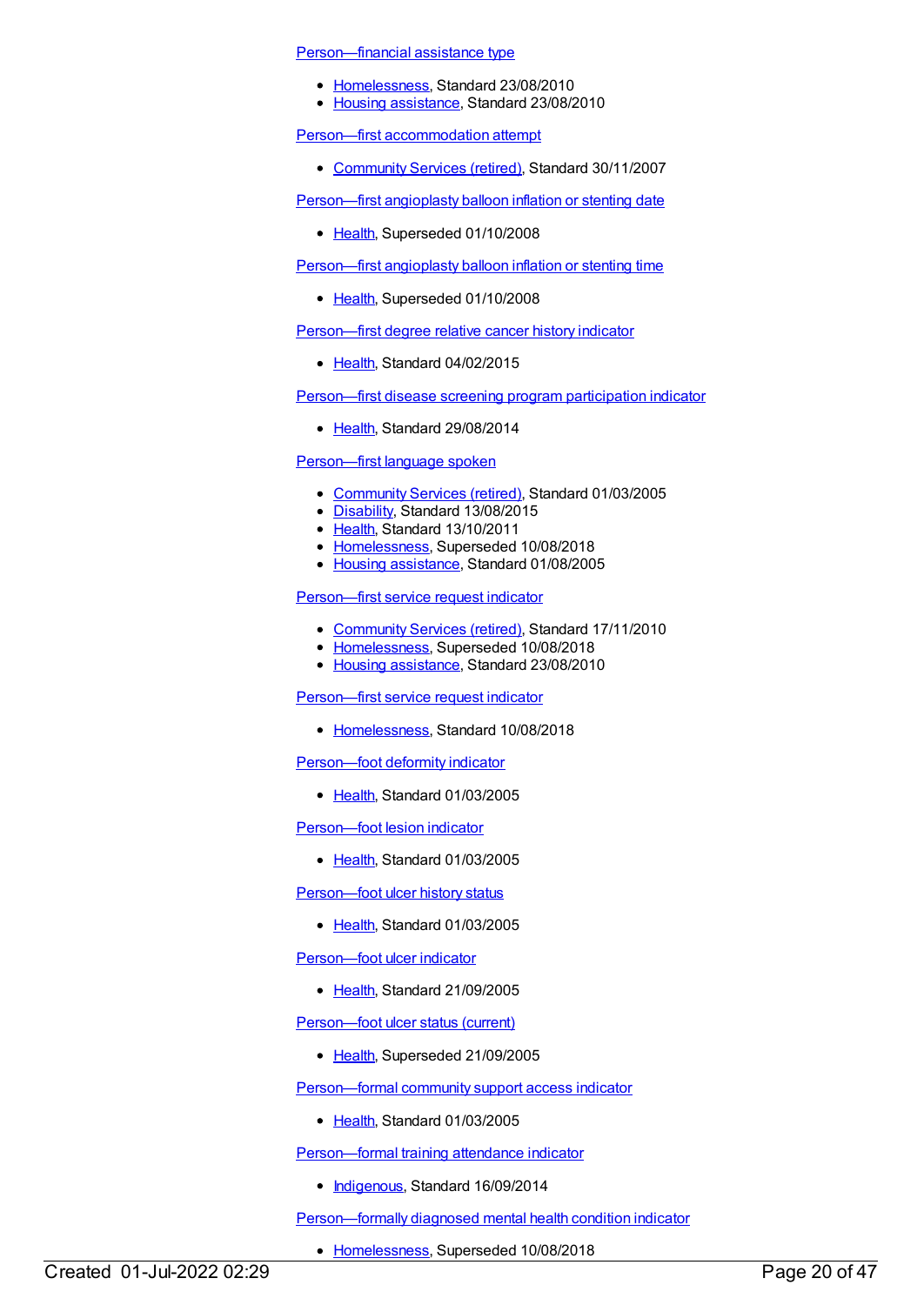#### • Housing [assistance](https://meteor.aihw.gov.au/RegistrationAuthority/11), Standard 23/08/2010

[Person—formally](https://meteor.aihw.gov.au/content/690507) diagnosed mental health condition indicator

[Homelessness](https://meteor.aihw.gov.au/RegistrationAuthority/14), Standard 10/08/2018

[Person—frequency](https://meteor.aihw.gov.au/content/634113) of symptoms

• [Health](https://meteor.aihw.gov.au/RegistrationAuthority/12), Standard 28/04/2016

[Person—Full-time/part-time](https://meteor.aihw.gov.au/content/691897) status

[Homelessness](https://meteor.aihw.gov.au/RegistrationAuthority/14), Standard 10/08/2018

[Person—functional](https://meteor.aihw.gov.au/content/285093) stress test element

• [Health](https://meteor.aihw.gov.au/RegistrationAuthority/12), Superseded 01/10/2008

[Person—functional](https://meteor.aihw.gov.au/content/285101) stress test ischaemic result

• [Health](https://meteor.aihw.gov.au/RegistrationAuthority/12), Superseded 01/10/2008

[Person—functional](https://meteor.aihw.gov.au/content/347694) stress test performed indicator

• [Health](https://meteor.aihw.gov.au/RegistrationAuthority/12), Standard 01/10/2008

[Person—funding](https://meteor.aihw.gov.au/content/621359) indicator

[Disability](https://meteor.aihw.gov.au/RegistrationAuthority/16), Standard 29/02/2016

# [Person—funding](https://meteor.aihw.gov.au/content/323168) indicator

- [Community](https://meteor.aihw.gov.au/RegistrationAuthority/1) Services (retired), Standard 27/04/2007
- [Disability](https://meteor.aihw.gov.au/RegistrationAuthority/16), Superseded 29/02/2016

#### [Person—funding](https://meteor.aihw.gov.au/content/493627) source

- [Community](https://meteor.aihw.gov.au/RegistrationAuthority/1) Services (retired), Standard 10/04/2013
- [Disability](https://meteor.aihw.gov.au/RegistrationAuthority/16), Standard 13/08/2015

#### [Person—gender](https://meteor.aihw.gov.au/content/741822)

• [Health](https://meteor.aihw.gov.au/RegistrationAuthority/12), Standard 15/02/2022

#### [Person—gender](https://meteor.aihw.gov.au/content/635978)

- ACT Health [\(retired\)](https://meteor.aihw.gov.au/RegistrationAuthority/9), Candidate 02/01/2019
- [Health](https://meteor.aihw.gov.au/RegistrationAuthority/12), Superseded 15/02/2022

#### [Person—gender](https://meteor.aihw.gov.au/content/521477)

- [Community](https://meteor.aihw.gov.au/RegistrationAuthority/1) Services (retired), Not progressed 23/01/2018
- [Health](https://meteor.aihw.gov.au/RegistrationAuthority/12), Incomplete 02/07/2013
- [Indigenous](https://meteor.aihw.gov.au/RegistrationAuthority/6), Standard 05/09/2014

[Person—General](https://meteor.aihw.gov.au/content/603649) Practitioner attendance indicator

• National Health [Performance](https://meteor.aihw.gov.au/RegistrationAuthority/8) Authority (retired), Retired 01/07/2016

[Person—General](https://meteor.aihw.gov.au/content/554984) Practitioner MBS health assessment indicator

• National Health [Performance](https://meteor.aihw.gov.au/RegistrationAuthority/8) Authority (retired), Retired 01/07/2016

[Person—General](https://meteor.aihw.gov.au/content/595743) Practitioner visits in the past 12 months

• National Health [Performance](https://meteor.aihw.gov.au/RegistrationAuthority/8) Authority (retired), Retired 01/07/2016

[Person—General](https://meteor.aihw.gov.au/content/574798) Practitioner waiting time dissatisfaction indicator

• National Health [Performance](https://meteor.aihw.gov.au/RegistrationAuthority/8) Authority (retired), Retired 01/07/2016

Person-General Practitioner waiting time for urgent GP appointment

• National Health [Performance](https://meteor.aihw.gov.au/RegistrationAuthority/8) Authority (retired), Retired 01/07/2016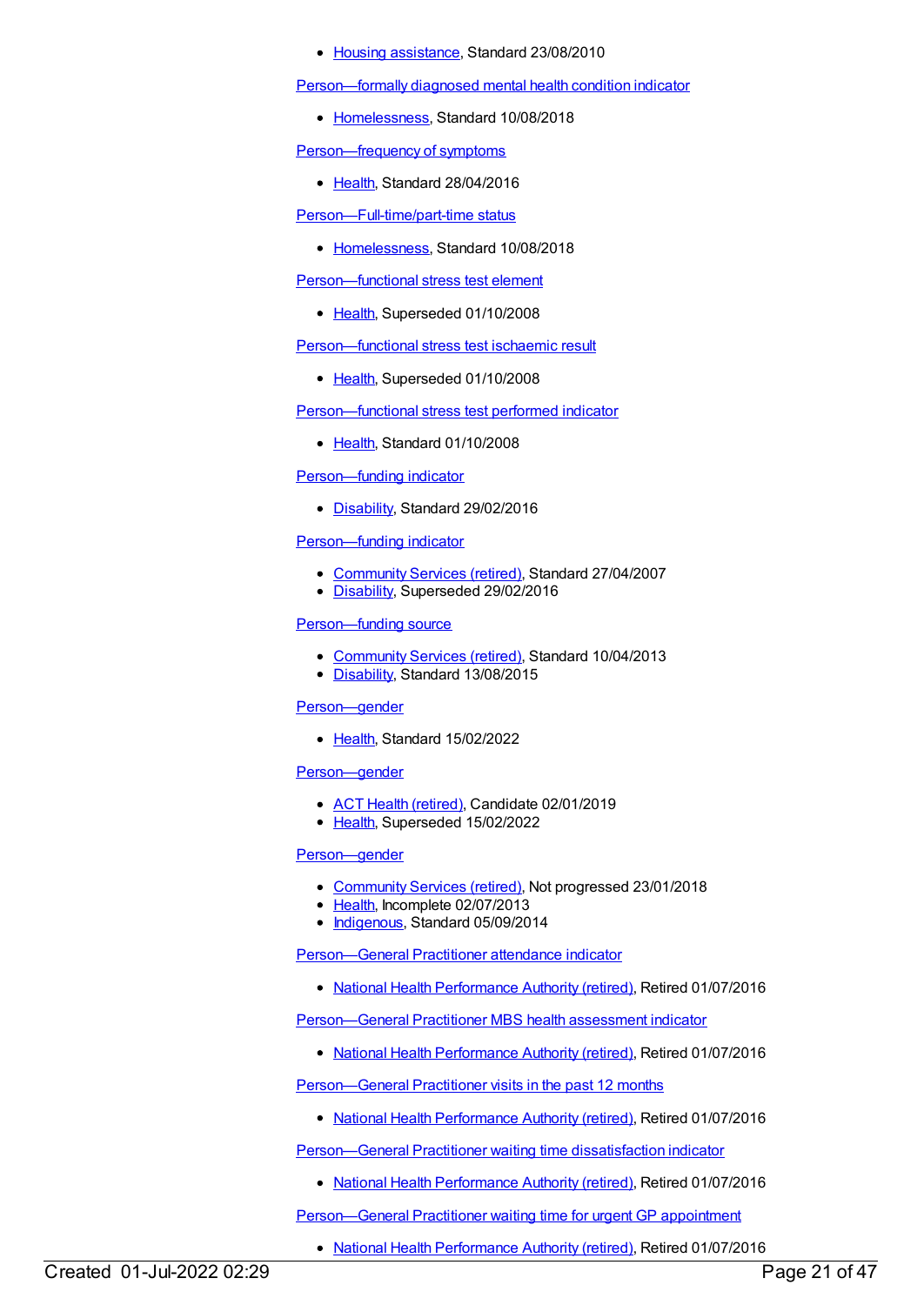#### [Person—geographic](https://meteor.aihw.gov.au/content/269753) location

- [Community](https://meteor.aihw.gov.au/RegistrationAuthority/1) Services (retired), Standard 01/03/2005
- [Tasmanian](https://meteor.aihw.gov.au/RegistrationAuthority/15) Health, Standard 30/04/2021

#### [Person—geographic](https://meteor.aihw.gov.au/content/422452) remoteness

- [Commonwealth](https://meteor.aihw.gov.au/RegistrationAuthority/10) Department of Health, Standard 17/12/2015
- [Community](https://meteor.aihw.gov.au/RegistrationAuthority/1) Services (retired), Standard 10/04/2013
- [Disability](https://meteor.aihw.gov.au/RegistrationAuthority/16), Standard 13/08/2015
- [Health](https://meteor.aihw.gov.au/RegistrationAuthority/12), Superseded 06/09/2018

# [Person—geographic](https://meteor.aihw.gov.au/content/697103) remoteness

• [Health](https://meteor.aihw.gov.au/RegistrationAuthority/12), Standard 06/09/2018

#### [Person—given](https://meteor.aihw.gov.au/content/613342) name

- ACT Health [\(retired\)](https://meteor.aihw.gov.au/RegistrationAuthority/9), Candidate 02/01/2019
- [Health](https://meteor.aihw.gov.au/RegistrationAuthority/12), Standard 05/10/2016
- [Indigenous](https://meteor.aihw.gov.au/RegistrationAuthority/6), Candidate 30/05/2018
- **[Tasmanian](https://meteor.aihw.gov.au/RegistrationAuthority/15) Health, Standard 27/06/2017**

#### [Person—given](https://meteor.aihw.gov.au/content/613358) name sequence number

• [Health](https://meteor.aihw.gov.au/RegistrationAuthority/12), Standard 05/10/2016

[Person—glycoprotein](https://meteor.aihw.gov.au/content/285109) IIb/IIIa receptor antagonist status

• [Health](https://meteor.aihw.gov.au/RegistrationAuthority/12), Standard 04/06/2004

#### Person-glycosylated haemoglobin level

- Elealth, Standard 01/03/2005
- [Indigenous](https://meteor.aihw.gov.au/RegistrationAuthority/6), Standard 13/03/2015

[Person—glycosylated](https://meteor.aihw.gov.au/content/441491) haemoglobin measurement result recorded indicator

- [Health](https://meteor.aihw.gov.au/RegistrationAuthority/12), Standard 07/12/2011
- [Indigenous](https://meteor.aihw.gov.au/RegistrationAuthority/6), Standard 13/03/2015

#### [Person—government](https://meteor.aihw.gov.au/content/269395) funding identifier

- ACT Health [\(retired\)](https://meteor.aihw.gov.au/RegistrationAuthority/9), Candidate 24/12/2018
- [Community](https://meteor.aihw.gov.au/RegistrationAuthority/1) Services (retired), Standard 31/08/2007
- [Health](https://meteor.aihw.gov.au/RegistrationAuthority/12), Standard 01/03/2005
- [Homelessness](https://meteor.aihw.gov.au/RegistrationAuthority/14), Standard 23/08/2010
- Housing [assistance](https://meteor.aihw.gov.au/RegistrationAuthority/11), Standard 23/08/2010
- [Indigenous](https://meteor.aihw.gov.au/RegistrationAuthority/6), Standard 05/09/2014
- **[Tasmanian](https://meteor.aihw.gov.au/RegistrationAuthority/15) Health, Standard 02/09/2016**
- WA [Health](https://meteor.aihw.gov.au/RegistrationAuthority/2), Standard 19/03/2015

Person-GP [Management](https://meteor.aihw.gov.au/content/504964) Plan (MBS Item 721) indicator

- [Health](https://meteor.aihw.gov.au/RegistrationAuthority/12), Standard 21/11/2013
- [Indigenous](https://meteor.aihw.gov.au/RegistrationAuthority/6), Standard 13/03/2015

#### Person-GP [Management](https://meteor.aihw.gov.au/content/441508) Plan (MBS Item 721) indicator

• [Health](https://meteor.aihw.gov.au/RegistrationAuthority/12), Superseded 21/11/2013

#### [Person—gross](https://meteor.aihw.gov.au/content/302477) income

- [Community](https://meteor.aihw.gov.au/RegistrationAuthority/1) Services (retired), Standard 06/02/2012
- [Disability](https://meteor.aihw.gov.au/RegistrationAuthority/16), Standard 13/08/2015
- Housing [assistance](https://meteor.aihw.gov.au/RegistrationAuthority/11), Standard 10/02/2006

[Person—gross](https://meteor.aihw.gov.au/content/269757) income

• Housing [assistance](https://meteor.aihw.gov.au/RegistrationAuthority/11), Superseded 10/02/2006

[Person—gross](https://meteor.aihw.gov.au/content/669562) weekly income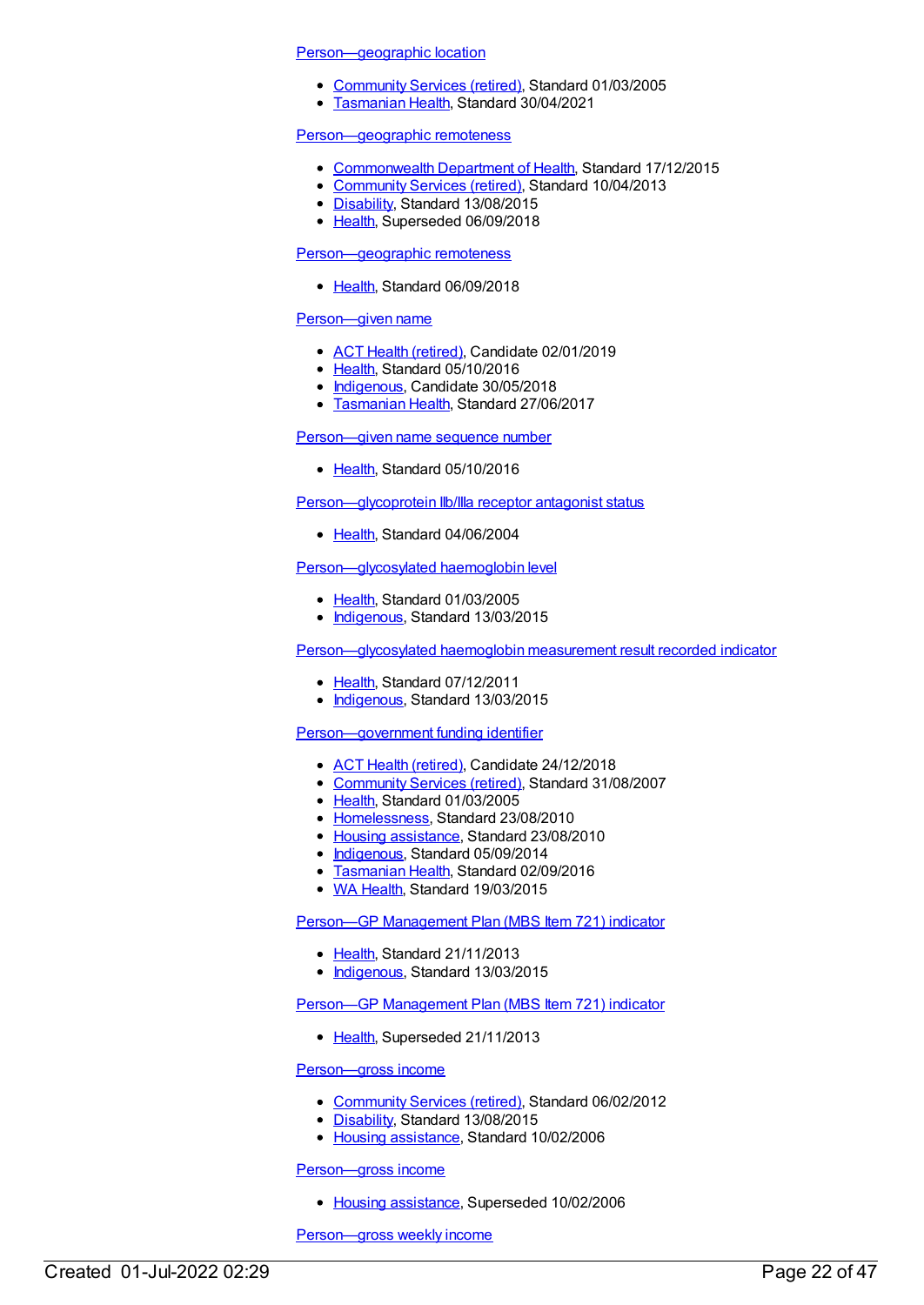#### • Housing [assistance](https://meteor.aihw.gov.au/RegistrationAuthority/11), Standard 30/08/2017

[Person—HDL](https://meteor.aihw.gov.au/content/594653) cholesterol measurement result recorded indicator

- [Health](https://meteor.aihw.gov.au/RegistrationAuthority/12), Standard 13/03/2015
- [Indigenous](https://meteor.aihw.gov.au/RegistrationAuthority/6), Standard 13/03/2015

[Person—health](https://meteor.aihw.gov.au/content/269816) professionals attended for diabetes mellitus

● [Health](https://meteor.aihw.gov.au/RegistrationAuthority/12), Standard 01/03/2005

# [Person—heart](https://meteor.aihw.gov.au/content/285119) rate

• [Health](https://meteor.aihw.gov.au/RegistrationAuthority/12), Standard 04/06/2004

[Person—heart](https://meteor.aihw.gov.au/content/285129) rhythm type

• [Health](https://meteor.aihw.gov.au/RegistrationAuthority/12), Superseded 01/10/2008

# [Person—height](https://meteor.aihw.gov.au/content/269792)

- [Health](https://meteor.aihw.gov.au/RegistrationAuthority/12), Standard 01/03/2005
- **[Tasmanian](https://meteor.aihw.gov.au/RegistrationAuthority/15) Health, Standard 20/12/2016**

[Person—help](https://meteor.aihw.gov.au/content/635142) completing survey

• [Health](https://meteor.aihw.gov.au/RegistrationAuthority/12), Standard 25/01/2018

[Person—help](https://meteor.aihw.gov.au/content/631350) wanted to quit smoking indicator

• [Health](https://meteor.aihw.gov.au/RegistrationAuthority/12), Standard 28/04/2016

[Person—high-density](https://meteor.aihw.gov.au/content/269571) lipoprotein cholesterol level

• [Health](https://meteor.aihw.gov.au/RegistrationAuthority/12), Standard 01/03/2005

[Person—highest](https://meteor.aihw.gov.au/content/375994) year of school completed

- [Community](https://meteor.aihw.gov.au/RegistrationAuthority/1) Services (retired), Standard 06/02/2012
- [Health](https://meteor.aihw.gov.au/RegistrationAuthority/12), Standard 25/08/2011

#### Person—hip [circumference](https://meteor.aihw.gov.au/content/269796)

● [Health](https://meteor.aihw.gov.au/RegistrationAuthority/12), Standard 01/03/2005

[Person—household](https://meteor.aihw.gov.au/content/456317) single/couple status

• Housing [assistance](https://meteor.aihw.gov.au/RegistrationAuthority/11), Superseded 30/08/2017

[Person—household](https://meteor.aihw.gov.au/content/608105) single/couple status

• Housing [assistance](https://meteor.aihw.gov.au/RegistrationAuthority/11), Standard 30/08/2017

#### [Person—housing](https://meteor.aihw.gov.au/content/337684) tenure type

- [Community](https://meteor.aihw.gov.au/RegistrationAuthority/1) Services (retired), Standard 15/09/2007
- [Disability](https://meteor.aihw.gov.au/RegistrationAuthority/16), Standard 13/08/2015
- [Homelessness](https://meteor.aihw.gov.au/RegistrationAuthority/14), Superseded 10/08/2018
- Housing [assistance](https://meteor.aihw.gov.au/RegistrationAuthority/11), Standard 23/08/2010

[Person—housing](https://meteor.aihw.gov.au/content/689160) tenure type

• [Homelessness](https://meteor.aihw.gov.au/RegistrationAuthority/14), Standard 10/08/2018

[Person—human](https://meteor.aihw.gov.au/content/565039) papillomavirus vaccination status

• National Health [Performance](https://meteor.aihw.gov.au/RegistrationAuthority/8) Authority (retired), Retired 01/07/2016

[Person—hypertension](https://meteor.aihw.gov.au/content/269851) treatment status (antihypertensive medication)

• [Health](https://meteor.aihw.gov.au/RegistrationAuthority/12), Superseded 21/09/2005

[Person—hypertension](https://meteor.aihw.gov.au/content/304497) treatment with antihypertensive medication indicator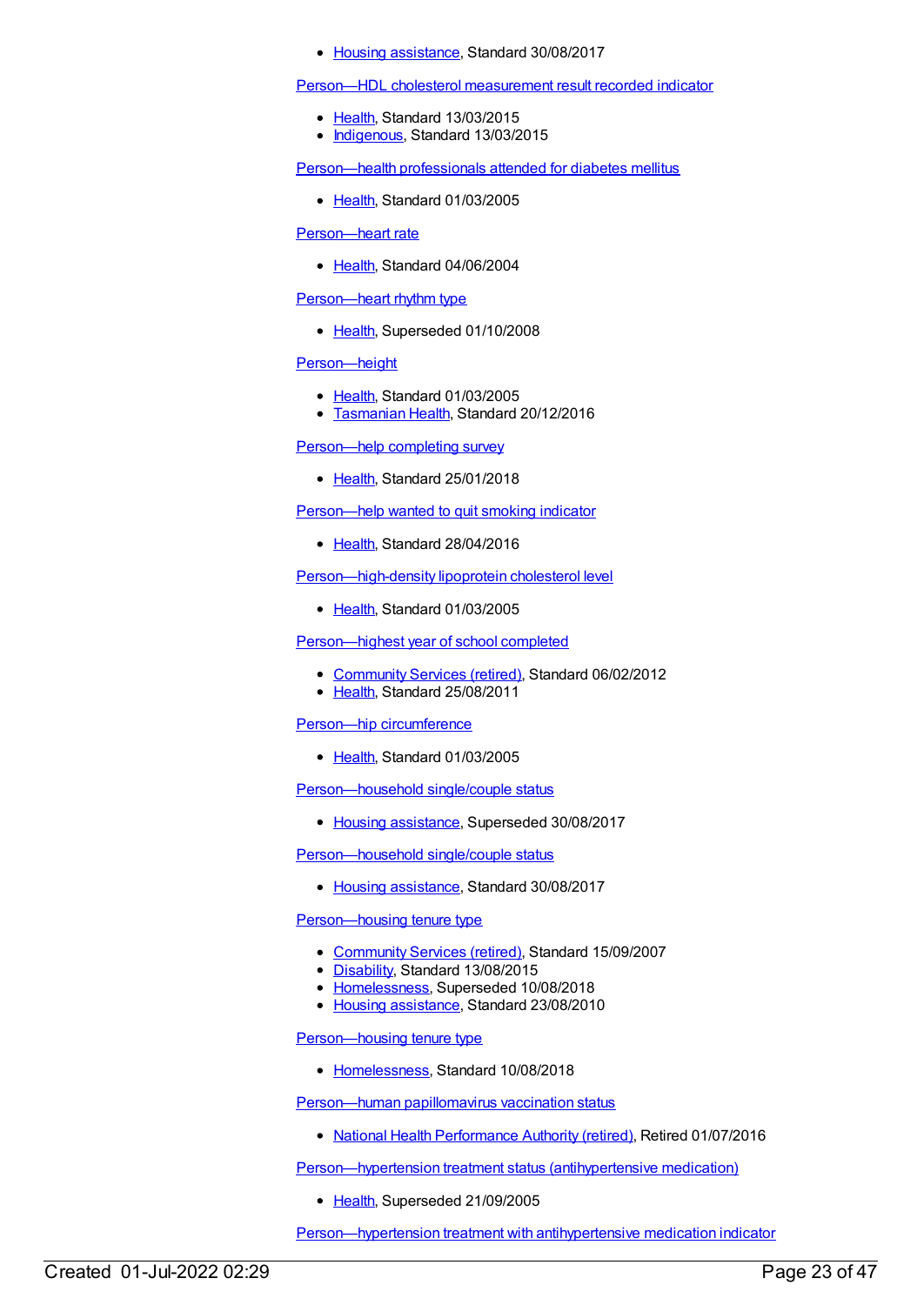[Health](https://meteor.aihw.gov.au/RegistrationAuthority/12), Standard 21/09/2005

[Person—identified](https://meteor.aihw.gov.au/content/751412) as a carer

• [Health](https://meteor.aihw.gov.au/RegistrationAuthority/12), Standard 10/06/2022

[Person—identifier](https://meteor.aihw.gov.au/content/654394) type

• [Health](https://meteor.aihw.gov.au/RegistrationAuthority/12), Standard 28/02/2017

[Person—identifier](https://meteor.aihw.gov.au/content/621537) type

[Independent](https://meteor.aihw.gov.au/RegistrationAuthority/3) Hospital Pricing Authority, Standard 16/03/2016

[Person—imaging](https://meteor.aihw.gov.au/content/596064) referral indicator

• National Health [Performance](https://meteor.aihw.gov.au/RegistrationAuthority/8) Authority (retired), Retired 01/07/2016

[Person—implantable](https://meteor.aihw.gov.au/content/359608) cardiac defibrillator procedure date

[Health](https://meteor.aihw.gov.au/RegistrationAuthority/12), Standard 01/10/2008

[Person—implantable](https://meteor.aihw.gov.au/content/359675) cardiac defibrillator procedure time

• [Health](https://meteor.aihw.gov.au/RegistrationAuthority/12), Standard 01/10/2008

[Person—income](https://meteor.aihw.gov.au/content/269810) source (cash)

[Community](https://meteor.aihw.gov.au/RegistrationAuthority/1) Services (retired), Superseded 29/04/2006

[Person—income](https://meteor.aihw.gov.au/content/269808) source (principal)

[Community](https://meteor.aihw.gov.au/RegistrationAuthority/1) Services (retired), Superseded 29/04/2006

[Person—Indigenous](https://meteor.aihw.gov.au/content/269631) community acceptance

• Housing [assistance](https://meteor.aihw.gov.au/RegistrationAuthority/11), Retired 10/02/2006

# [Person—Indigenous](https://meteor.aihw.gov.au/content/731666) health assessment type

• [Indigenous](https://meteor.aihw.gov.au/RegistrationAuthority/6), Standard 14/07/2021

# [Person—Indigenous](https://meteor.aihw.gov.au/content/269618) status

- [Children](https://meteor.aihw.gov.au/RegistrationAuthority/17) and Families, Standard 22/11/2016
- [Commonwealth](https://meteor.aihw.gov.au/RegistrationAuthority/10) Department of Health, Recorded 15/08/2016
- [Community](https://meteor.aihw.gov.au/RegistrationAuthority/1) Services (retired), Standard 01/03/2005
- [Disability](https://meteor.aihw.gov.au/RegistrationAuthority/16), Superseded 29/02/2016
- Early [Childhood](https://meteor.aihw.gov.au/RegistrationAuthority/13), Superseded 24/07/2018
- [Health](https://meteor.aihw.gov.au/RegistrationAuthority/12), Superseded 19/11/2015
- [Homelessness](https://meteor.aihw.gov.au/RegistrationAuthority/14), Superseded 10/08/2018
- Housing [assistance](https://meteor.aihw.gov.au/RegistrationAuthority/11), Superseded 30/08/2017
- [Independent](https://meteor.aihw.gov.au/RegistrationAuthority/3) Hospital Pricing Authority, Standard 01/11/2012
- [Indigenous](https://meteor.aihw.gov.au/RegistrationAuthority/6), Superseded 16/10/2017
- [Tasmanian](https://meteor.aihw.gov.au/RegistrationAuthority/15) Health, Superseded 01/09/2016
- WA [Health](https://meteor.aihw.gov.au/RegistrationAuthority/2), Standard 06/03/2014

# [Person—Indigenous](https://meteor.aihw.gov.au/content/615458) status

- ACT Health [\(retired\)](https://meteor.aihw.gov.au/RegistrationAuthority/9), Candidate 19/07/2018
- [Children](https://meteor.aihw.gov.au/RegistrationAuthority/17) and Families, Standard 20/01/2021
- [Commonwealth](https://meteor.aihw.gov.au/RegistrationAuthority/7) Department of Social Services (retired), Standard 20/06/2018
- [Disability](https://meteor.aihw.gov.au/RegistrationAuthority/16), Standard 29/02/2016
- **Early [Childhood](https://meteor.aihw.gov.au/RegistrationAuthority/13), Standard 24/07/2018**
- [Health](https://meteor.aihw.gov.au/RegistrationAuthority/12), Standard 19/11/2015
- [Homelessness](https://meteor.aihw.gov.au/RegistrationAuthority/14), Standard 10/08/2018
- Housing [assistance](https://meteor.aihw.gov.au/RegistrationAuthority/11), Standard 30/08/2017
- [Independent](https://meteor.aihw.gov.au/RegistrationAuthority/3) Hospital Pricing Authority, Qualified 23/11/2015
- [Indigenous](https://meteor.aihw.gov.au/RegistrationAuthority/6), Standard 16/10/2017
- [Tasmanian](https://meteor.aihw.gov.au/RegistrationAuthority/15) Health, Standard 01/09/2016
- Vouth [Justice](https://meteor.aihw.gov.au/RegistrationAuthority/4), Standard 15/02/2022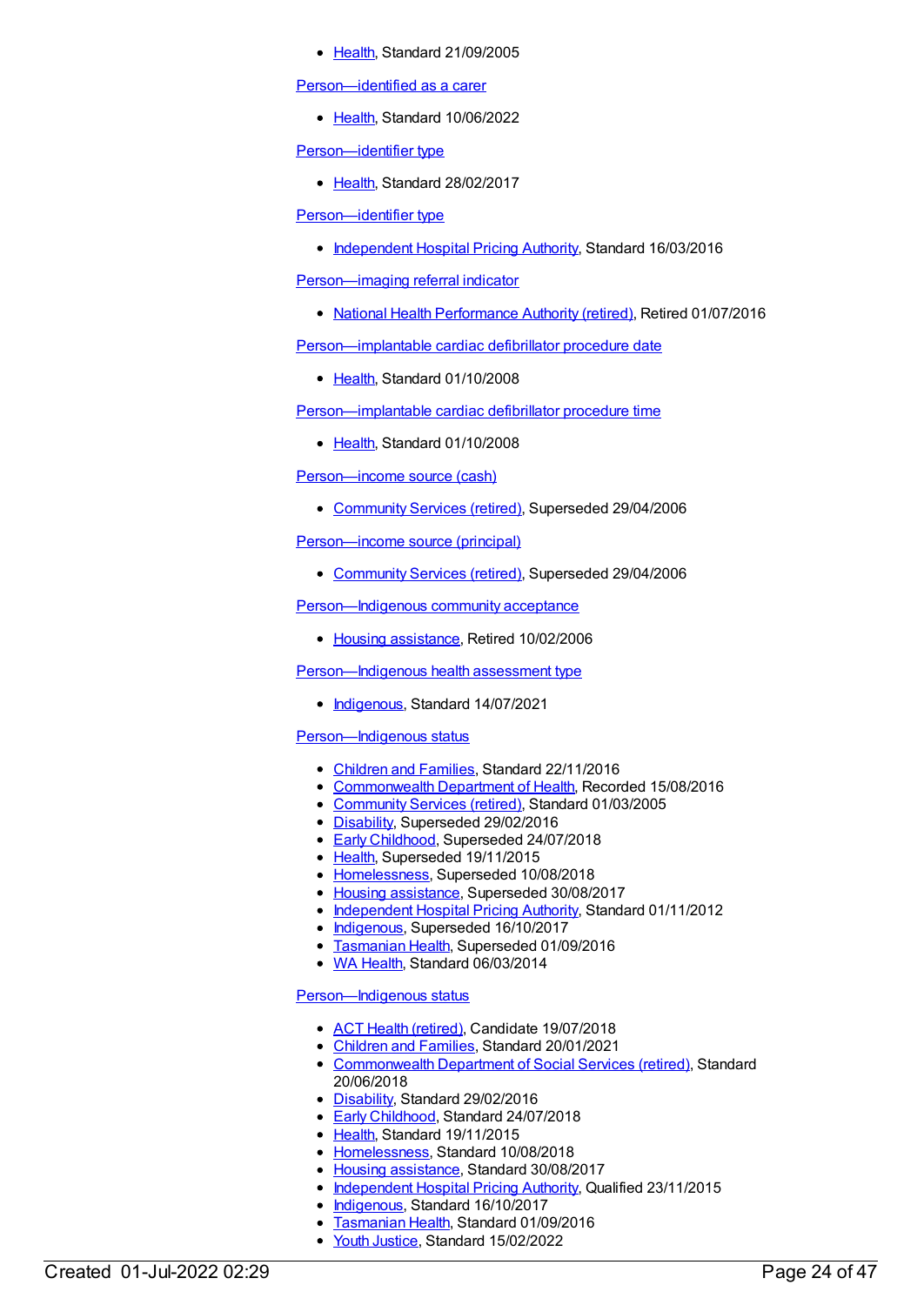#### [Person—Individual](https://meteor.aihw.gov.au/content/432486) Healthcare Identifier

• [Health](https://meteor.aihw.gov.au/RegistrationAuthority/12), Standard 08/05/2014

#### [Person—individualised](https://meteor.aihw.gov.au/content/473759) disability funding indicator

- [Community](https://meteor.aihw.gov.au/RegistrationAuthority/1) Services (retired), Standard 10/04/2013
- [Disability](https://meteor.aihw.gov.au/RegistrationAuthority/16), Standard 13/08/2015

[Person—individuality](https://meteor.aihw.gov.au/content/634796) and values were respected

• [Health](https://meteor.aihw.gov.au/RegistrationAuthority/12), Standard 25/01/2018

#### [Person—influenza](https://meteor.aihw.gov.au/content/457684) immunisation indicator

- [Health](https://meteor.aihw.gov.au/RegistrationAuthority/12), Standard 07/12/2011
- [Indigenous](https://meteor.aihw.gov.au/RegistrationAuthority/6), Standard 13/03/2015

#### [Person—informal](https://meteor.aihw.gov.au/content/621404) carer existence indicator

- [Disability](https://meteor.aihw.gov.au/RegistrationAuthority/16), Standard 29/02/2016
- [Health](https://meteor.aihw.gov.au/RegistrationAuthority/12), Standard 17/10/2018

# [Person—informal](https://meteor.aihw.gov.au/content/320937) carer existence indicator

- [Community](https://meteor.aihw.gov.au/RegistrationAuthority/1) Services (retired), Standard 02/05/2006
- [Disability](https://meteor.aihw.gov.au/RegistrationAuthority/16), Superseded 29/02/2016
- [Health](https://meteor.aihw.gov.au/RegistrationAuthority/12), Superseded 17/10/2018

[Person—Informal](https://meteor.aihw.gov.au/content/748844) carer relationship to care recipient

[Health](https://meteor.aihw.gov.au/RegistrationAuthority/12), Recorded 15/11/2021

[Person—information](https://meteor.aihw.gov.au/content/751625) about having a support person

• [Health](https://meteor.aihw.gov.au/RegistrationAuthority/12), Standard 10/06/2022

[Person—information](https://meteor.aihw.gov.au/content/634920) given about service

• [Health](https://meteor.aihw.gov.au/RegistrationAuthority/12), Standard 25/01/2018

[Person—information](https://meteor.aihw.gov.au/content/751612) on opportunities to improve service

[Health](https://meteor.aihw.gov.au/RegistrationAuthority/12), Standard 10/06/2022

[Person—information](https://meteor.aihw.gov.au/content/751590) provided on rights and responsibilities

• [Health](https://meteor.aihw.gov.au/RegistrationAuthority/12), Standard 10/06/2022

[Person—injecting](https://meteor.aihw.gov.au/content/482976) drug use indicator

• [Health](https://meteor.aihw.gov.au/RegistrationAuthority/12), Standard 19/11/2015

[Person—intentional](https://meteor.aihw.gov.au/content/625784) weight gain indicator

[Health](https://meteor.aihw.gov.au/RegistrationAuthority/12), Standard 28/04/2016

[Person—intentional](https://meteor.aihw.gov.au/content/482907) weight gain indicator

• [Health](https://meteor.aihw.gov.au/RegistrationAuthority/12), Superseded 28/04/2016

[Person—intercountry](https://meteor.aihw.gov.au/content/650281) adoption living arrangement post arrival

• [Children](https://meteor.aihw.gov.au/RegistrationAuthority/17) and Families, Standard 22/11/2016

[Person—intercountry](https://meteor.aihw.gov.au/content/471059) adoption living arrangement post arrival

• [Community](https://meteor.aihw.gov.au/RegistrationAuthority/1) Services (retired), Standard 20/05/2013

[Person—intercountry](https://meteor.aihw.gov.au/content/651104) adoption order type

[Children](https://meteor.aihw.gov.au/RegistrationAuthority/17) and Families, Standard 22/11/2016

[Person—interpreter](https://meteor.aihw.gov.au/content/304292) service required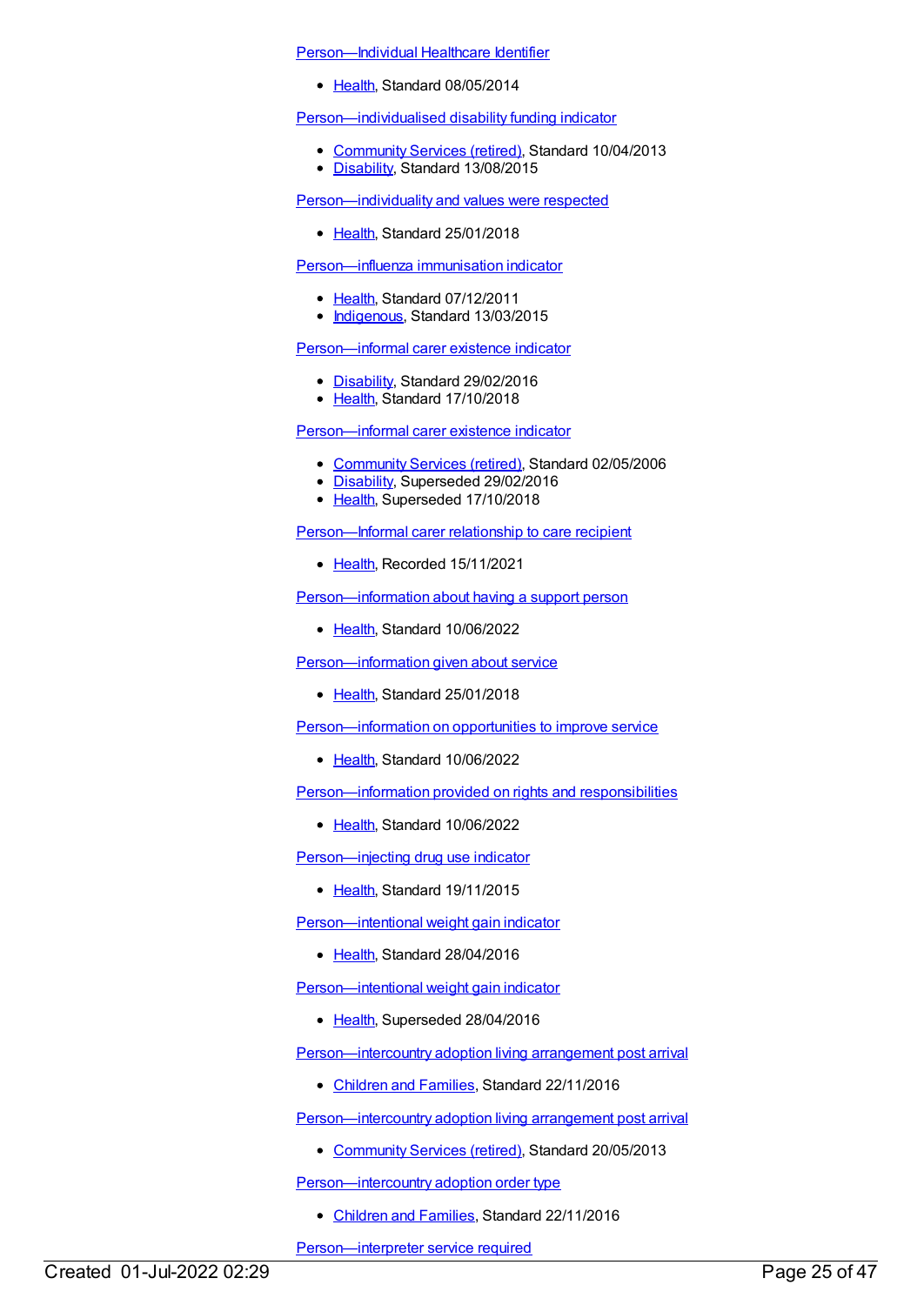- [Community](https://meteor.aihw.gov.au/RegistrationAuthority/1) Services (retired), Standard 10/04/2006
- [Disability](https://meteor.aihw.gov.au/RegistrationAuthority/16), Superseded 28/09/2016
- [Health](https://meteor.aihw.gov.au/RegistrationAuthority/12), Standard 08/02/2006
- **[Tasmanian](https://meteor.aihw.gov.au/RegistrationAuthority/15) Health, Standard 27/04/2021**
- WA [Health](https://meteor.aihw.gov.au/RegistrationAuthority/2), Standard 19/03/2015

[Person—interpreter](https://meteor.aihw.gov.au/content/269791) service required (community services)

[Community](https://meteor.aihw.gov.au/RegistrationAuthority/1) Services (retired), Standard 01/03/2005

[Person—interpreter](https://meteor.aihw.gov.au/content/639621) service required indicator

• [Disability](https://meteor.aihw.gov.au/RegistrationAuthority/16), Standard 28/09/2016

[Person—interpreter](https://meteor.aihw.gov.au/content/269777) service required status (health)

• [Health](https://meteor.aihw.gov.au/RegistrationAuthority/12), Superseded 08/02/2006

[Person—interpreter](https://meteor.aihw.gov.au/content/269790) service required status (housing assistance)

• Housing [assistance](https://meteor.aihw.gov.au/RegistrationAuthority/11), Retired 10/02/2006

[Person—intra-aortic](https://meteor.aihw.gov.au/content/359620) balloon pump procedure date

• [Health](https://meteor.aihw.gov.au/RegistrationAuthority/12), Standard 01/10/2008

[Person—intra-aortic](https://meteor.aihw.gov.au/content/359688) balloon pump procedure time

• [Health](https://meteor.aihw.gov.au/RegistrationAuthority/12), Standard 01/10/2008

[Person—intravenous](https://meteor.aihw.gov.au/content/356924) fibrinolytic therapy date

• [Health](https://meteor.aihw.gov.au/RegistrationAuthority/12), Standard 01/10/2008

[Person—intravenous](https://meteor.aihw.gov.au/content/284983) fibrinolytic therapy date

• [Health](https://meteor.aihw.gov.au/RegistrationAuthority/12), Superseded 01/10/2008

[Person—intravenous](https://meteor.aihw.gov.au/content/285195) fibrinolytic therapy time

• [Health](https://meteor.aihw.gov.au/RegistrationAuthority/12), Standard 04/06/2004

[Person—involuntary](https://meteor.aihw.gov.au/content/635133) treatment indicator

• [Health](https://meteor.aihw.gov.au/RegistrationAuthority/12), Standard 25/01/2018

[Person—involvement](https://meteor.aihw.gov.au/content/751147) in decision making

• [Health](https://meteor.aihw.gov.au/RegistrationAuthority/12), Standard 10/06/2022

[Person—kidney](https://meteor.aihw.gov.au/content/674884) damage marker

• [Health](https://meteor.aihw.gov.au/RegistrationAuthority/12), Qualified 01/06/2017

[Person—Killip](https://meteor.aihw.gov.au/content/285145) classification

• [Health](https://meteor.aihw.gov.au/RegistrationAuthority/12), Standard 04/06/2004

[Person—labour](https://meteor.aihw.gov.au/content/269466) force status

- ACT Health [\(retired\)](https://meteor.aihw.gov.au/RegistrationAuthority/9), Candidate 09/08/2018
- [Community](https://meteor.aihw.gov.au/RegistrationAuthority/1) Services (retired), Standard 01/03/2005
- [Disability](https://meteor.aihw.gov.au/RegistrationAuthority/16), Standard 07/10/2014
- [Health](https://meteor.aihw.gov.au/RegistrationAuthority/12), Standard 01/03/2005
- [Homelessness](https://meteor.aihw.gov.au/RegistrationAuthority/14), Standard 23/08/2010
- Housing [assistance](https://meteor.aihw.gov.au/RegistrationAuthority/11), Standard 01/08/2005

Person—legal [order/arrangement](https://meteor.aihw.gov.au/content/269811) type

[Community](https://meteor.aihw.gov.au/RegistrationAuthority/1) Services (retired), Standard 01/03/2005

[Person—legal](https://meteor.aihw.gov.au/content/412273) status of prisoner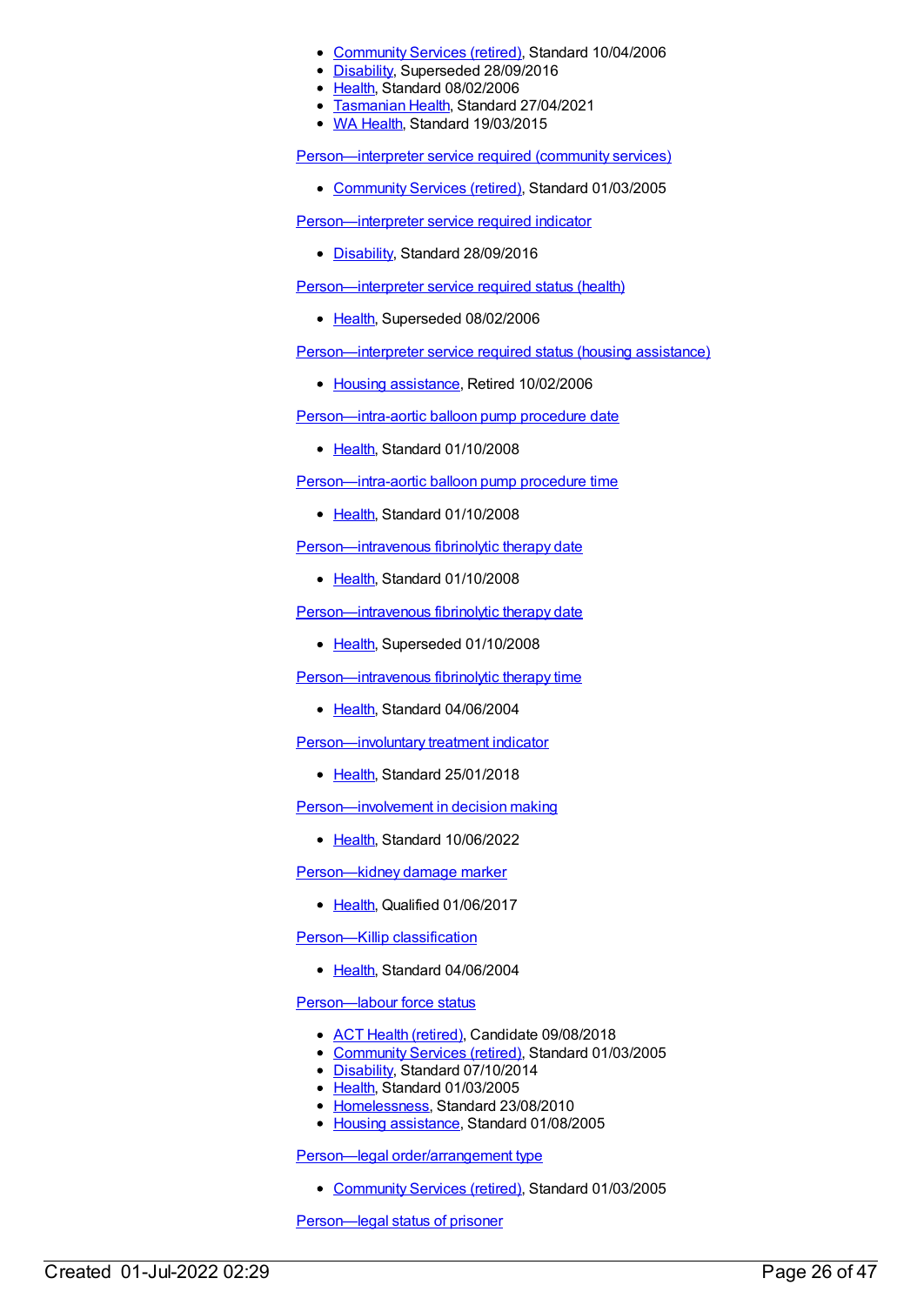[Health](https://meteor.aihw.gov.au/RegistrationAuthority/12), Standard 25/08/2011

[Person—length](https://meteor.aihw.gov.au/content/745456) of elapsed time as a carer

• [Health](https://meteor.aihw.gov.au/RegistrationAuthority/12), Standard 10/06/2022

[Person—length](https://meteor.aihw.gov.au/content/745373) of time being a client

[Health](https://meteor.aihw.gov.au/RegistrationAuthority/12), Standard 10/06/2022

#### [Person—letters](https://meteor.aihw.gov.au/content/349493) of family name

- ACT Health [\(retired\)](https://meteor.aihw.gov.au/RegistrationAuthority/9), Candidate 09/08/2018
- [Children](https://meteor.aihw.gov.au/RegistrationAuthority/17) and Families, Standard 22/11/2016
- [Community](https://meteor.aihw.gov.au/RegistrationAuthority/1) Services (retired), Standard 27/03/2007
- [Disability](https://meteor.aihw.gov.au/RegistrationAuthority/16), Standard 07/10/2014
- Early [Childhood](https://meteor.aihw.gov.au/RegistrationAuthority/13), Standard 21/05/2010
- [Health](https://meteor.aihw.gov.au/RegistrationAuthority/12), Standard 07/12/2011
- [Homelessness](https://meteor.aihw.gov.au/RegistrationAuthority/14), Standard 23/08/2010
- Housing [assistance](https://meteor.aihw.gov.au/RegistrationAuthority/11), Standard 23/08/2010
- Youth [Justice](https://meteor.aihw.gov.au/RegistrationAuthority/4), Standard 15/02/2022

# [Person—letters](https://meteor.aihw.gov.au/content/314127) of given and family name

- [Community](https://meteor.aihw.gov.au/RegistrationAuthority/1) Services (retired), Standard 14/09/2009
- [Health](https://meteor.aihw.gov.au/RegistrationAuthority/12), Superseded 28/04/2016

#### [Person—letters](https://meteor.aihw.gov.au/content/624487) of given and family name

[Health](https://meteor.aihw.gov.au/RegistrationAuthority/12), Standard 28/04/2016

# [Person—letters](https://meteor.aihw.gov.au/content/349491) of given name

- ACT Health [\(retired\)](https://meteor.aihw.gov.au/RegistrationAuthority/9), Candidate 09/08/2018
- [Children](https://meteor.aihw.gov.au/RegistrationAuthority/17) and Families, Standard 22/11/2016
- [Community](https://meteor.aihw.gov.au/RegistrationAuthority/1) Services (retired), Standard 27/03/2007
- [Disability](https://meteor.aihw.gov.au/RegistrationAuthority/16), Standard 07/10/2014
- Early [Childhood](https://meteor.aihw.gov.au/RegistrationAuthority/13), Standard 21/05/2010
- [Health](https://meteor.aihw.gov.au/RegistrationAuthority/12), Standard 07/01/2011
- [Homelessness](https://meteor.aihw.gov.au/RegistrationAuthority/14), Standard 23/08/2010
- Housing [assistance](https://meteor.aihw.gov.au/RegistrationAuthority/11), Standard 23/08/2010
- Youth [Justice](https://meteor.aihw.gov.au/RegistrationAuthority/4), Standard 15/02/2022

#### Person-level of cognitive ability

[Health](https://meteor.aihw.gov.au/RegistrationAuthority/12), Standard 13/11/2014

[Person—level](https://meteor.aihw.gov.au/content/320309) of difficulty with activities in a life area

- [Community](https://meteor.aihw.gov.au/RegistrationAuthority/1) Services (retired), Standard 16/10/2006
- [Disability](https://meteor.aihw.gov.au/RegistrationAuthority/16), Standard 13/08/2015
- Elealth, Standard 29/11/2006
- [Independent](https://meteor.aihw.gov.au/RegistrationAuthority/3) Hospital Pricing Authority, Standard 15/10/2014

Person—level of functional [independence](https://meteor.aihw.gov.au/content/449145)

- [Health](https://meteor.aihw.gov.au/RegistrationAuthority/12), Superseded 25/01/2018
- [Independent](https://meteor.aihw.gov.au/RegistrationAuthority/3) Hospital Pricing Authority, Qualified 23/11/2015
- **[Tasmanian](https://meteor.aihw.gov.au/RegistrationAuthority/15) Health, Superseded 19/01/2018**

### Person—level of functional [independence](https://meteor.aihw.gov.au/content/680996)

- [Health](https://meteor.aihw.gov.au/RegistrationAuthority/12), Standard 25/01/2018
- **[Tasmanian](https://meteor.aihw.gov.au/RegistrationAuthority/15) Health, Standard 19/01/2018**

[Person—level](https://meteor.aihw.gov.au/content/269564) of highest educational attainment

• [Community](https://meteor.aihw.gov.au/RegistrationAuthority/1) Services (retired), Superseded 29/04/2006

[Person—level](https://meteor.aihw.gov.au/content/321059) of highest educational attainment

• [Community](https://meteor.aihw.gov.au/RegistrationAuthority/1) Services (retired), Standard 29/04/2006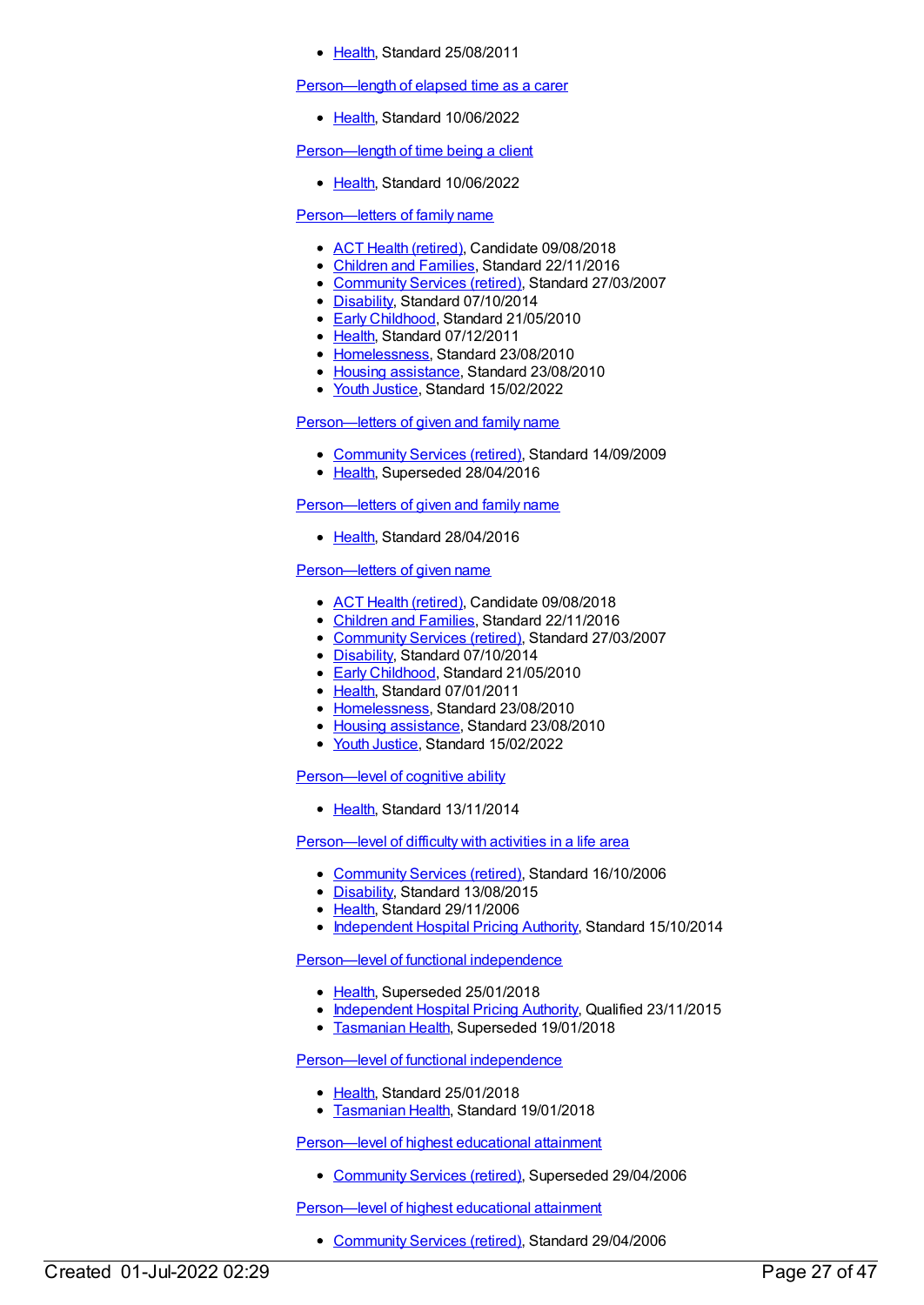[Person—level](https://meteor.aihw.gov.au/content/398758) of highest non-school qualification

- [Community](https://meteor.aihw.gov.au/RegistrationAuthority/1) Services (retired), Standard 06/02/2012
- [Disability](https://meteor.aihw.gov.au/RegistrationAuthority/16), Standard 13/08/2015
- [Health](https://meteor.aihw.gov.au/RegistrationAuthority/12), Standard 25/08/2011

[Person—level](https://meteor.aihw.gov.au/content/613859) of highest qualification in employment field

• [Indigenous](https://meteor.aihw.gov.au/RegistrationAuthority/6), Standard 07/12/2017

[Person—level](https://meteor.aihw.gov.au/content/539187) of psychiatric symptom severity

- [Health](https://meteor.aihw.gov.au/RegistrationAuthority/12), Standard 11/04/2014
- [Independent](https://meteor.aihw.gov.au/RegistrationAuthority/3) Hospital Pricing Authority, Standard 15/10/2014
- **[Tasmanian](https://meteor.aihw.gov.au/RegistrationAuthority/15) Health, Standard 20/12/2016**

[Person—level](https://meteor.aihw.gov.au/content/634091) of psychological distress

• [Health](https://meteor.aihw.gov.au/RegistrationAuthority/12), Standard 28/04/2016

[Person—level](https://meteor.aihw.gov.au/content/324439) of satisfaction with participation in a life area

- [Community](https://meteor.aihw.gov.au/RegistrationAuthority/1) Services (retired), Standard 16/10/2006
- [Disability](https://meteor.aihw.gov.au/RegistrationAuthority/16), Standard 13/08/2015
- [Health](https://meteor.aihw.gov.au/RegistrationAuthority/12), Standard 29/11/2006

[Person—life](https://meteor.aihw.gov.au/content/574066) expectancy

• National Health [Performance](https://meteor.aihw.gov.au/RegistrationAuthority/8) Authority (retired), Retired 01/07/2016

[Person—like](https://meteor.aihw.gov.au/content/482567) to quit smoking indicator

• [Health](https://meteor.aihw.gov.au/RegistrationAuthority/12), Standard 28/04/2016

[Person—lipid-lowering](https://meteor.aihw.gov.au/content/285155) therapy status

• [Health](https://meteor.aihw.gov.au/RegistrationAuthority/12), Standard 04/06/2004

Person-listened to in all aspects of care and treatment

[Health](https://meteor.aihw.gov.au/RegistrationAuthority/12), Standard 25/01/2018

[Person—living](https://meteor.aihw.gov.au/content/269813) arrangement

- [Community](https://meteor.aihw.gov.au/RegistrationAuthority/1) Services (retired), Standard 01/03/2005
- [Disability](https://meteor.aihw.gov.au/RegistrationAuthority/16), Standard 07/10/2014
- [Health](https://meteor.aihw.gov.au/RegistrationAuthority/12), Standard 19/04/2005
- [Homelessness](https://meteor.aihw.gov.au/RegistrationAuthority/14), Standard 23/08/2010
- Housing [assistance](https://meteor.aihw.gov.au/RegistrationAuthority/11), Standard 23/08/2010

[Person—locality](https://meteor.aihw.gov.au/content/521508) of birth

• [Health](https://meteor.aihw.gov.au/RegistrationAuthority/12), Standard 05/10/2016

[Person—location](https://meteor.aihw.gov.au/content/320266) of impairment of body structure

- [Community](https://meteor.aihw.gov.au/RegistrationAuthority/1) Services (retired), Standard 16/10/2006
- [Disability](https://meteor.aihw.gov.au/RegistrationAuthority/16), Standard 13/08/2015
- [Health](https://meteor.aihw.gov.au/RegistrationAuthority/12), Standard 29/11/2006

[Person—low-density](https://meteor.aihw.gov.au/content/269576) lipoprotein cholesterol level

• [Health](https://meteor.aihw.gov.au/RegistrationAuthority/12), Standard 01/03/2005

[Person—lower](https://meteor.aihw.gov.au/content/269623) limb amputation due to vascular disease

• [Health](https://meteor.aihw.gov.au/RegistrationAuthority/12), Standard 01/03/2005

[Person—main](https://meteor.aihw.gov.au/content/269642) language other than English spoken at home

- [Children](https://meteor.aihw.gov.au/RegistrationAuthority/17) and Families, Standard 22/11/2016
- [Community](https://meteor.aihw.gov.au/RegistrationAuthority/1) Services (retired), Standard 01/03/2005
- [Disability](https://meteor.aihw.gov.au/RegistrationAuthority/16), Standard 13/08/2015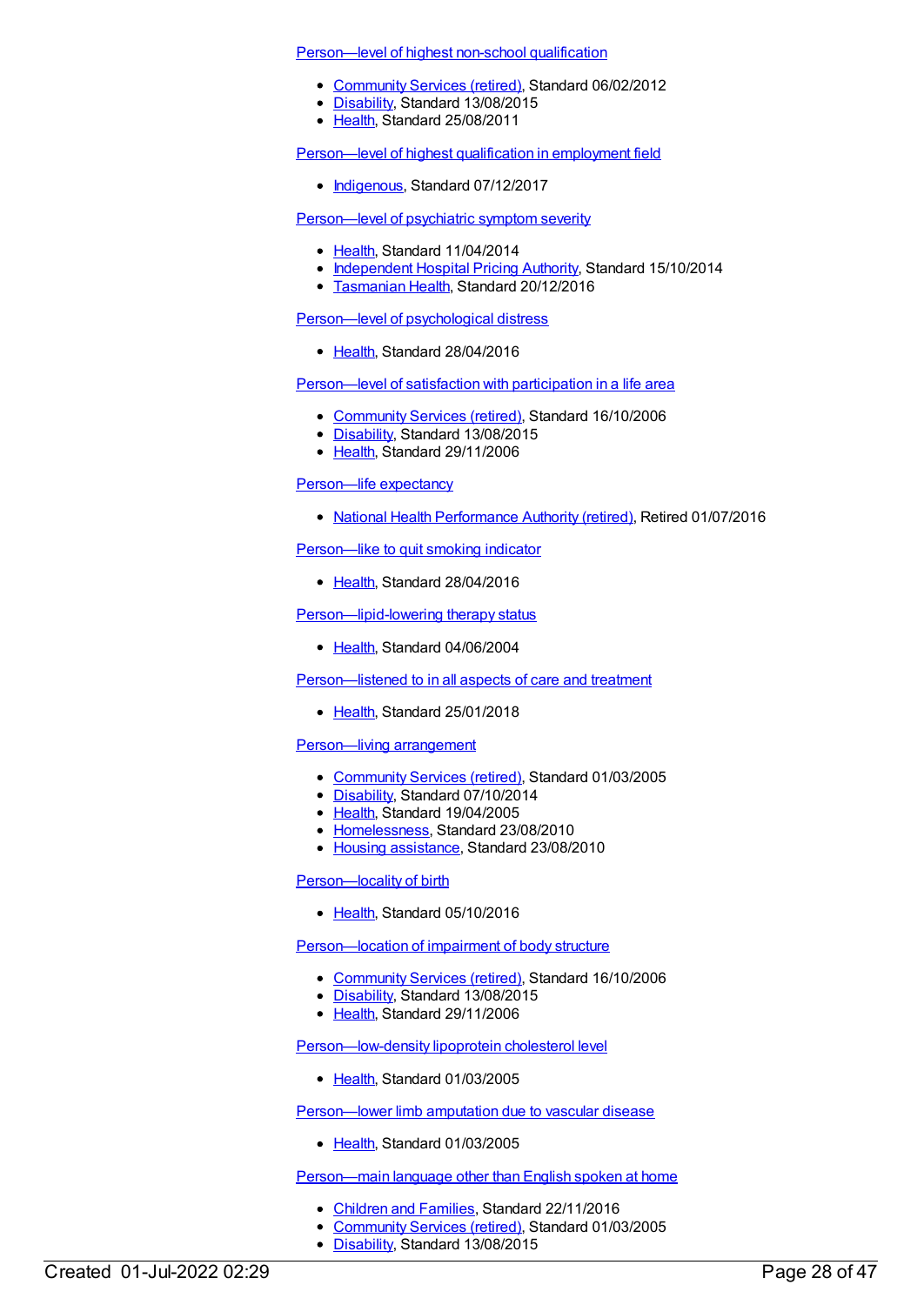- [Health](https://meteor.aihw.gov.au/RegistrationAuthority/12), Standard 01/03/2005
- [Homelessness](https://meteor.aihw.gov.au/RegistrationAuthority/14), Standard 13/10/2011
- Housing [assistance](https://meteor.aihw.gov.au/RegistrationAuthority/11), Standard 10/02/2006

#### [Person—main](https://meteor.aihw.gov.au/content/746554) language spoken at home

● [Health](https://meteor.aihw.gov.au/RegistrationAuthority/12), Standard 10/06/2022

Person—main reason [accommodation](https://meteor.aihw.gov.au/content/332954) not offered

• [Community](https://meteor.aihw.gov.au/RegistrationAuthority/1) Services (retired), Standard 15/09/2007

[Person—main](https://meteor.aihw.gov.au/content/639635) source of income

• [Disability](https://meteor.aihw.gov.au/RegistrationAuthority/16), Standard 28/09/2016

### [Person—marital](https://meteor.aihw.gov.au/content/269533) status

- ACT Health [\(retired\)](https://meteor.aihw.gov.au/RegistrationAuthority/9), Candidate 09/08/2018
- [Commonwealth](https://meteor.aihw.gov.au/RegistrationAuthority/7) Department of Social Services (retired), Standard 20/06/2018
- [Community](https://meteor.aihw.gov.au/RegistrationAuthority/1) Services (retired), Standard 01/03/2005
- [Disability](https://meteor.aihw.gov.au/RegistrationAuthority/16), Standard 13/08/2015
- [Health](https://meteor.aihw.gov.au/RegistrationAuthority/12), Standard 01/03/2005
- Housing [assistance](https://meteor.aihw.gov.au/RegistrationAuthority/11), Standard 10/02/2006
- [Independent](https://meteor.aihw.gov.au/RegistrationAuthority/3) Hospital Pricing Authority, Qualified 23/11/2015
- [Tasmanian](https://meteor.aihw.gov.au/RegistrationAuthority/15) Health, Standard 01/09/2016
- WA [Health](https://meteor.aihw.gov.au/RegistrationAuthority/2), Standard 19/03/2015

[Person—maximum](https://meteor.aihw.gov.au/content/344333) stenosis coronary artery

● [Health](https://meteor.aihw.gov.au/RegistrationAuthority/12), Standard 01/10/2008

[Person—MBS](https://meteor.aihw.gov.au/content/504935) Health Assessment for Aboriginal and Torres Strait Islander People (MBS Item 715) indicator

- [Health](https://meteor.aihw.gov.au/RegistrationAuthority/12), Standard 21/11/2013
- [Indigenous](https://meteor.aihw.gov.au/RegistrationAuthority/6), Standard 13/03/2015

[Person—MBS](https://meteor.aihw.gov.au/content/441369) Health Assessment for Aboriginal and Torres Strait Islander People (MBS Item 715) indicator

• [Health](https://meteor.aihw.gov.au/RegistrationAuthority/12), Superseded 21/11/2013

[Person—medical](https://meteor.aihw.gov.au/content/491653) condition

- [Community](https://meteor.aihw.gov.au/RegistrationAuthority/1) Services (retired), Standard 10/04/2013
- [Disability](https://meteor.aihw.gov.au/RegistrationAuthority/16), Standard 13/08/2015

[Person—medical](https://meteor.aihw.gov.au/content/575302) specialist service contact

• National Health [Performance](https://meteor.aihw.gov.au/RegistrationAuthority/8) Authority (retired), Retired 01/07/2016

[Person—medical](https://meteor.aihw.gov.au/content/575289) specialist waiting time dissatisfaction indicator

• National Health [Performance](https://meteor.aihw.gov.au/RegistrationAuthority/8) Authority (retired), Retired 01/07/2016

[Person—Medicare](https://meteor.aihw.gov.au/content/573752) Benefits Schedule (MBS) benefit for General Practitioner service

• National Health [Performance](https://meteor.aihw.gov.au/RegistrationAuthority/8) Authority (retired), Retired 01/07/2016

[Person—Medicare](https://meteor.aihw.gov.au/content/573768) Benefits Schedule (MBS) benefit for specialist service

• National Health [Performance](https://meteor.aihw.gov.au/RegistrationAuthority/8) Authority (retired), Retired 01/07/2016

[Person—medication](https://meteor.aihw.gov.au/content/376079) for mental health disorder indicator

- [Community](https://meteor.aihw.gov.au/RegistrationAuthority/1) Services (retired), Standard 06/02/2012
- [Health](https://meteor.aihw.gov.au/RegistrationAuthority/12), Standard 25/08/2011

[Person—medication](https://meteor.aihw.gov.au/content/365467) type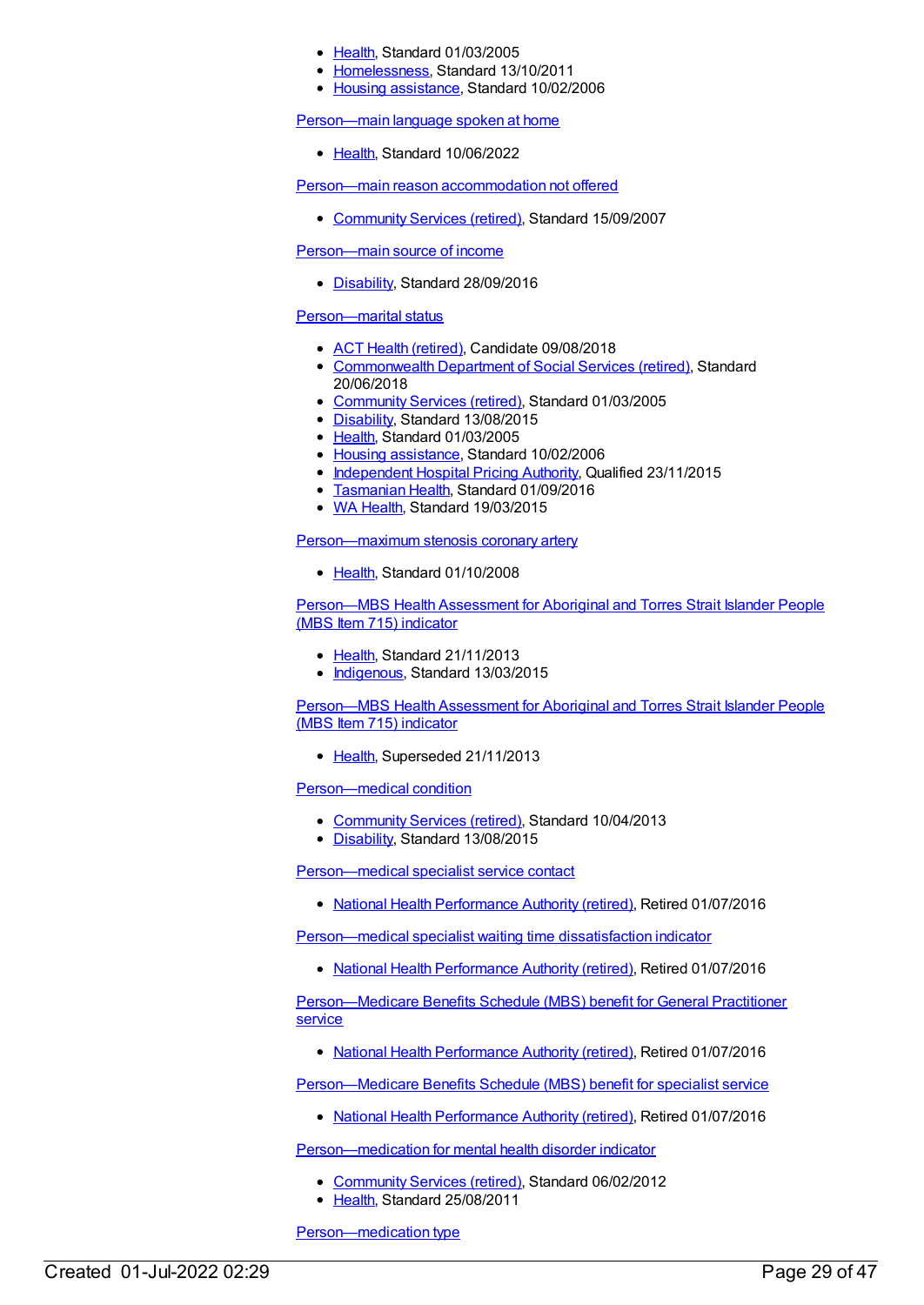- [Health](https://meteor.aihw.gov.au/RegistrationAuthority/12), Standard 25/08/2011
- National Health [Performance](https://meteor.aihw.gov.au/RegistrationAuthority/8) Authority (retired), Retired 01/07/2016

#### [Person—mental](https://meteor.aihw.gov.au/content/376072) health disorder indicator

- [Community](https://meteor.aihw.gov.au/RegistrationAuthority/1) Services (retired), Standard 06/02/2012
- [Health](https://meteor.aihw.gov.au/RegistrationAuthority/12), Standard 25/08/2011

[Person—mental](https://meteor.aihw.gov.au/content/505999) health services received indicator

- [Community](https://meteor.aihw.gov.au/RegistrationAuthority/1) Services (retired), Standard 19/09/2013
- [Homelessness](https://meteor.aihw.gov.au/RegistrationAuthority/14), Superseded 10/08/2018
- Housing [assistance](https://meteor.aihw.gov.au/RegistrationAuthority/11), Standard 01/05/2013

[Person—mental](https://meteor.aihw.gov.au/content/691980) health services received indicator

[Homelessness](https://meteor.aihw.gov.au/RegistrationAuthority/14), Standard 10/08/2018

[Person—mental](https://meteor.aihw.gov.au/content/406231) health services received timeframe

- [Homelessness](https://meteor.aihw.gov.au/RegistrationAuthority/14), Standard 23/08/2010
- Housing [assistance](https://meteor.aihw.gov.au/RegistrationAuthority/11), Standard 23/08/2010

[Person—method](https://meteor.aihw.gov.au/content/737967) of dementia diagnosis

• [Health](https://meteor.aihw.gov.au/RegistrationAuthority/12), Recorded 15/11/2021

[Person—microalbumin](https://meteor.aihw.gov.au/content/269773) level

• [Health](https://meteor.aihw.gov.au/RegistrationAuthority/12), Standard 01/03/2005

[Person—microalbumin](https://meteor.aihw.gov.au/content/464968) urine test result recorded indicator

- [Health](https://meteor.aihw.gov.au/RegistrationAuthority/12), Standard 07/12/2011
- [Indigenous](https://meteor.aihw.gov.au/RegistrationAuthority/6), Standard 13/03/2015

[Person—mode](https://meteor.aihw.gov.au/content/521295) of statistical survey completion

• [Health](https://meteor.aihw.gov.au/RegistrationAuthority/12), Standard 25/01/2018

[Person—most](https://meteor.aihw.gov.au/content/338260) recent stroke date

• [Health](https://meteor.aihw.gov.au/RegistrationAuthority/12), Standard 01/10/2008

[Person—most](https://meteor.aihw.gov.au/content/575124) recent visit to General Practitioner indicator

• National Health [Performance](https://meteor.aihw.gov.au/RegistrationAuthority/8) Authority (retired), Retired 01/07/2016

[Person—mother's](https://meteor.aihw.gov.au/content/269714) original family name

- [Community](https://meteor.aihw.gov.au/RegistrationAuthority/1) Services (retired), Standard 01/03/2005
- [Health](https://meteor.aihw.gov.au/RegistrationAuthority/12), Standard 01/03/2005

[Person—myocardial](https://meteor.aihw.gov.au/content/269729) infarction

• [Health](https://meteor.aihw.gov.au/RegistrationAuthority/12), Standard 01/03/2005

Person-name conditional use flag

• [Health](https://meteor.aihw.gov.au/RegistrationAuthority/12), Standard 05/10/2016

[Person—name](https://meteor.aihw.gov.au/content/521166) conditional use flag end date

• [Health](https://meteor.aihw.gov.au/RegistrationAuthority/12), Standard 05/10/2016

[Person—name](https://meteor.aihw.gov.au/content/521159) conditional use flag start date

• [Health](https://meteor.aihw.gov.au/RegistrationAuthority/12), Standard 05/10/2016

Person-name suffix

• [Health](https://meteor.aihw.gov.au/RegistrationAuthority/12), Standard 05/10/2016

[Person—name](https://meteor.aihw.gov.au/content/613371) suffix sequence number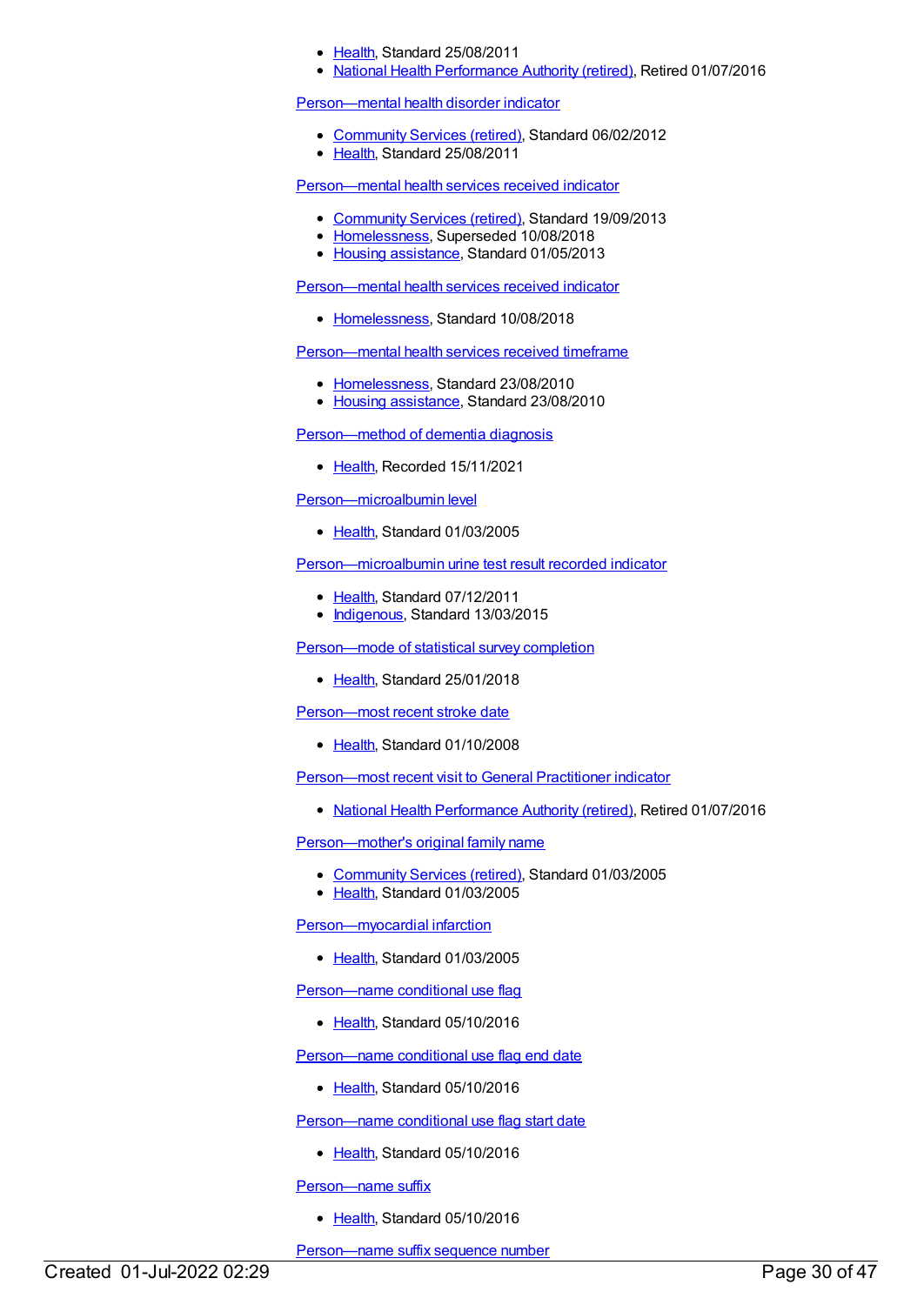• [Health](https://meteor.aihw.gov.au/RegistrationAuthority/12), Standard 05/10/2016

#### [Person—name](https://meteor.aihw.gov.au/content/613315) title

- ACT Health [\(retired\)](https://meteor.aihw.gov.au/RegistrationAuthority/9), Candidate 02/01/2019
- [Health](https://meteor.aihw.gov.au/RegistrationAuthority/12), Standard 05/10/2016
- [Indigenous](https://meteor.aihw.gov.au/RegistrationAuthority/6), Candidate 30/05/2018
- [Tasmanian](https://meteor.aihw.gov.au/RegistrationAuthority/15) Health, Standard 27/06/2017

#### [Person—name](https://meteor.aihw.gov.au/content/613327) title sequence number

• [Health](https://meteor.aihw.gov.au/RegistrationAuthority/12), Standard 05/10/2016

#### [Person—name](https://meteor.aihw.gov.au/content/614629) usage type

• [Health](https://meteor.aihw.gov.au/RegistrationAuthority/12), Standard 05/10/2016

#### [Person—name](https://meteor.aihw.gov.au/content/453710) usage type

- [Community](https://meteor.aihw.gov.au/RegistrationAuthority/1) Services (retired), Standard 06/02/2012
- [Disability](https://meteor.aihw.gov.au/RegistrationAuthority/16), Standard 13/08/2015

#### [Person—name](https://meteor.aihw.gov.au/content/646012) usage type end date

• [Health](https://meteor.aihw.gov.au/RegistrationAuthority/12), Standard 05/10/2016

#### [Person—name](https://meteor.aihw.gov.au/content/453791) usage type end date

- [Community](https://meteor.aihw.gov.au/RegistrationAuthority/1) Services (retired), Standard 06/02/2012
- [Disability](https://meteor.aihw.gov.au/RegistrationAuthority/16), Standard 13/08/2015
- [Health](https://meteor.aihw.gov.au/RegistrationAuthority/12), Not progressed 28/07/2016

#### [Person—name](https://meteor.aihw.gov.au/content/645999) usage type start date

• [Health](https://meteor.aihw.gov.au/RegistrationAuthority/12), Standard 05/10/2016

#### [Person—name](https://meteor.aihw.gov.au/content/453779) usage type start date

- [Community](https://meteor.aihw.gov.au/RegistrationAuthority/1) Services (retired), Standard 06/02/2012
- [Disability](https://meteor.aihw.gov.au/RegistrationAuthority/16), Standard 13/08/2015
- [Health](https://meteor.aihw.gov.au/RegistrationAuthority/12), Not progressed 28/07/2016

# [Person—nature](https://meteor.aihw.gov.au/content/320278) of impairment of body structure

- [Community](https://meteor.aihw.gov.au/RegistrationAuthority/1) Services (retired), Standard 16/10/2006
- [Disability](https://meteor.aihw.gov.au/RegistrationAuthority/16), Standard 13/08/2015
- [Health](https://meteor.aihw.gov.au/RegistrationAuthority/12), Standard 29/11/2006

#### [Person—need](https://meteor.aihw.gov.au/content/324423) for assistance with activities in a life area

- [Community](https://meteor.aihw.gov.au/RegistrationAuthority/1) Services (retired), Standard 16/10/2006
- [Disability](https://meteor.aihw.gov.au/RegistrationAuthority/16), Standard 07/10/2014
- [Health](https://meteor.aihw.gov.au/RegistrationAuthority/12), Standard 29/11/2006
- [Homelessness](https://meteor.aihw.gov.au/RegistrationAuthority/14), Standard 01/05/2013
- Housing [assistance](https://meteor.aihw.gov.au/RegistrationAuthority/11), Standard 01/05/2013

#### [Person—needle](https://meteor.aihw.gov.au/content/483013) sharing frequency

[Health](https://meteor.aihw.gov.au/RegistrationAuthority/12), Standard 19/11/2015

#### [Person—needs](https://meteor.aihw.gov.au/content/634958) considered in development of a care plan

• [Health](https://meteor.aihw.gov.au/RegistrationAuthority/12), Standard 25/01/2018

#### [Person—new](https://meteor.aihw.gov.au/content/400373) client indicator

- [Community](https://meteor.aihw.gov.au/RegistrationAuthority/1) Services (retired), Standard 17/11/2010
- [Homelessness](https://meteor.aihw.gov.au/RegistrationAuthority/14), Standard 23/08/2010
- Housing [assistance](https://meteor.aihw.gov.au/RegistrationAuthority/11), Standard 23/08/2010

#### [Person—non-clinically](https://meteor.aihw.gov.au/content/738037) reported dementia type

• [Health](https://meteor.aihw.gov.au/RegistrationAuthority/12), Recorded 15/11/2021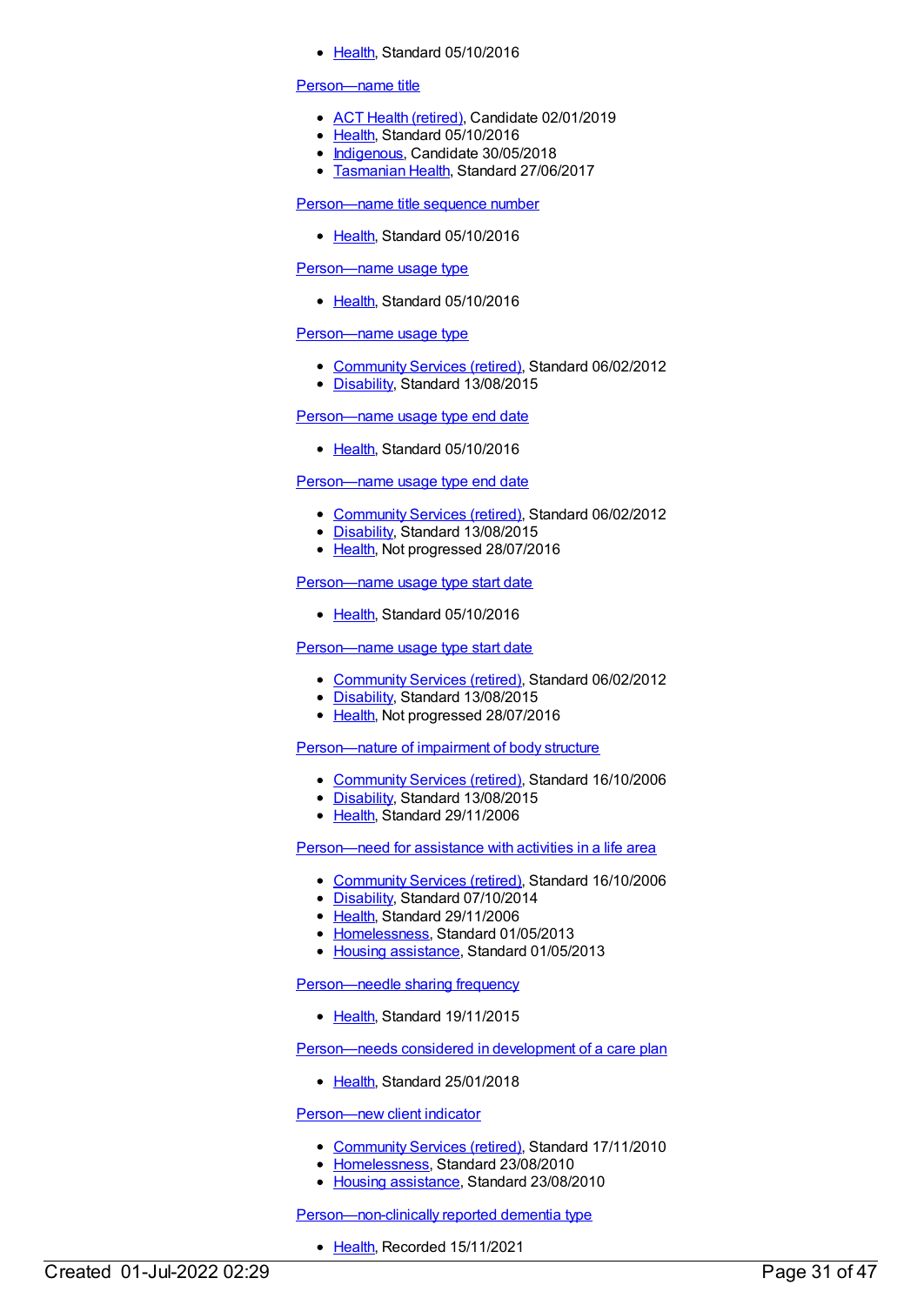[Person—non-invasive](https://meteor.aihw.gov.au/content/359634) ventilation administration date

• [Health](https://meteor.aihw.gov.au/RegistrationAuthority/12), Standard 01/10/2008

[Person—non-invasive](https://meteor.aihw.gov.au/content/359644) ventilation administration time

• [Health](https://meteor.aihw.gov.au/RegistrationAuthority/12), Standard 01/10/2008

[Person—non-school](https://meteor.aihw.gov.au/content/631784) qualification completed

• [Health](https://meteor.aihw.gov.au/RegistrationAuthority/12), Standard 28/04/2016

### [Person—non-school](https://meteor.aihw.gov.au/content/376005) qualification indicator

- [Community](https://meteor.aihw.gov.au/RegistrationAuthority/1) Services (retired), Standard 06/02/2012
- [Disability](https://meteor.aihw.gov.au/RegistrationAuthority/16), Standard 13/08/2015
- [Health](https://meteor.aihw.gov.au/RegistrationAuthority/12), Standard 25/08/2011

# [Person—number](https://meteor.aihw.gov.au/content/269770) of cigarettes smoked

• [Health](https://meteor.aihw.gov.au/RegistrationAuthority/12), Standard 01/03/2005

[Person—number](https://meteor.aihw.gov.au/content/401593) of people in the presenting unit

- [Homelessness](https://meteor.aihw.gov.au/RegistrationAuthority/14), Superseded 10/08/2018
- Housing [assistance](https://meteor.aihw.gov.au/RegistrationAuthority/11), Standard 23/08/2010

[Person—number](https://meteor.aihw.gov.au/content/690642) of people presenting

• [Homelessness](https://meteor.aihw.gov.au/RegistrationAuthority/14), Standard 10/08/2018

[Person—number](https://meteor.aihw.gov.au/content/352411) of persons accommodated

• [Community](https://meteor.aihw.gov.au/RegistrationAuthority/1) Services (retired), Standard 30/11/2007

[Person—number](https://meteor.aihw.gov.au/content/269636) of service contact dates

• [Health](https://meteor.aihw.gov.au/RegistrationAuthority/12), Standard 01/03/2005

[Person—obtaining](https://meteor.aihw.gov.au/content/751390) cultural or language support

• [Health](https://meteor.aihw.gov.au/RegistrationAuthority/12), Standard 10/06/2022

# [Person—occupation](https://meteor.aihw.gov.au/content/354486) (main)

- [Community](https://meteor.aihw.gov.au/RegistrationAuthority/1) Services (retired), Standard 27/03/2007
- [Disability](https://meteor.aihw.gov.au/RegistrationAuthority/16), Standard 13/08/2015
- [Health](https://meteor.aihw.gov.au/RegistrationAuthority/12), Standard 04/07/2007
- Housing [assistance](https://meteor.aihw.gov.au/RegistrationAuthority/11), Standard 10/08/2007
- [Tasmanian](https://meteor.aihw.gov.au/RegistrationAuthority/15) Health, Incomplete 23/07/2012

[Person—occupation](https://meteor.aihw.gov.au/content/269531) (main)

- [Community](https://meteor.aihw.gov.au/RegistrationAuthority/1) Services (retired), Superseded 27/03/2007
- [Health](https://meteor.aihw.gov.au/RegistrationAuthority/12), Superseded 04/07/2007
- Housing [assistance](https://meteor.aihw.gov.au/RegistrationAuthority/11), Superseded 10/08/2007

[Person—occupation](https://meteor.aihw.gov.au/content/269812) (main) (housing assistance)

• Housing [assistance](https://meteor.aihw.gov.au/RegistrationAuthority/11), Superseded 10/02/2006

[Person—one-off](https://meteor.aihw.gov.au/content/333878) assistance offered

• [Community](https://meteor.aihw.gov.au/RegistrationAuthority/1) Services (retired), Standard 30/11/2007

[Person—one-off](https://meteor.aihw.gov.au/content/333911) assistance type offered

• [Community](https://meteor.aihw.gov.au/RegistrationAuthority/1) Services (retired), Standard 15/09/2007

[Person—ophthalmological](https://meteor.aihw.gov.au/content/269794) assessment outcome

• [Health](https://meteor.aihw.gov.au/RegistrationAuthority/12), Standard 01/03/2005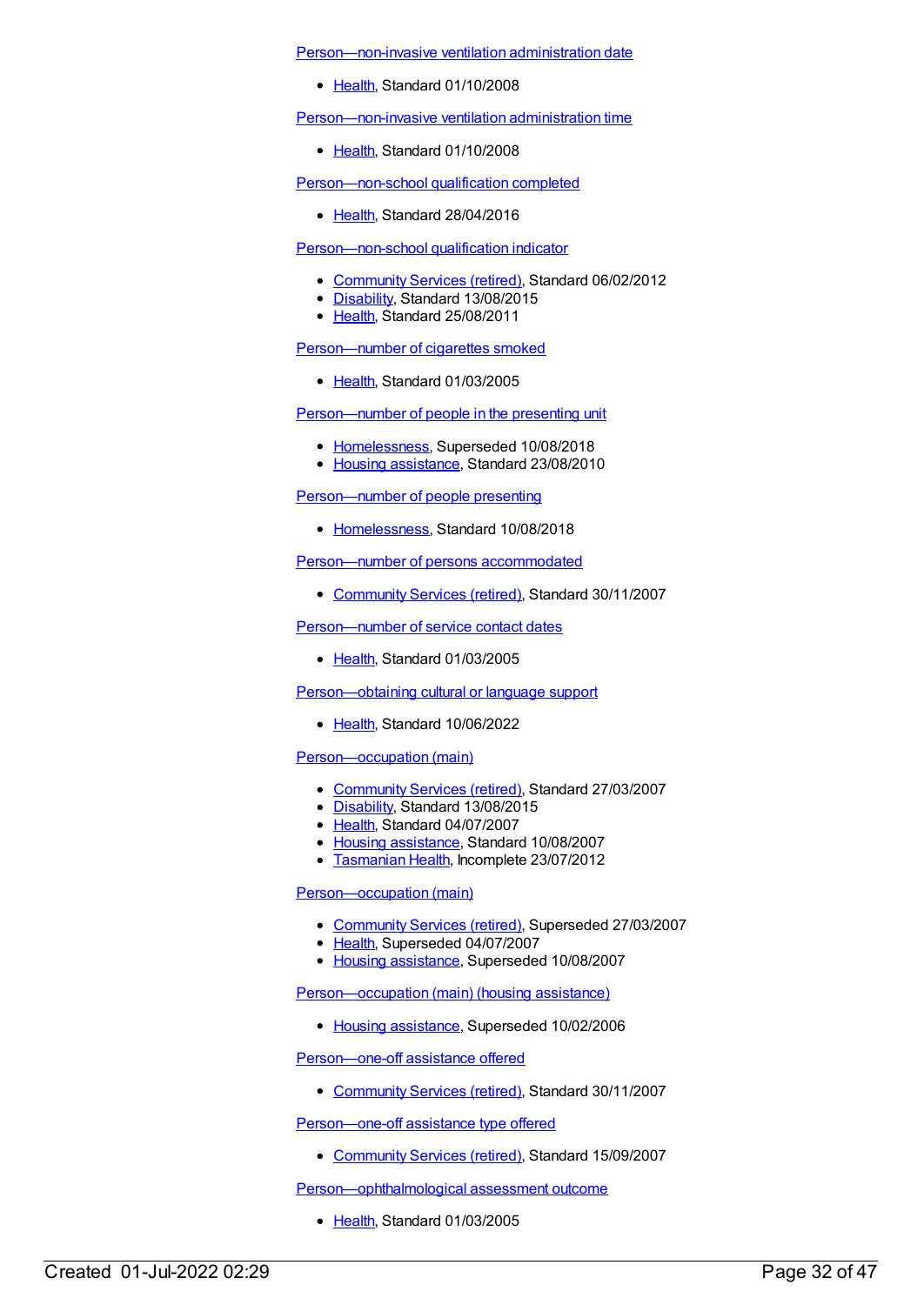[Person—ophthalmoscopy](https://meteor.aihw.gov.au/content/303983) performed indicator

• [Health](https://meteor.aihw.gov.au/RegistrationAuthority/12), Standard 21/09/2005

[Person—ophthalmoscopy](https://meteor.aihw.gov.au/content/269747) performed status

• [Health](https://meteor.aihw.gov.au/RegistrationAuthority/12), Superseded 21/09/2005

[Person—opinions](https://meteor.aihw.gov.au/content/634849) about involvement of family or friends in care respected

• [Health](https://meteor.aihw.gov.au/RegistrationAuthority/12), Standard 25/01/2018

[Person—opportunities](https://meteor.aihw.gov.au/content/751439) to communicate confidentially

• [Health](https://meteor.aihw.gov.au/RegistrationAuthority/12), Standard 10/06/2022

[Person—opportunities](https://meteor.aihw.gov.au/content/751418) to enhance abilities

• [Health](https://meteor.aihw.gov.au/RegistrationAuthority/12), Standard 10/06/2022

[Person—opportunity](https://meteor.aihw.gov.au/content/634898) to discuss progress with staff

• [Health](https://meteor.aihw.gov.au/RegistrationAuthority/12), Standard 25/01/2018

[Person—opportunity](https://meteor.aihw.gov.au/content/751396) to provide relevant information

• [Health](https://meteor.aihw.gov.au/RegistrationAuthority/12), Standard 10/06/2022

[Person—opted](https://meteor.aihw.gov.au/content/576717) off from a disease screening program date

• [Health](https://meteor.aihw.gov.au/RegistrationAuthority/12), Standard 29/08/2014

[Person—opted](https://meteor.aihw.gov.au/content/568066) off from a disease screening program indicator

• [Health](https://meteor.aihw.gov.au/RegistrationAuthority/12), Standard 29/08/2014

[Person—other](https://meteor.aihw.gov.au/content/491604) significant disability type

• [Community](https://meteor.aihw.gov.au/RegistrationAuthority/1) Services (retired), Standard 13/03/2013

[Person—overall](https://meteor.aihw.gov.au/content/634975) experience of care

• [Health](https://meteor.aihw.gov.au/RegistrationAuthority/12), Standard 25/01/2018

[Person—overall](https://meteor.aihw.gov.au/content/759364) experience of service.

• [Health](https://meteor.aihw.gov.au/RegistrationAuthority/12), Qualified 02/06/2022

[Person—pacemaker](https://meteor.aihw.gov.au/content/359601) insertion date

• [Health](https://meteor.aihw.gov.au/RegistrationAuthority/12), Standard 01/10/2008

Person-pacemaker insertion time

• [Health](https://meteor.aihw.gov.au/RegistrationAuthority/12), Standard 01/10/2008

[Person—participation](https://meteor.aihw.gov.au/content/649814) in National Disability Insurance Scheme indicator

• [Homelessness](https://meteor.aihw.gov.au/RegistrationAuthority/14), Standard 24/11/2016

[Person—participation](https://meteor.aihw.gov.au/content/530582) in previous biennial screening program indicator

• [Health](https://meteor.aihw.gov.au/RegistrationAuthority/12), Standard 29/08/2014

[Person—partner](https://meteor.aihw.gov.au/content/648291) refugee indicator

• [Commonwealth](https://meteor.aihw.gov.au/RegistrationAuthority/7) Department of Social Services (retired), Standard 20/06/2018

[Person—partner's](https://meteor.aihw.gov.au/content/648280) country of birth

• [Commonwealth](https://meteor.aihw.gov.au/RegistrationAuthority/7) Department of Social Services (retired), Standard 20/06/2018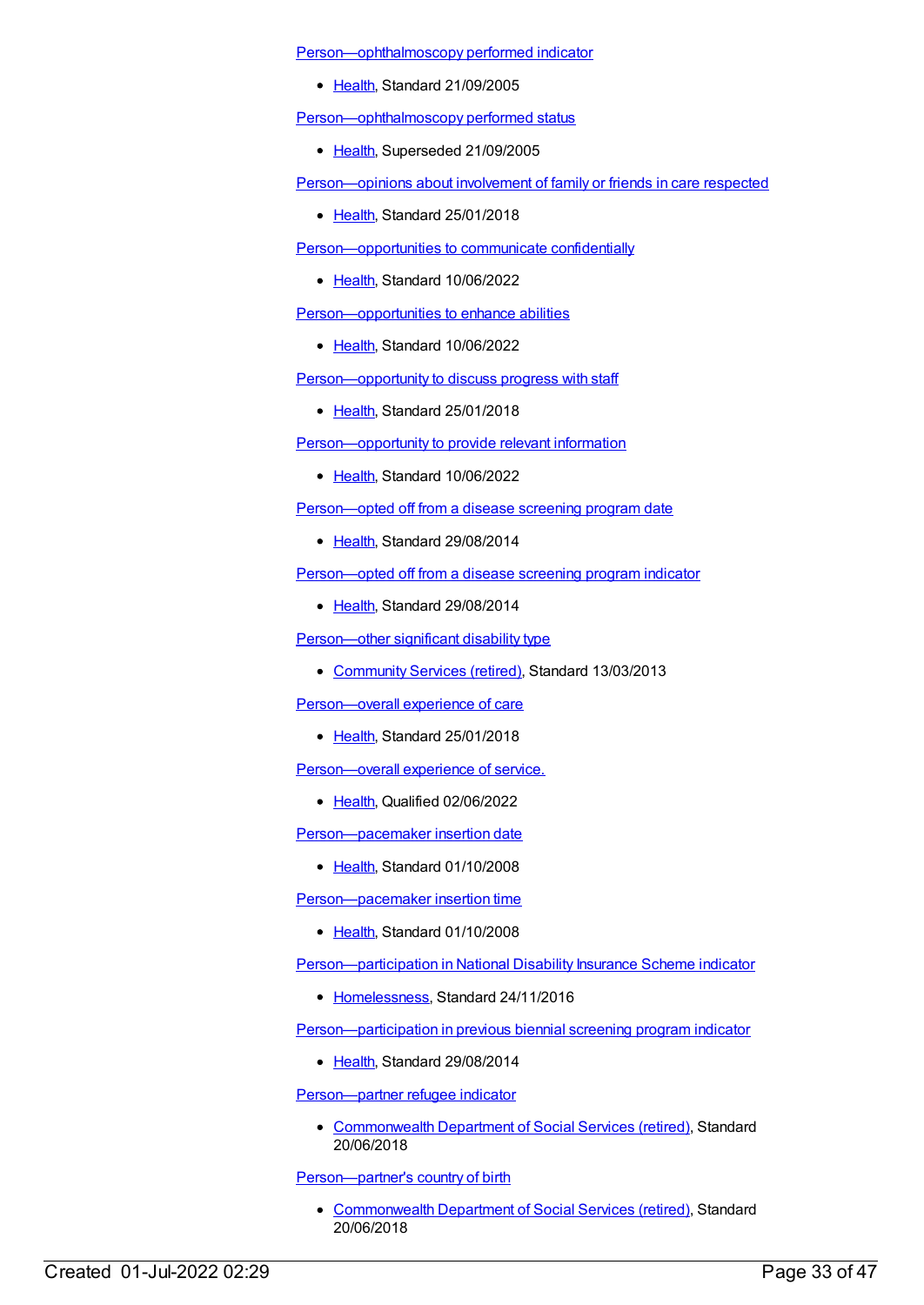[Person—partner's](https://meteor.aihw.gov.au/content/666183) date of birth

[Commonwealth](https://meteor.aihw.gov.au/RegistrationAuthority/7) Department of Social Services (retired), Standard 20/06/2018

[Person—partner's](https://meteor.aihw.gov.au/content/648300) Indigenous status

[Commonwealth](https://meteor.aihw.gov.au/RegistrationAuthority/7) Department of Social Services (retired), Standard 20/06/2018

[Person—partner's](https://meteor.aihw.gov.au/content/671733) sex/gender

[Commonwealth](https://meteor.aihw.gov.au/RegistrationAuthority/7) Department of Social Services (retired), Standard 20/06/2018

[Person—percutaneous](https://meteor.aihw.gov.au/content/359747) coronary intervention procedure type

• [Health](https://meteor.aihw.gov.au/RegistrationAuthority/12), Standard 01/10/2008

[Person—period](https://meteor.aihw.gov.au/content/269521) of residence in Australia

• [Health](https://meteor.aihw.gov.au/RegistrationAuthority/12), Standard 01/03/2005

[Person—period](https://meteor.aihw.gov.au/content/635120) of time care received

[Health](https://meteor.aihw.gov.au/RegistrationAuthority/12), Standard 25/01/2018

[Person—Period](https://meteor.aihw.gov.au/content/692166) of time since last permanent living place

• [Homelessness](https://meteor.aihw.gov.au/RegistrationAuthority/14), Standard 10/08/2018

[Person—peripheral](https://meteor.aihw.gov.au/content/269622) neuropathy indicator

• [Health](https://meteor.aihw.gov.au/RegistrationAuthority/12), Standard 01/03/2005

[Person—peripheral](https://meteor.aihw.gov.au/content/269522) vascular disease indicator (foot)

• [Health](https://meteor.aihw.gov.au/RegistrationAuthority/12), Standard 01/03/2005

[Person—person](https://meteor.aihw.gov.au/content/287172) identifier

- ACT Health [\(retired\)](https://meteor.aihw.gov.au/RegistrationAuthority/9), Candidate 19/07/2018
- [Children](https://meteor.aihw.gov.au/RegistrationAuthority/17) and Families, Standard 22/11/2016
- [Community](https://meteor.aihw.gov.au/RegistrationAuthority/1) Services (retired), Standard 25/08/2005
- [Disability](https://meteor.aihw.gov.au/RegistrationAuthority/16), Standard 13/08/2015
- Early [Childhood](https://meteor.aihw.gov.au/RegistrationAuthority/13), Standard 08/04/2013
- [Health](https://meteor.aihw.gov.au/RegistrationAuthority/12), Standard 04/05/2005
- [Independent](https://meteor.aihw.gov.au/RegistrationAuthority/3) Hospital Pricing Authority, Standard 01/11/2012
- [Indigenous](https://meteor.aihw.gov.au/RegistrationAuthority/6), Standard 11/08/2014
- National Health [Performance](https://meteor.aihw.gov.au/RegistrationAuthority/8) Authority (retired), Retired 01/07/2016
- **[Tasmanian](https://meteor.aihw.gov.au/RegistrationAuthority/15) Health, Standard 01/09/2016**
- WA [Health](https://meteor.aihw.gov.au/RegistrationAuthority/2), Standard 19/03/2015
- Vouth [Justice](https://meteor.aihw.gov.au/RegistrationAuthority/4), Standard 15/02/2022

[Person—person](https://meteor.aihw.gov.au/content/302674) identifier (household)

• Housing [assistance](https://meteor.aihw.gov.au/RegistrationAuthority/11), Superseded 30/08/2017

[Person—person](https://meteor.aihw.gov.au/content/269781) identifier (household)

• Housing [assistance](https://meteor.aihw.gov.au/RegistrationAuthority/11), Superseded 10/02/2006

Person—person identifier (within [establishment/agency\)](https://meteor.aihw.gov.au/content/269523)

- [Community](https://meteor.aihw.gov.au/RegistrationAuthority/1) Services (retired), Superseded 25/08/2005
- [Health](https://meteor.aihw.gov.au/RegistrationAuthority/12), Superseded 04/05/2005

[Person—personal](https://meteor.aihw.gov.au/content/573140) signature

• [Indigenous](https://meteor.aihw.gov.au/RegistrationAuthority/6), Standard 16/09/2014

[Person—physical](https://meteor.aihw.gov.au/content/624772) activity change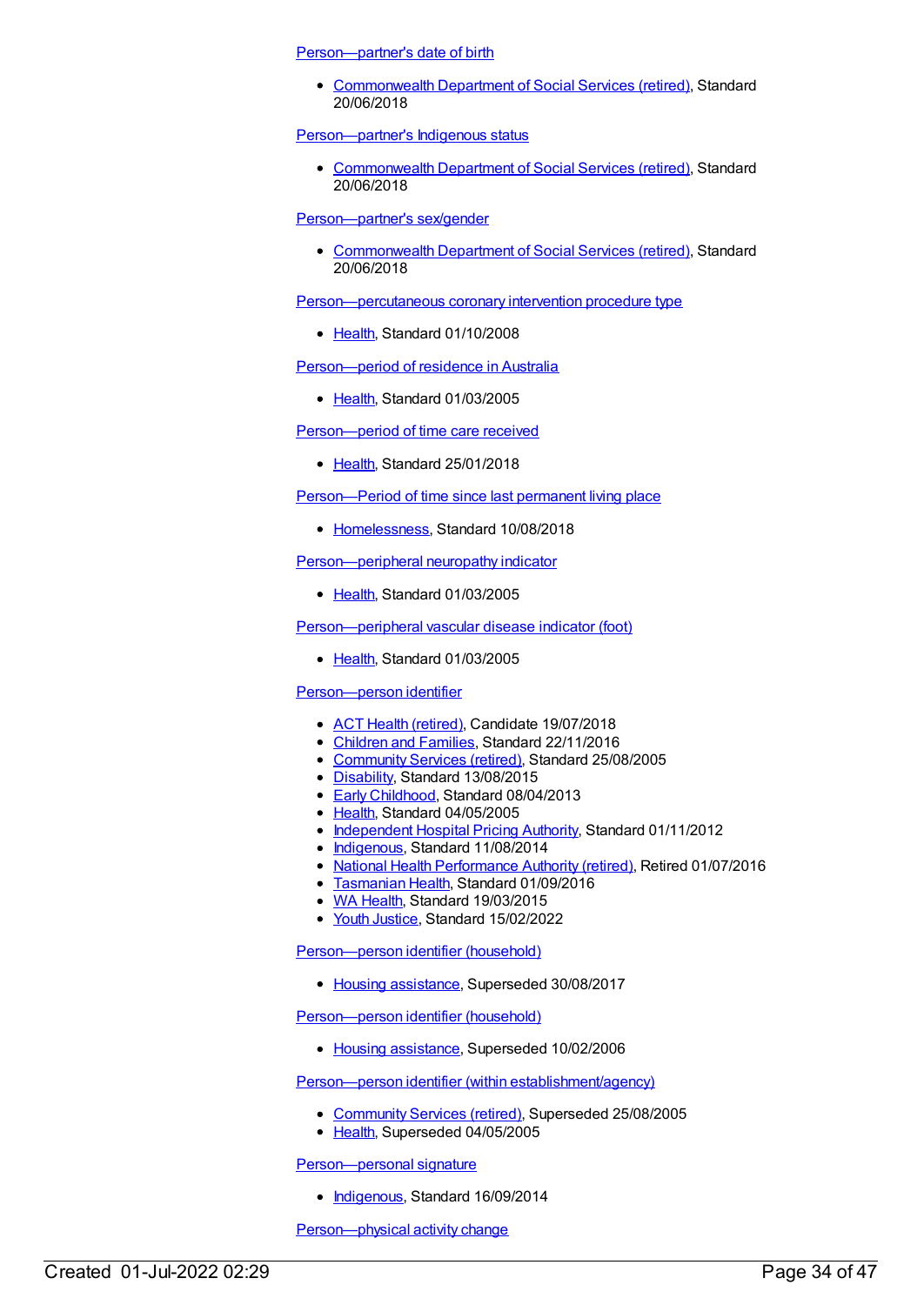[Health](https://meteor.aihw.gov.au/RegistrationAuthority/12), Standard 28/04/2016

[Person—physical](https://meteor.aihw.gov.au/content/482860) activity change

• [Health](https://meteor.aihw.gov.au/RegistrationAuthority/12), Standard 19/11/2015

Person-physical activity sufficiency status

• [Health](https://meteor.aihw.gov.au/RegistrationAuthority/12), Standard 01/03/2005

[Person—physical](https://meteor.aihw.gov.au/content/626058) assault indicator

• [Health](https://meteor.aihw.gov.au/RegistrationAuthority/12), Standard 28/04/2016

[Person—physical](https://meteor.aihw.gov.au/content/482801) assault indicator

• [Health](https://meteor.aihw.gov.au/RegistrationAuthority/12), Superseded 28/04/2016

[Person—pneumococcal](https://meteor.aihw.gov.au/content/460015) disease immunisation indicator

• [Health](https://meteor.aihw.gov.au/RegistrationAuthority/12), Standard 07/12/2011

Person-position title

• [Indigenous](https://meteor.aihw.gov.au/RegistrationAuthority/6), Standard 16/09/2014

[Person—postal](https://meteor.aihw.gov.au/content/269498) delivery service type

• [Health](https://meteor.aihw.gov.au/RegistrationAuthority/12), Standard 01/03/2005

[Person—potentially](https://meteor.aihw.gov.au/content/574084) preventable death indicator

• National Health [Performance](https://meteor.aihw.gov.au/RegistrationAuthority/8) Authority (retired), Retired 01/07/2016

[Person—potentially](https://meteor.aihw.gov.au/content/574788) treatable death indicator

National Health [Performance](https://meteor.aihw.gov.au/RegistrationAuthority/8) Authority (retired), Retired 01/07/2016

[Person—pre-adoption](https://meteor.aihw.gov.au/content/650273) relationship to adoptive parent(s)

[Children](https://meteor.aihw.gov.au/RegistrationAuthority/17) and Families, Standard 22/11/2016

[Person—pre-adoption](https://meteor.aihw.gov.au/content/468385) relationship to adoptive parents

• [Community](https://meteor.aihw.gov.au/RegistrationAuthority/1) Services (retired), Standard 20/05/2013

[Person—preferred](https://meteor.aihw.gov.au/content/269744) language

- ACT Health [\(retired\)](https://meteor.aihw.gov.au/RegistrationAuthority/9), Candidate 08/08/2018
- [Commonwealth](https://meteor.aihw.gov.au/RegistrationAuthority/7) Department of Social Services (retired), Not progressed 15/04/2019
- [Community](https://meteor.aihw.gov.au/RegistrationAuthority/1) Services (retired), Standard 10/04/2006
- [Health](https://meteor.aihw.gov.au/RegistrationAuthority/12), Standard 01/03/2005
- [Homelessness](https://meteor.aihw.gov.au/RegistrationAuthority/14), Superseded 10/08/2018
- Housing [assistance](https://meteor.aihw.gov.au/RegistrationAuthority/11), Standard 13/10/2011
- **[Tasmanian](https://meteor.aihw.gov.au/RegistrationAuthority/15) Health, Standard 01/09/2016**

[Person—preferred](https://meteor.aihw.gov.au/content/521131) name indicator

• [Health](https://meteor.aihw.gov.au/RegistrationAuthority/12), Standard 05/10/2016

[Person—preferred](https://meteor.aihw.gov.au/content/658062) spoken language

• [Commonwealth](https://meteor.aihw.gov.au/RegistrationAuthority/7) Department of Social Services (retired), Standard 20/05/2018

[Person—preferred](https://meteor.aihw.gov.au/content/648573) written language

[Commonwealth](https://meteor.aihw.gov.au/RegistrationAuthority/7) Department of Social Services (retired), Standard 20/06/2018

[Person—premature](https://meteor.aihw.gov.au/content/269723) cardiovascular disease family history status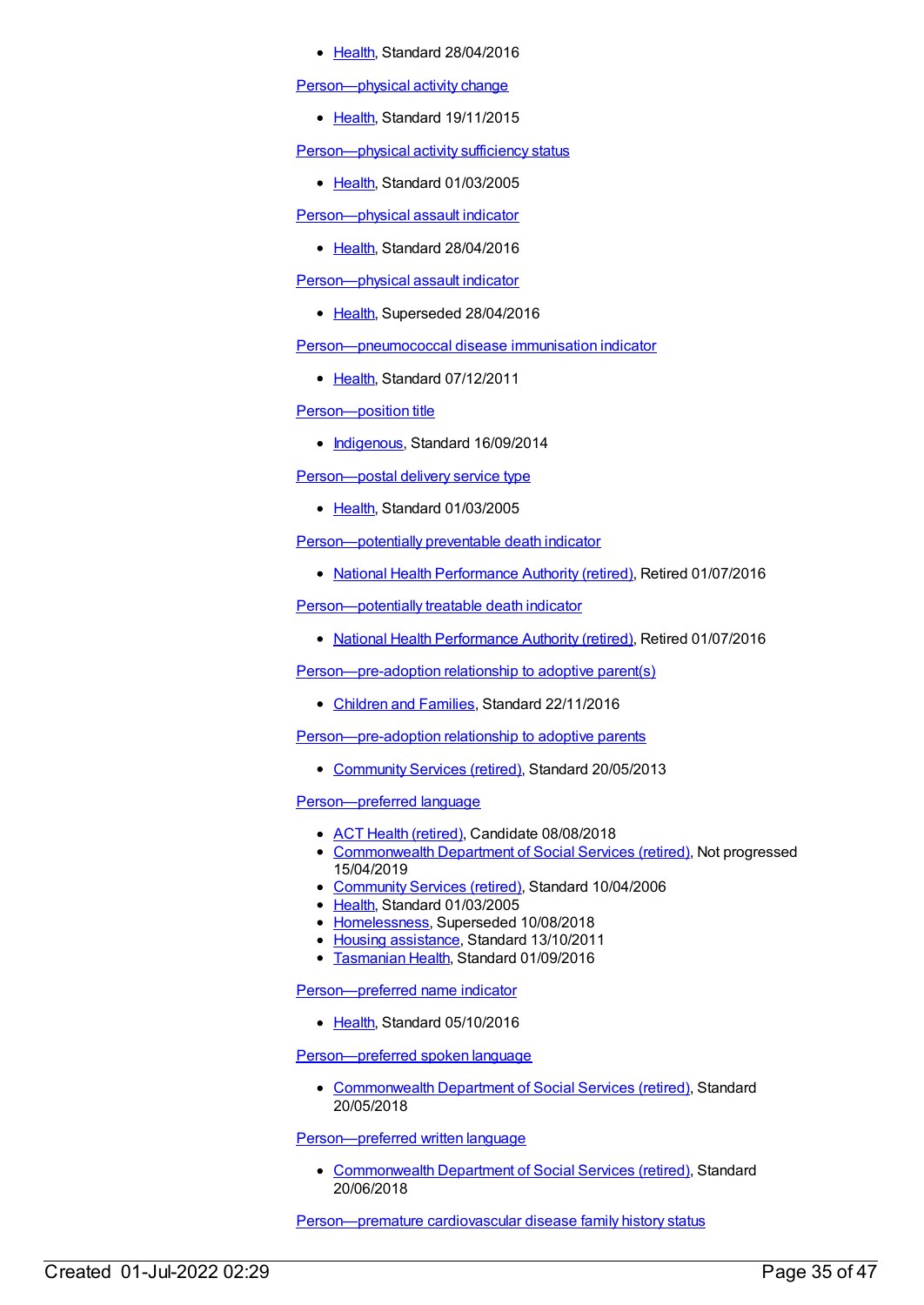• [Health](https://meteor.aihw.gov.au/RegistrationAuthority/12), Standard 01/03/2005

[Person—preschool](https://meteor.aihw.gov.au/content/441668) program delivery indicator

● Early [Childhood](https://meteor.aihw.gov.au/RegistrationAuthority/13), Standard 07/06/2011

[Person—prescription](https://meteor.aihw.gov.au/content/595647) of medication during a General Practitioner consultation indicator

National Health [Performance](https://meteor.aihw.gov.au/RegistrationAuthority/8) Authority (retired), Retired 01/07/2016

[Person—presence](https://meteor.aihw.gov.au/content/622384) or history of mental health condition indicator

• [Health](https://meteor.aihw.gov.au/RegistrationAuthority/12), Standard 20/11/2019

[Person—previous](https://meteor.aihw.gov.au/content/404737) opioid pharmacotherapy treatment program indicator

[Health](https://meteor.aihw.gov.au/RegistrationAuthority/12), Standard 25/08/2011

[Person—previously](https://meteor.aihw.gov.au/content/400342) homeless status

- [Homelessness](https://meteor.aihw.gov.au/RegistrationAuthority/14), Superseded 10/08/2018
- Housing [assistance](https://meteor.aihw.gov.au/RegistrationAuthority/11), Standard 23/08/2010

[Person—Previously](https://meteor.aihw.gov.au/content/690659) homeless status

• [Homelessness](https://meteor.aihw.gov.au/RegistrationAuthority/14), Standard 10/08/2018

[Person—previously](https://meteor.aihw.gov.au/content/403997) resided in institution/facility indicator

- [Community](https://meteor.aihw.gov.au/RegistrationAuthority/1) Services (retired), Standard 19/09/2013
- [Homelessness](https://meteor.aihw.gov.au/RegistrationAuthority/14), Superseded 10/08/2018
- Housing [assistance](https://meteor.aihw.gov.au/RegistrationAuthority/11), Standard 01/05/2013

[Person—previously](https://meteor.aihw.gov.au/content/692150) resided in institution/facility indicator

• [Homelessness](https://meteor.aihw.gov.au/RegistrationAuthority/14), Standard 10/08/2018

[Person—primary](https://meteor.aihw.gov.au/content/492319) disability group

- [Community](https://meteor.aihw.gov.au/RegistrationAuthority/1) Services (retired), Standard 13/03/2013
- [Disability](https://meteor.aihw.gov.au/RegistrationAuthority/16), Superseded 15/12/2017

[Person—primary](https://meteor.aihw.gov.au/content/680775) disability group

• [Disability](https://meteor.aihw.gov.au/RegistrationAuthority/16), Standard 15/12/2017

[Person—primary](https://meteor.aihw.gov.au/content/359177) percutaneous coronary intervention date

• [Health](https://meteor.aihw.gov.au/RegistrationAuthority/12), Standard 01/10/2008

[Person—primary](https://meteor.aihw.gov.au/content/359203) percutaneous coronary intervention time

● [Health](https://meteor.aihw.gov.au/RegistrationAuthority/12), Standard 01/10/2008

[Person—principal](https://meteor.aihw.gov.au/content/314846) role

• [Community](https://meteor.aihw.gov.au/RegistrationAuthority/1) Services (retired), Standard 15/09/2007

[Person—principal](https://meteor.aihw.gov.au/content/462231) source of cash income

- [Community](https://meteor.aihw.gov.au/RegistrationAuthority/1) Services (retired), Standard 10/04/2013
- [Disability](https://meteor.aihw.gov.au/RegistrationAuthority/16), Standard 13/08/2015
- [Homelessness](https://meteor.aihw.gov.au/RegistrationAuthority/14), Standard 01/05/2013
- Housing [assistance](https://meteor.aihw.gov.au/RegistrationAuthority/11), Standard 01/05/2013

[Person—principal](https://meteor.aihw.gov.au/content/463014) tenant indicator

• Housing [assistance](https://meteor.aihw.gov.au/RegistrationAuthority/11), Standard 01/05/2013

[Person—prisoner](https://meteor.aihw.gov.au/content/412260) health discharge summary indicator

• [Health](https://meteor.aihw.gov.au/RegistrationAuthority/12), Standard 25/08/2011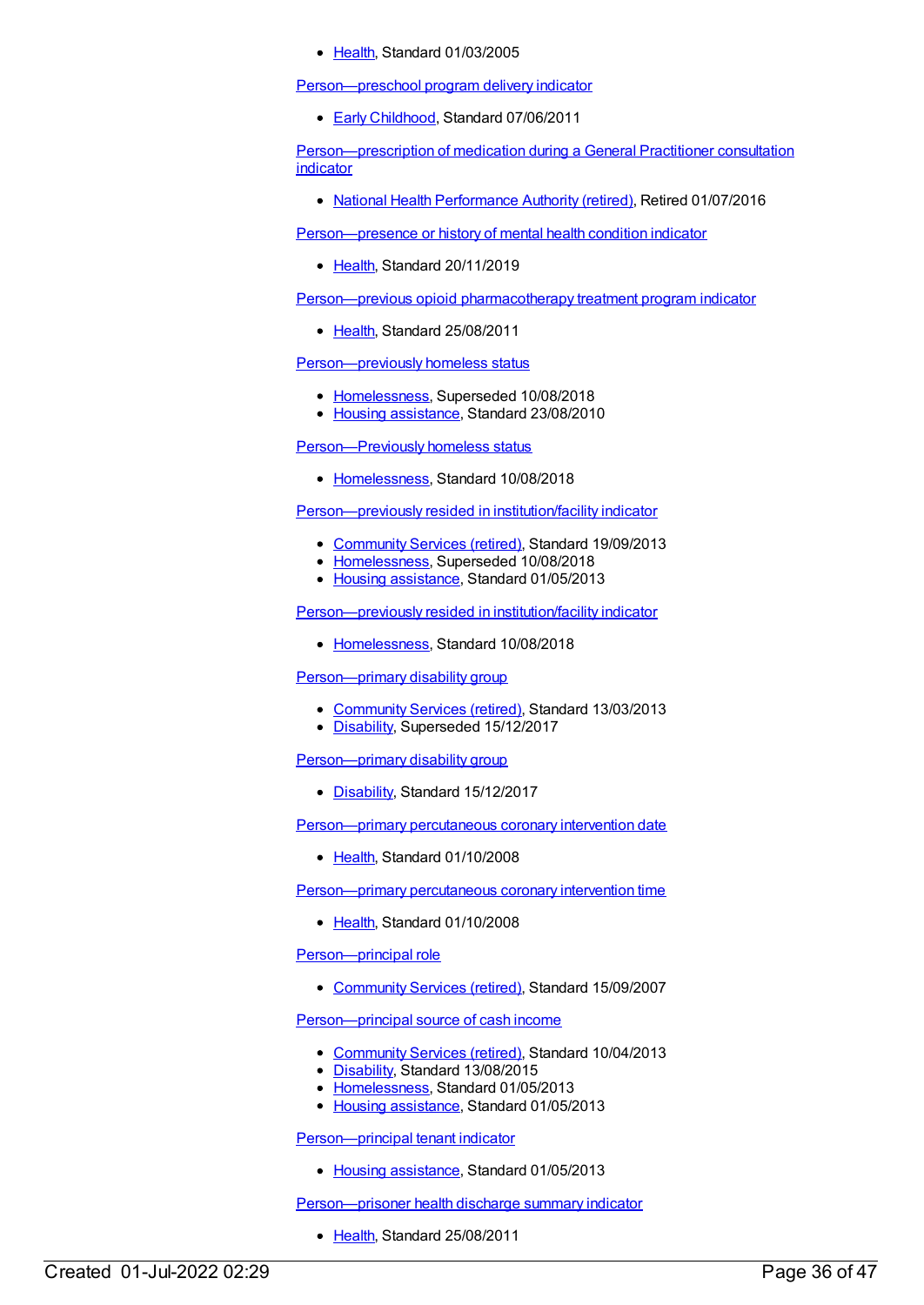#### [Person—privacy](https://meteor.aihw.gov.au/content/634705) was respected

• [Health](https://meteor.aihw.gov.au/RegistrationAuthority/12), Standard 25/01/2018

# [Person—proficiency](https://meteor.aihw.gov.au/content/269667) in spoken English

- [Community](https://meteor.aihw.gov.au/RegistrationAuthority/1) Services (retired), Standard 01/03/2005
- [Disability](https://meteor.aihw.gov.au/RegistrationAuthority/16), Standard 13/08/2015
- [Health](https://meteor.aihw.gov.au/RegistrationAuthority/12), Standard 01/03/2005
- [Homelessness](https://meteor.aihw.gov.au/RegistrationAuthority/14), Standard 10/08/2018
- Housing [assistance](https://meteor.aihw.gov.au/RegistrationAuthority/11), Standard 10/02/2006

[Person—prostate-specific](https://meteor.aihw.gov.au/content/481435) antigen level

• [Health](https://meteor.aihw.gov.au/RegistrationAuthority/12), Standard 14/05/2015

[Person—prostate-specific](https://meteor.aihw.gov.au/content/587685) antigen test date

• [Health](https://meteor.aihw.gov.au/RegistrationAuthority/12), Standard 14/05/2015

[Person—proteinuria](https://meteor.aihw.gov.au/content/269778) status

• [Health](https://meteor.aihw.gov.au/RegistrationAuthority/12), Standard 01/03/2005

[Person—provision](https://meteor.aihw.gov.au/content/751618) of after hours contact number

Elealth, Standard 10/06/2022

[Person—provision](https://meteor.aihw.gov.au/content/751605) of information about support services

• [Health](https://meteor.aihw.gov.au/RegistrationAuthority/12), Standard 10/06/2022

[Person—provision](https://meteor.aihw.gov.au/content/751432) of information for future illness

• [Health](https://meteor.aihw.gov.au/RegistrationAuthority/12), Standard 10/06/2022

[Person—qualification](https://meteor.aihw.gov.au/content/292352) status

• Housing [assistance](https://meteor.aihw.gov.au/RegistrationAuthority/11), Standard 10/02/2006

[Person—reason](https://meteor.aihw.gov.au/content/329720) accommodation offer not accepted

• [Community](https://meteor.aihw.gov.au/RegistrationAuthority/1) Services (retired), Standard 15/09/2007

Person-reason earlier accommodation attempt unsuccessful

• [Community](https://meteor.aihw.gov.au/RegistrationAuthority/1) Services (retired), Standard 15/09/2007

[Person—reason](https://meteor.aihw.gov.au/content/365289) for health clinic attendance

• [Health](https://meteor.aihw.gov.au/RegistrationAuthority/12), Standard 25/08/2011

Person—reason for non prescription of [pharmacotherapy](https://meteor.aihw.gov.au/content/347220)

• [Health](https://meteor.aihw.gov.au/RegistrationAuthority/12), Standard 01/10/2008

[Person—reason](https://meteor.aihw.gov.au/content/568084) for opting off a disease screening program

• [Health](https://meteor.aihw.gov.au/RegistrationAuthority/12), Standard 29/08/2014

[Person—reason](https://meteor.aihw.gov.au/content/359406) for readmission following acute coronary syndrome episode

• [Health](https://meteor.aihw.gov.au/RegistrationAuthority/12), Standard 01/10/2008

[Person—reason](https://meteor.aihw.gov.au/content/285163) for readmission following acute coronary syndrome episode

• [Health](https://meteor.aihw.gov.au/RegistrationAuthority/12), Standard 04/06/2004

[Person—reason](https://meteor.aihw.gov.au/content/337017) for seeking assistance

- [Community](https://meteor.aihw.gov.au/RegistrationAuthority/1) Services (retired), Standard 15/09/2007
- [Homelessness](https://meteor.aihw.gov.au/RegistrationAuthority/14), Standard 23/08/2010
- Housing [assistance](https://meteor.aihw.gov.au/RegistrationAuthority/11), Standard 23/08/2010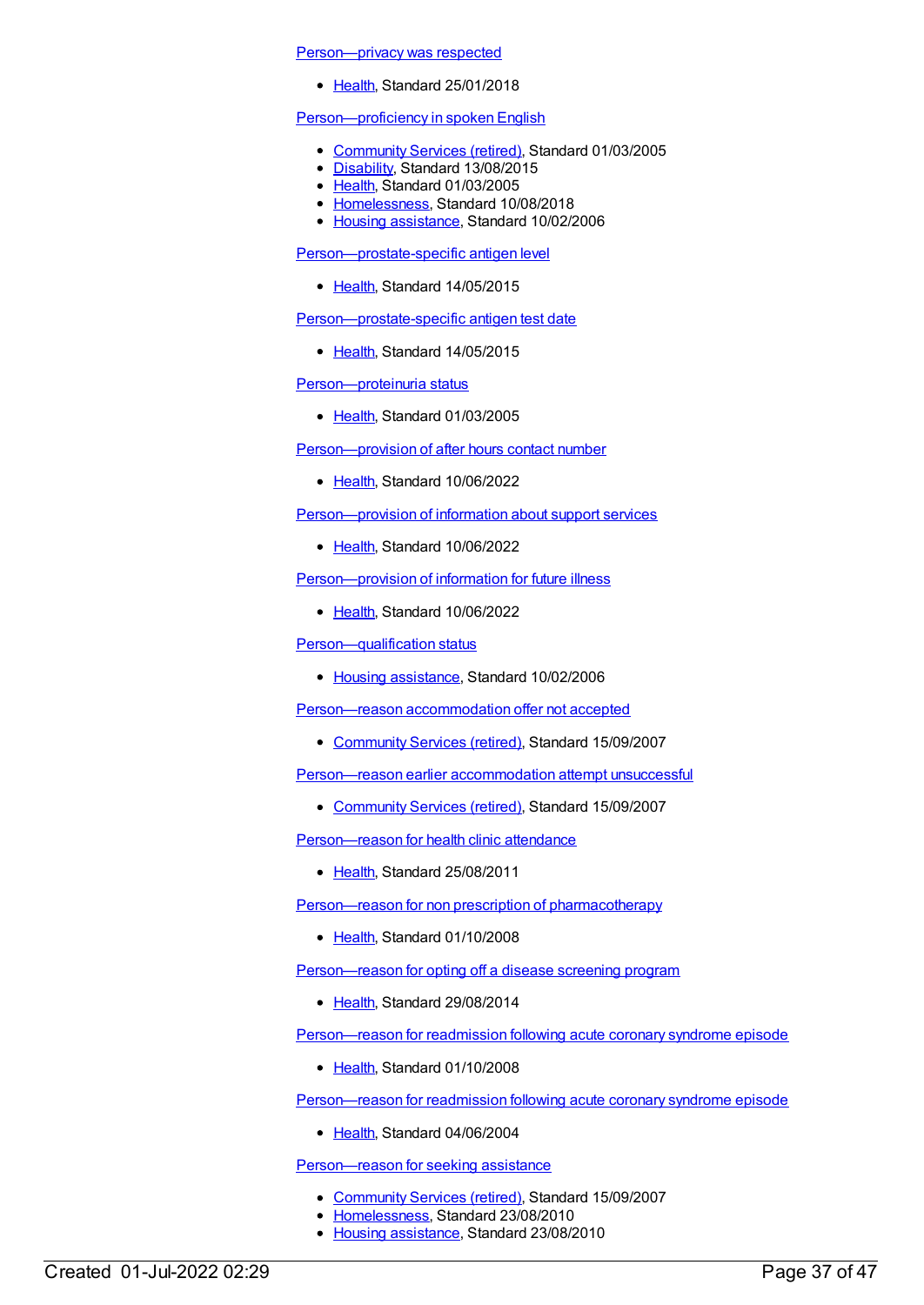#### [Person—reason](https://meteor.aihw.gov.au/content/568096) for suspending disease screening participation

• [Health](https://meteor.aihw.gov.au/RegistrationAuthority/12), Standard 29/08/2014

[Person—reason](https://meteor.aihw.gov.au/content/692291) services not provided

• [Homelessness](https://meteor.aihw.gov.au/RegistrationAuthority/14), Standard 10/08/2018

[Person—reason\(s\)](https://meteor.aihw.gov.au/content/400270) services not provided

- [Homelessness](https://meteor.aihw.gov.au/RegistrationAuthority/14), Superseded 10/08/2018
- Housing [assistance](https://meteor.aihw.gov.au/RegistrationAuthority/11), Standard 23/08/2010

[Person—reference](https://meteor.aihw.gov.au/content/406830) person status (household)

- [Community](https://meteor.aihw.gov.au/RegistrationAuthority/1) Services (retired), Standard 30/08/2007
- Housing [assistance](https://meteor.aihw.gov.au/RegistrationAuthority/11), Standard 30/08/2007

[Person—reference](https://meteor.aihw.gov.au/content/269697) person status (household)

• Housing [assistance](https://meteor.aihw.gov.au/RegistrationAuthority/11), Superseded 10/02/2006

[Person—referral](https://meteor.aihw.gov.au/content/595693) a health professional indicator

• National Health [Performance](https://meteor.aihw.gov.au/RegistrationAuthority/8) Authority (retired), Retired 01/07/2016

[Person—referral](https://meteor.aihw.gov.au/content/333662) for accommodation

• [Community](https://meteor.aihw.gov.au/RegistrationAuthority/1) Services (retired), Standard 30/11/2007

[Person—referral](https://meteor.aihw.gov.au/content/596070) for counselling indicator

• National Health [Performance](https://meteor.aihw.gov.au/RegistrationAuthority/8) Authority (retired), Retired 01/07/2016

[Person—referral](https://meteor.aihw.gov.au/content/483248) or appointment for further care indicator

• [Health](https://meteor.aihw.gov.au/RegistrationAuthority/12), Standard 19/11/2015

[Person—referral](https://meteor.aihw.gov.au/content/304008) to ophthalmologist indicator

• [Health](https://meteor.aihw.gov.au/RegistrationAuthority/12), Standard 21/09/2005

[Person—refugee](https://meteor.aihw.gov.au/content/645104) indicator

[Commonwealth](https://meteor.aihw.gov.au/RegistrationAuthority/7) Department of Social Services (retired), Standard 20/06/2018

[Person—registered/awaiting](https://meteor.aihw.gov.au/content/350299) government payment indicator

- [Community](https://meteor.aihw.gov.au/RegistrationAuthority/1) Services (retired), Standard 30/11/2007
- [Homelessness](https://meteor.aihw.gov.au/RegistrationAuthority/14), Superseded 10/08/2018
- Housing [assistance](https://meteor.aihw.gov.au/RegistrationAuthority/11), Standard 23/08/2010

[Person—registered/awaiting](https://meteor.aihw.gov.au/content/690718) government payment indicator

• [Homelessness](https://meteor.aihw.gov.au/RegistrationAuthority/14), Standard 10/08/2018

[Person—regular](https://meteor.aihw.gov.au/content/436653) client indicator

- [Community](https://meteor.aihw.gov.au/RegistrationAuthority/1) Services (retired), Standard 06/02/2012
- [Health](https://meteor.aihw.gov.au/RegistrationAuthority/12), Standard 07/12/2011
- [Indigenous](https://meteor.aihw.gov.au/RegistrationAuthority/6), Standard 13/03/2015

[Person—regular](https://meteor.aihw.gov.au/content/304516) tobacco smoking indicator

• [Health](https://meteor.aihw.gov.au/RegistrationAuthority/12), Standard 21/09/2005

Person-relationship of carer to child

• [Children](https://meteor.aihw.gov.au/RegistrationAuthority/17) and Families, Standard 22/11/2016

[Person—relationship](https://meteor.aihw.gov.au/content/269820) to household reference person

• [Community](https://meteor.aihw.gov.au/RegistrationAuthority/1) Services (retired), Standard 01/03/2005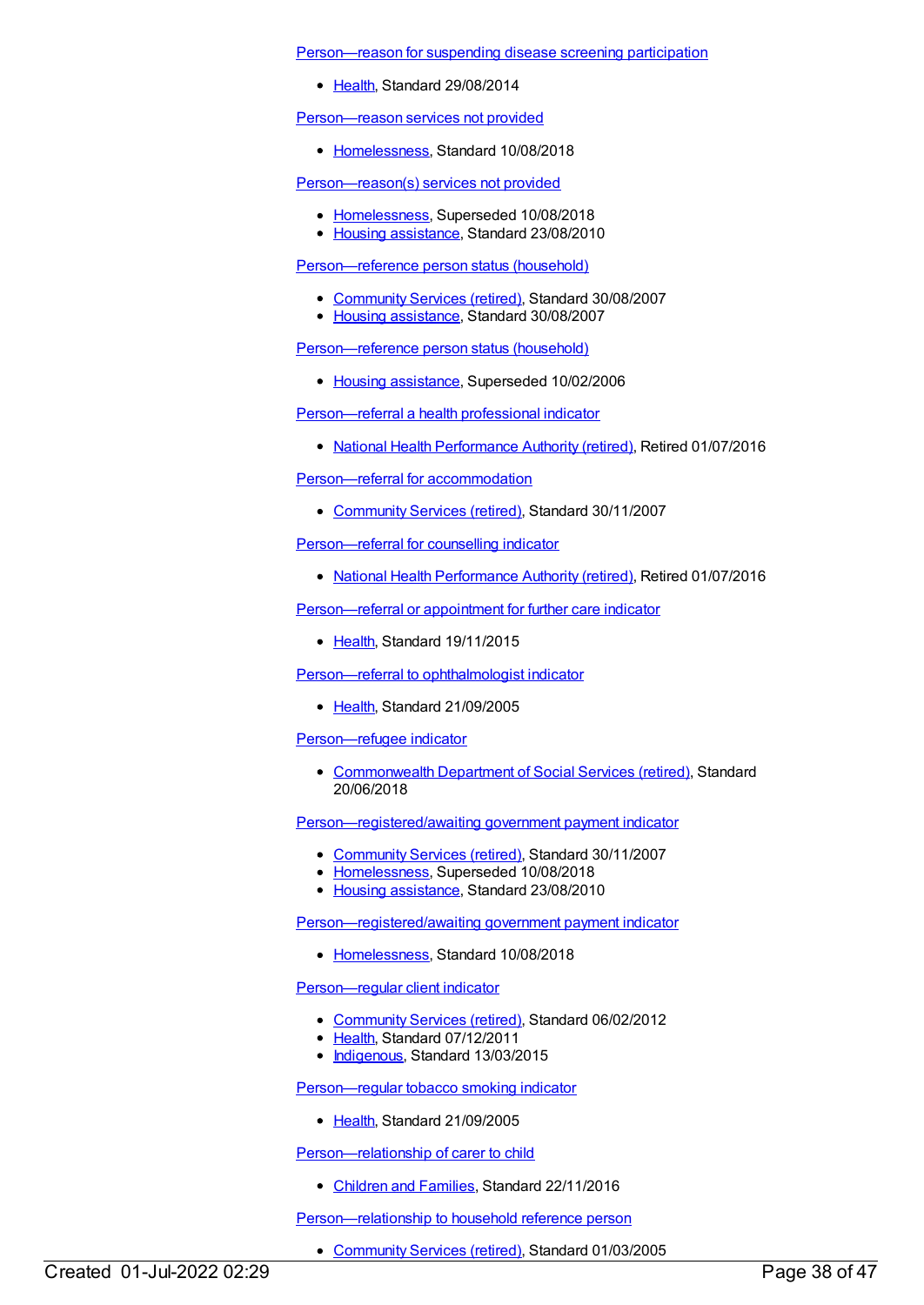[Person—relationship](https://meteor.aihw.gov.au/content/609149) to household reference person

• Housing [assistance](https://meteor.aihw.gov.au/RegistrationAuthority/11), Standard 30/08/2017

[Person—relationship](https://meteor.aihw.gov.au/content/745295) to reference person

• [Health](https://meteor.aihw.gov.au/RegistrationAuthority/12), Standard 10/06/2022

[Person—relationship](https://meteor.aihw.gov.au/content/269698) to reference person (household)

• Housing [assistance](https://meteor.aihw.gov.au/RegistrationAuthority/11), Superseded 30/08/2017

[Person—relationship](https://meteor.aihw.gov.au/content/401606) to the presenting unit head

- [Homelessness](https://meteor.aihw.gov.au/RegistrationAuthority/14), Superseded 10/08/2018
- Housing [assistance](https://meteor.aihw.gov.au/RegistrationAuthority/11), Standard 23/08/2010

[Person—relationship](https://meteor.aihw.gov.au/content/692300) to the presenting unit head

• [Homelessness](https://meteor.aihw.gov.au/RegistrationAuthority/14), Standard 10/08/2018

[Person—relevant](https://meteor.aihw.gov.au/content/613901) qualification indicator

• [Indigenous](https://meteor.aihw.gov.au/RegistrationAuthority/6), Standard 07/12/2017

# [Person—religious](https://meteor.aihw.gov.au/content/269421) affiliation

- ACT Health [\(retired\)](https://meteor.aihw.gov.au/RegistrationAuthority/9), Candidate 02/01/2019
- [Community](https://meteor.aihw.gov.au/RegistrationAuthority/1) Services (retired), Standard 01/03/2005
- [Disability](https://meteor.aihw.gov.au/RegistrationAuthority/16), Standard 13/08/2015
- **[Tasmanian](https://meteor.aihw.gov.au/RegistrationAuthority/15) Health, Standard 01/09/2016**

[Person—renal](https://meteor.aihw.gov.au/content/269848) disease therapy

• [Health](https://meteor.aihw.gov.au/RegistrationAuthority/12), Standard 01/03/2005

[Person—rescue](https://meteor.aihw.gov.au/content/359577) percutaneous coronary intervention date

• [Health](https://meteor.aihw.gov.au/RegistrationAuthority/12), Standard 01/10/2008

[Person—rescue](https://meteor.aihw.gov.au/content/359566) percutaneous coronary intervention time

• [Health](https://meteor.aihw.gov.au/RegistrationAuthority/12), Standard 01/10/2008

[Person—residency](https://meteor.aihw.gov.au/content/554642) status

• WA [Health](https://meteor.aihw.gov.au/RegistrationAuthority/2), Standard 19/03/2015

[Person—residential](https://meteor.aihw.gov.au/content/269419) setting

- [Community](https://meteor.aihw.gov.au/RegistrationAuthority/1) Services (retired), Standard 01/03/2005
- [Disability](https://meteor.aihw.gov.au/RegistrationAuthority/16), Standard 07/10/2014

[Person—residential](https://meteor.aihw.gov.au/content/745627) setting

• [Health](https://meteor.aihw.gov.au/RegistrationAuthority/12), Recorded 15/11/2021

[Person—residential](https://meteor.aihw.gov.au/content/664579) status

• WA [Health](https://meteor.aihw.gov.au/RegistrationAuthority/2), Standard 01/06/2017

[Person—residential](https://meteor.aihw.gov.au/content/398933) type

- [Homelessness](https://meteor.aihw.gov.au/RegistrationAuthority/14), Standard 23/08/2010
- Housing [assistance](https://meteor.aihw.gov.au/RegistrationAuthority/11), Standard 23/08/2010

[Person—respect](https://meteor.aihw.gov.au/content/751948) for opinion

• [Health](https://meteor.aihw.gov.au/RegistrationAuthority/12), Standard 10/06/2022

Person-respect shown for how feeling

• [Health](https://meteor.aihw.gov.au/RegistrationAuthority/12), Standard 25/01/2018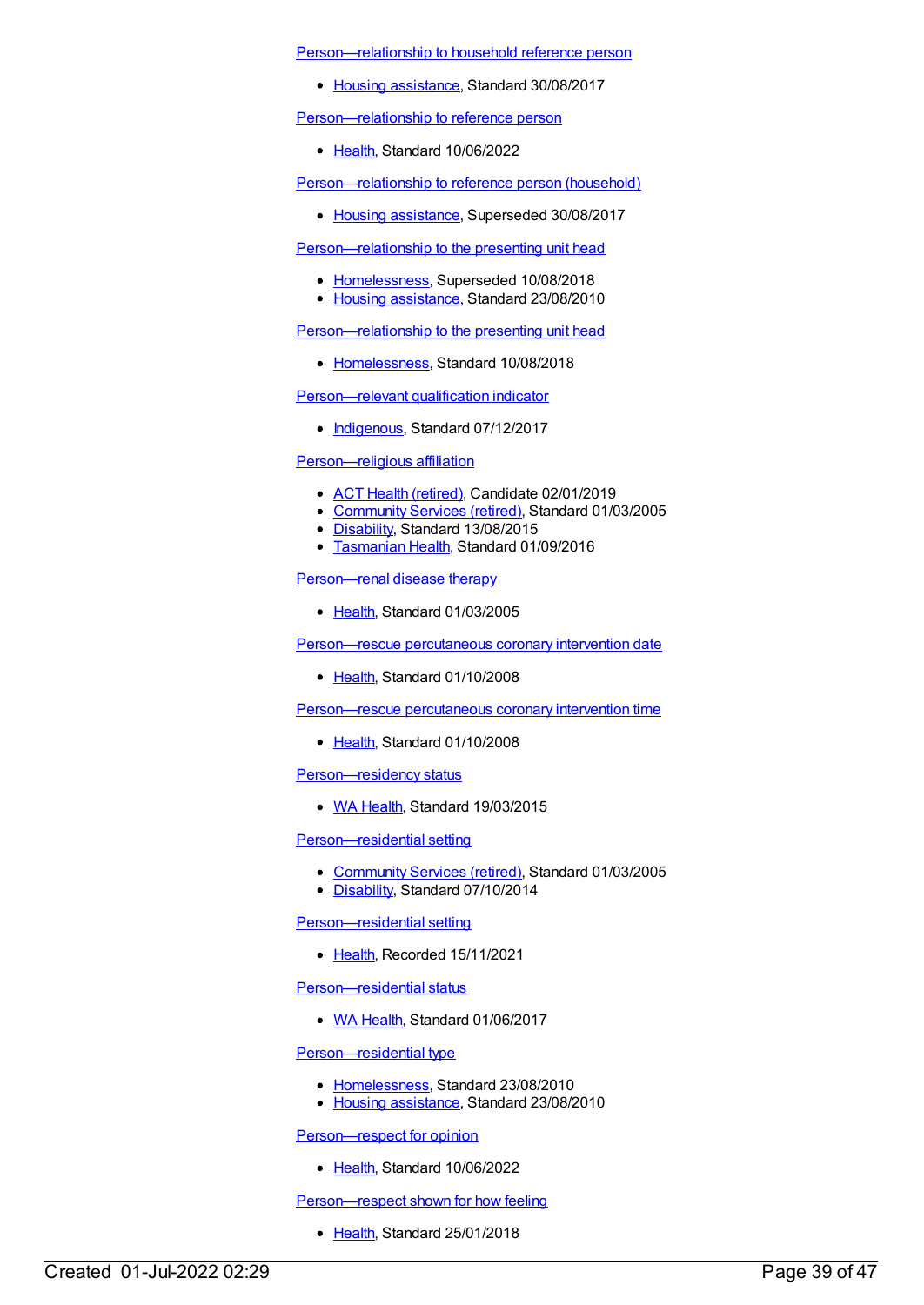[Person—revascularisation](https://meteor.aihw.gov.au/content/359588) percutaneous coronary intervention date

• [Health](https://meteor.aihw.gov.au/RegistrationAuthority/12), Standard 01/10/2008

[Person—revascularisation](https://meteor.aihw.gov.au/content/359735) percutaneous coronary intervention time

• [Health](https://meteor.aihw.gov.au/RegistrationAuthority/12), Standard 01/10/2008

[Person—role](https://meteor.aihw.gov.au/content/400954) of early childhood education and care worker

- [Community](https://meteor.aihw.gov.au/RegistrationAuthority/1) Services (retired), Standard 21/05/2010
- Early [Childhood](https://meteor.aihw.gov.au/RegistrationAuthority/13), Superseded 07/06/2011

[Person—role](https://meteor.aihw.gov.au/content/441581) of early childhood education and care worker

**Early [Childhood](https://meteor.aihw.gov.au/RegistrationAuthority/13), Standard 07/06/2011** 

[Person—school](https://meteor.aihw.gov.au/content/314947) attendance indicator

• [Community](https://meteor.aihw.gov.au/RegistrationAuthority/1) Services (retired), Standard 30/11/2007

[Person—school](https://meteor.aihw.gov.au/content/401803) enrolment and attendance status

- [Community](https://meteor.aihw.gov.au/RegistrationAuthority/1) Services (retired), Standard 17/11/2010
- [Disability](https://meteor.aihw.gov.au/RegistrationAuthority/16), Standard 13/08/2015
- [Homelessness](https://meteor.aihw.gov.au/RegistrationAuthority/14), Superseded 10/08/2018
- Housing [assistance](https://meteor.aihw.gov.au/RegistrationAuthority/11), Standard 23/08/2010

[Person—school](https://meteor.aihw.gov.au/content/690945) enrolment and attendance status

• [Homelessness](https://meteor.aihw.gov.au/RegistrationAuthority/14), Standard 10/08/2018

[Person—second](https://meteor.aihw.gov.au/content/574043) degree relative cancer history indicator

• [Health](https://meteor.aihw.gov.au/RegistrationAuthority/12), Standard 04/02/2015

[Person—seeing](https://meteor.aihw.gov.au/content/603504) a GP indicator

• National Health [Performance](https://meteor.aihw.gov.au/RegistrationAuthority/8) Authority (retired), Retired 01/07/2016

[Person—seen](https://meteor.aihw.gov.au/content/601768) by a health professional indicator three or more times

• National Health [Performance](https://meteor.aihw.gov.au/RegistrationAuthority/8) Authority (retired), Retired 01/07/2016

[Person—self-harm](https://meteor.aihw.gov.au/content/627154) ideation in the last 12 months

• [Health](https://meteor.aihw.gov.au/RegistrationAuthority/12), Standard 28/04/2016

[Person—self-harm](https://meteor.aihw.gov.au/content/358876) ideation in the last 12 months

- [Community](https://meteor.aihw.gov.au/RegistrationAuthority/1) Services (retired), Standard 06/02/2012
- [Health](https://meteor.aihw.gov.au/RegistrationAuthority/12), Superseded 28/04/2016

[Person—self-harm](https://meteor.aihw.gov.au/content/358873) indicator

- [Community](https://meteor.aihw.gov.au/RegistrationAuthority/1) Services (retired), Standard 06/02/2012
- [Health](https://meteor.aihw.gov.au/RegistrationAuthority/12), Superseded 28/04/2016

[Person—self-harm](https://meteor.aihw.gov.au/content/626901) indicator

• [Health](https://meteor.aihw.gov.au/RegistrationAuthority/12), Standard 28/04/2016

[Person—self-reported](https://meteor.aihw.gov.au/content/575379) hospital admission

• National Health [Performance](https://meteor.aihw.gov.au/RegistrationAuthority/8) Authority (retired), Retired 01/07/2016

[Person—self-reported](https://meteor.aihw.gov.au/content/594768) seeing a medical specialist

• National Health [Performance](https://meteor.aihw.gov.au/RegistrationAuthority/8) Authority (retired), Retired 01/07/2016

[Person—self-reported](https://meteor.aihw.gov.au/content/574054) visit to a hospital emergency department indicator

• National Health [Performance](https://meteor.aihw.gov.au/RegistrationAuthority/8) Authority (retired), Retired 01/07/2016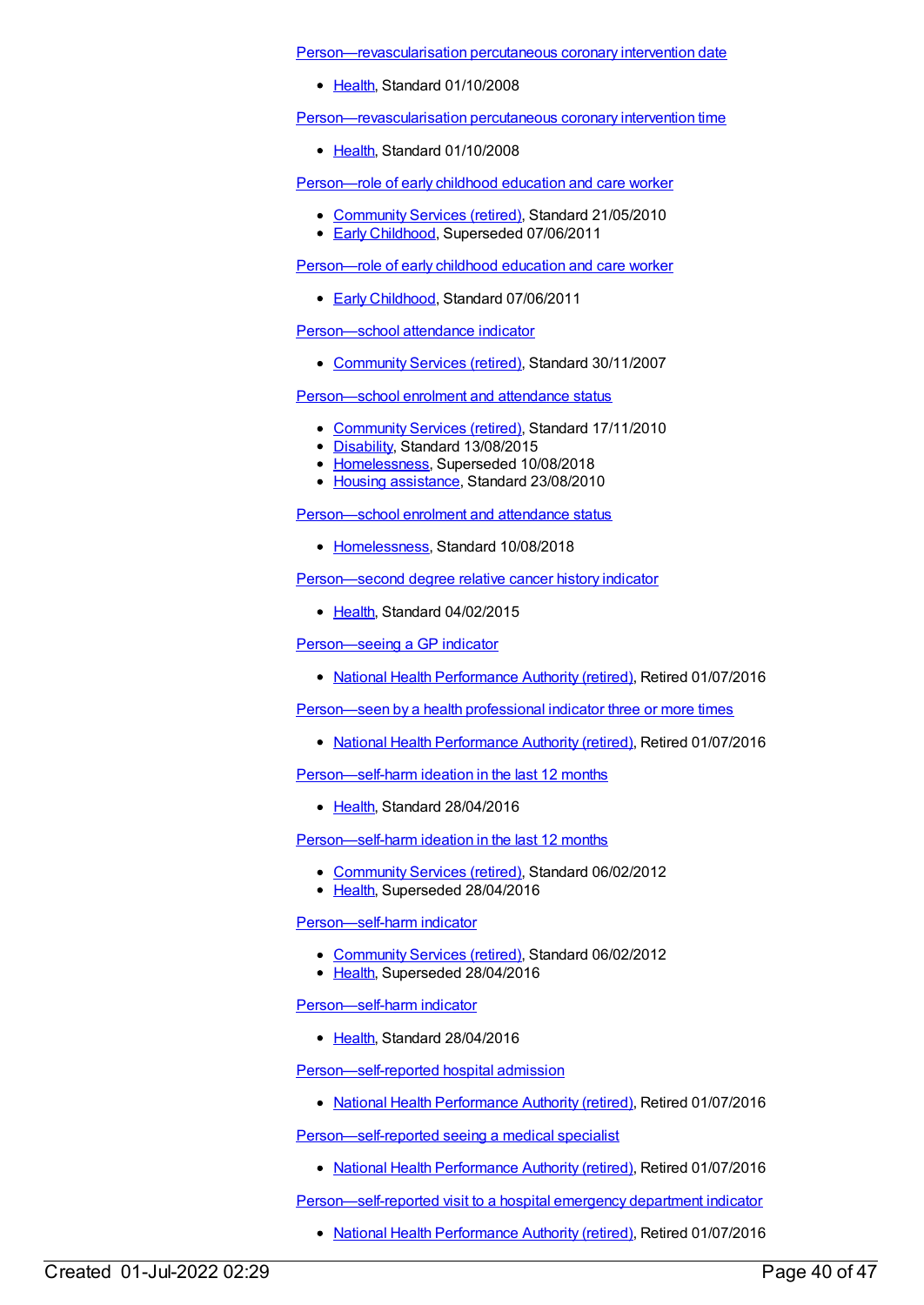[Person—self-reported](https://meteor.aihw.gov.au/content/594169) with a long-term health condition

• National Health [Performance](https://meteor.aihw.gov.au/RegistrationAuthority/8) Authority (retired), Retired 01/07/2016

[Person—service](https://meteor.aihw.gov.au/content/269821) activity type

• [Community](https://meteor.aihw.gov.au/RegistrationAuthority/1) Services (retired), Standard 01/03/2005

[Person—service](https://meteor.aihw.gov.au/content/323507) received indicator

[Community](https://meteor.aihw.gov.au/RegistrationAuthority/1) Services (retired), Standard 27/04/2007

### [Person—services](https://meteor.aihw.gov.au/content/400404) requested

- [Homelessness](https://meteor.aihw.gov.au/RegistrationAuthority/14), Standard 23/08/2010
- Housing [assistance](https://meteor.aihw.gov.au/RegistrationAuthority/11), Standard 23/08/2010

#### [Person—severe](https://meteor.aihw.gov.au/content/269797) hypoglycaemia history

• [Health](https://meteor.aihw.gov.au/RegistrationAuthority/12), Superseded 21/09/2005

#### [Person—severe](https://meteor.aihw.gov.au/content/304019) hypoglycaemia indicator

• [Health](https://meteor.aihw.gov.au/RegistrationAuthority/12), Standard 21/09/2005

#### [Person—sex](https://meteor.aihw.gov.au/content/741634)

- [Health](https://meteor.aihw.gov.au/RegistrationAuthority/12), Standard 15/02/2022
- Youth [Justice](https://meteor.aihw.gov.au/RegistrationAuthority/4), Standard 15/02/2022

#### [Person—sex](https://meteor.aihw.gov.au/content/269716)

- [Children](https://meteor.aihw.gov.au/RegistrationAuthority/17) and Families, Standard 22/11/2016
- [Commonwealth](https://meteor.aihw.gov.au/RegistrationAuthority/10) Department of Health, Standard 14/10/2015
- [Community](https://meteor.aihw.gov.au/RegistrationAuthority/1) Services (retired), Standard 01/03/2005
- [Disability](https://meteor.aihw.gov.au/RegistrationAuthority/16), Standard 07/10/2014
- **Early [Childhood](https://meteor.aihw.gov.au/RegistrationAuthority/13), Superseded 24/07/2018**
- [Health](https://meteor.aihw.gov.au/RegistrationAuthority/12), Superseded 11/05/2017
- [Homelessness](https://meteor.aihw.gov.au/RegistrationAuthority/14), Superseded 10/08/2018
- Housing [assistance](https://meteor.aihw.gov.au/RegistrationAuthority/11), Standard 10/02/2006
- [Independent](https://meteor.aihw.gov.au/RegistrationAuthority/3) Hospital Pricing Authority, Standard 01/11/2012
- [Indigenous](https://meteor.aihw.gov.au/RegistrationAuthority/6), Superseded 16/10/2017
- National Health [Performance](https://meteor.aihw.gov.au/RegistrationAuthority/8) Authority (retired), Retired 01/07/2016
- **[Tasmanian](https://meteor.aihw.gov.au/RegistrationAuthority/15) Health, Superseded 09/01/2018**
- WA [Health](https://meteor.aihw.gov.au/RegistrationAuthority/2), Standard 19/03/2015
- Youth [Justice](https://meteor.aihw.gov.au/RegistrationAuthority/4), Recorded 23/05/2022

# [Person—sex](https://meteor.aihw.gov.au/content/635233)

- ACT Health [\(retired\)](https://meteor.aihw.gov.au/RegistrationAuthority/9), Candidate 19/07/2018
- [Children](https://meteor.aihw.gov.au/RegistrationAuthority/17) and Families, Recorded 18/05/2020
- **Early [Childhood](https://meteor.aihw.gov.au/RegistrationAuthority/13), Standard 24/07/2018**
- [Health](https://meteor.aihw.gov.au/RegistrationAuthority/12), Superseded 15/02/2022
- [Homelessness](https://meteor.aihw.gov.au/RegistrationAuthority/14), Standard 10/08/2018
- [Indigenous](https://meteor.aihw.gov.au/RegistrationAuthority/6), Standard 16/10/2017
- **[Tasmanian](https://meteor.aihw.gov.au/RegistrationAuthority/15) Health, Standard 09/01/2018**
- Youth [Justice](https://meteor.aihw.gov.au/RegistrationAuthority/4), Recorded 23/05/2022

#### [Person—sex](https://meteor.aihw.gov.au/content/269795) (housing assistance)

• Housing [assistance](https://meteor.aihw.gov.au/RegistrationAuthority/11), Superseded 10/02/2006

### [Person—sex/gender](https://meteor.aihw.gov.au/content/671715)

- [Commonwealth](https://meteor.aihw.gov.au/RegistrationAuthority/7) Department of Social Services (retired), Standard 20/06/2018
- **[Tasmanian](https://meteor.aihw.gov.au/RegistrationAuthority/15) Health, Candidate 10/10/2019**

#### [Person—sexual](https://meteor.aihw.gov.au/content/482809) assault indicator

• [Health](https://meteor.aihw.gov.au/RegistrationAuthority/12), Standard 19/11/2015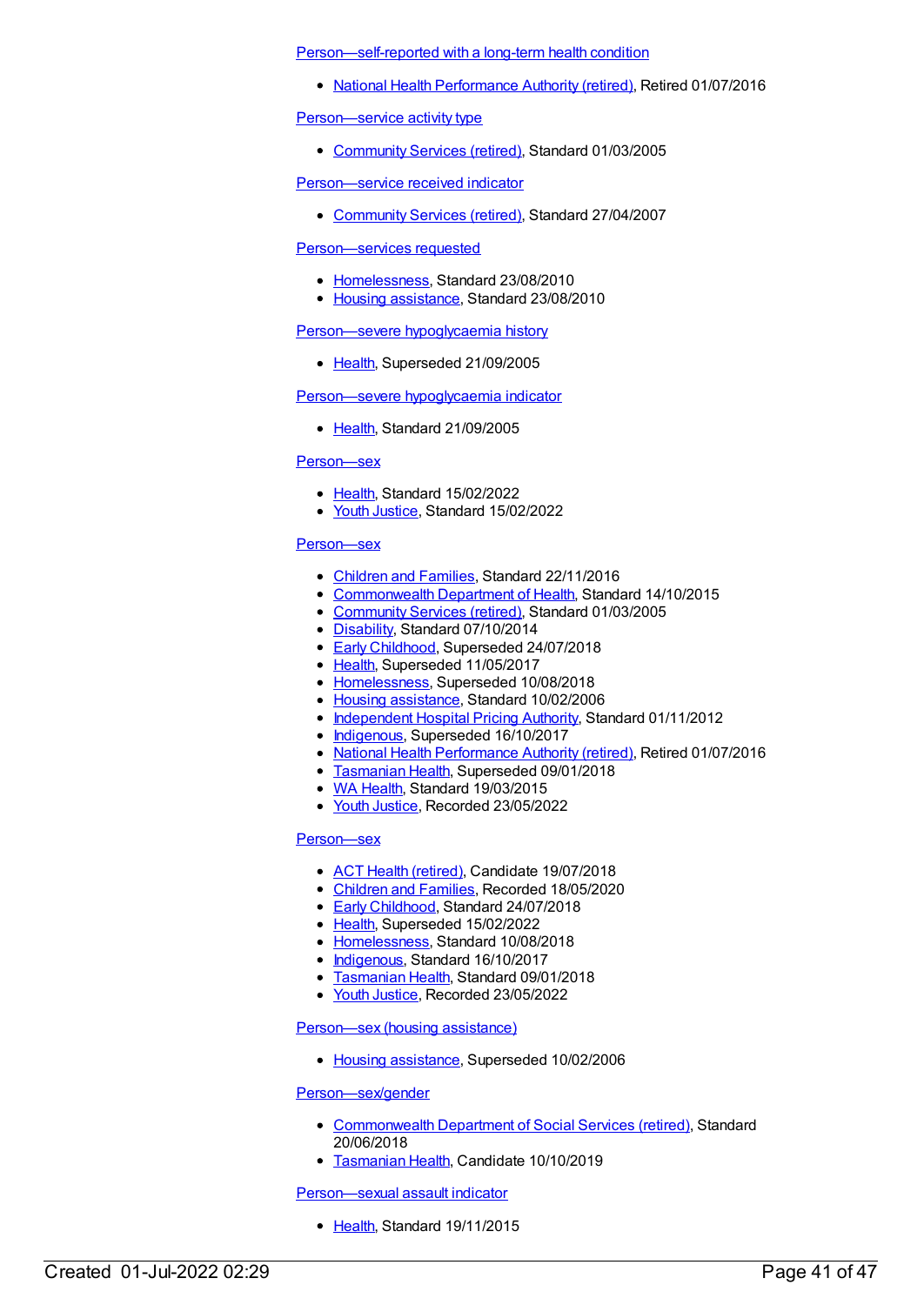[Person—sexual](https://meteor.aihw.gov.au/content/755718) orientation

• [Health](https://meteor.aihw.gov.au/RegistrationAuthority/12), Qualified 03/06/2022

# [Person—sibling](https://meteor.aihw.gov.au/content/529699) relationship

- [Children](https://meteor.aihw.gov.au/RegistrationAuthority/17) and Families, Standard 22/11/2016
- [Community](https://meteor.aihw.gov.au/RegistrationAuthority/1) Services (retired), Candidate 04/10/2014

[Person—single](https://meteor.aihw.gov.au/content/618584) name only flag

• [Health](https://meteor.aihw.gov.au/RegistrationAuthority/12), Standard 05/10/2016

# [Person—smoking](https://meteor.aihw.gov.au/content/441376) status recorded indicator

- [Health](https://meteor.aihw.gov.au/RegistrationAuthority/12), Standard 07/12/2011
- [Indigenous](https://meteor.aihw.gov.au/RegistrationAuthority/6), Standard 13/03/2015

# [Person—source](https://meteor.aihw.gov.au/content/321151) of cash income (all)

- [Community](https://meteor.aihw.gov.au/RegistrationAuthority/1) Services (retired), Standard 29/04/2006
- [Homelessness](https://meteor.aihw.gov.au/RegistrationAuthority/14), Standard 23/08/2010
- Housing [assistance](https://meteor.aihw.gov.au/RegistrationAuthority/11), Standard 23/08/2010

# [Person—source](https://meteor.aihw.gov.au/content/321061) of cash income (principal)

- [Community](https://meteor.aihw.gov.au/RegistrationAuthority/1) Services (retired), Standard 29/04/2006
- [Disability](https://meteor.aihw.gov.au/RegistrationAuthority/16), Superseded 28/09/2016
- Housing [assistance](https://meteor.aihw.gov.au/RegistrationAuthority/11), Standard 10/02/2006

[Person—source](https://meteor.aihw.gov.au/content/521241) of death notification

• [Health](https://meteor.aihw.gov.au/RegistrationAuthority/12), Standard 05/10/2016

[Person—source](https://meteor.aihw.gov.au/content/400469) of information on a mental health condition

- [Community](https://meteor.aihw.gov.au/RegistrationAuthority/1) Services (retired), Standard 19/09/2013
- [Homelessness](https://meteor.aihw.gov.au/RegistrationAuthority/14), Superseded 10/08/2018
- Housing [assistance](https://meteor.aihw.gov.au/RegistrationAuthority/11), Standard 23/08/2010

Person-source of information on a mental health condition

• [Homelessness](https://meteor.aihw.gov.au/RegistrationAuthority/14), Standard 10/08/2018

[Person—source](https://meteor.aihw.gov.au/content/690980) of information on a mental health issue

• [Homelessness](https://meteor.aihw.gov.au/RegistrationAuthority/14), Standard 10/08/2018

[Person—specialist](https://meteor.aihw.gov.au/content/504842) MBS health assessment indicator

National Health [Performance](https://meteor.aihw.gov.au/RegistrationAuthority/8) Authority (retired), Retired 01/07/2016

[Person—specific](https://meteor.aihw.gov.au/content/399223) chronic condition indicator

• [Health](https://meteor.aihw.gov.au/RegistrationAuthority/12), Standard 25/08/2011

[Person—specimen](https://meteor.aihw.gov.au/content/458766) collection date

• [Health](https://meteor.aihw.gov.au/RegistrationAuthority/12), Standard 15/11/2012

[Person—specimen](https://meteor.aihw.gov.au/content/438486) collection time

• [Health](https://meteor.aihw.gov.au/RegistrationAuthority/12), Standard 15/11/2012

[Person—staff](https://meteor.aihw.gov.au/content/634891) discussed effects of medication and treatments

• [Health](https://meteor.aihw.gov.au/RegistrationAuthority/12), Standard 25/01/2018

[Person—staff](https://meteor.aihw.gov.au/content/634809) effort to be available when wanted

• [Health](https://meteor.aihw.gov.au/RegistrationAuthority/12), Standard 25/01/2018

[Person—staff](https://meteor.aihw.gov.au/content/634736) showed hopefulness for future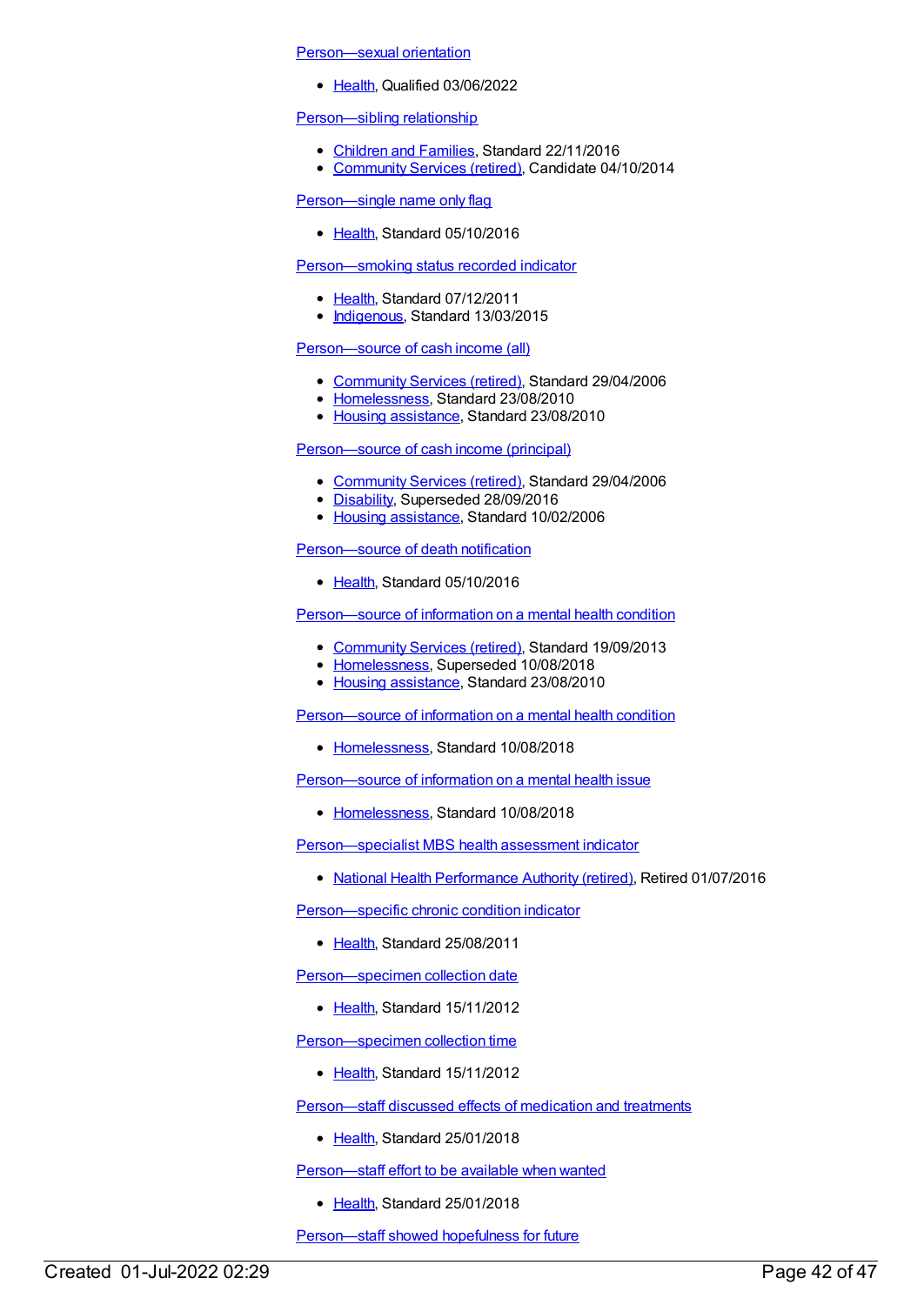#### [Health](https://meteor.aihw.gov.au/RegistrationAuthority/12), Standard 25/01/2018

#### [Person—staff](https://meteor.aihw.gov.au/content/634885) teamwork in care and treatment

• [Health](https://meteor.aihw.gov.au/RegistrationAuthority/12), Standard 25/01/2018

Person-state/territory of birth

• [Health](https://meteor.aihw.gov.au/RegistrationAuthority/12), Standard 10/12/2009

#### [Person—student](https://meteor.aihw.gov.au/content/269679) status

• Housing [assistance](https://meteor.aihw.gov.au/RegistrationAuthority/11), Retired 10/02/2006

# [Person—student](https://meteor.aihw.gov.au/content/337591) type

- [Community](https://meteor.aihw.gov.au/RegistrationAuthority/1) Services (retired), Standard 15/09/2007
- [Disability](https://meteor.aihw.gov.au/RegistrationAuthority/16), Standard 13/08/2015
- [Homelessness](https://meteor.aihw.gov.au/RegistrationAuthority/14), Standard 23/08/2010
- Housing [assistance](https://meteor.aihw.gov.au/RegistrationAuthority/11), Standard 23/08/2010

# [Person—student/employment](https://meteor.aihw.gov.au/content/349593) training indicator

- [Community](https://meteor.aihw.gov.au/RegistrationAuthority/1) Services (retired), Standard 30/11/2007
- [Disability](https://meteor.aihw.gov.au/RegistrationAuthority/16), Standard 13/08/2015
- [Homelessness](https://meteor.aihw.gov.au/RegistrationAuthority/14), Standard 23/08/2010
- Housing [assistance](https://meteor.aihw.gov.au/RegistrationAuthority/11), Standard 23/08/2010

#### [Person—substance](https://meteor.aihw.gov.au/content/365250) used illicitly indicator

- [Community](https://meteor.aihw.gov.au/RegistrationAuthority/1) Services (retired), Standard 06/02/2012
- [Health](https://meteor.aihw.gov.au/RegistrationAuthority/12), Standard 25/08/2011

# Person-support for carer relationship

• [Health](https://meteor.aihw.gov.au/RegistrationAuthority/12), Standard 10/06/2022

[Person—suspended](https://meteor.aihw.gov.au/content/576726) participation from a disease screening program date

• [Health](https://meteor.aihw.gov.au/RegistrationAuthority/12), Standard 29/08/2014

[Person—suspended](https://meteor.aihw.gov.au/content/568068) participation from a disease screening program indicator

• [Health](https://meteor.aihw.gov.au/RegistrationAuthority/12), Standard 29/08/2014

[Person—systolic](https://meteor.aihw.gov.au/content/594309) blood pressure measurement result recorded indicator

- [Health](https://meteor.aihw.gov.au/RegistrationAuthority/12), Standard 13/03/2015
- [Indigenous](https://meteor.aihw.gov.au/RegistrationAuthority/6), Standard 13/03/2015

Person-Team Care Arrangement (MBS Item 723) indicator

- [Health](https://meteor.aihw.gov.au/RegistrationAuthority/12), Standard 21/11/2013
- [Indigenous](https://meteor.aihw.gov.au/RegistrationAuthority/6), Standard 13/03/2015

[Person—Team](https://meteor.aihw.gov.au/content/441519) Care Arrangement (MBS Item 723) indicator

• [Health](https://meteor.aihw.gov.au/RegistrationAuthority/12), Superseded 21/11/2013

[Person—technical](https://meteor.aihw.gov.au/content/313230) nursing care requirement

• [Health](https://meteor.aihw.gov.au/RegistrationAuthority/12), Standard 13/10/2005

[Person—telephone](https://meteor.aihw.gov.au/content/269718) number

- [Community](https://meteor.aihw.gov.au/RegistrationAuthority/1) Services (retired), Superseded 06/02/2012
- [Health](https://meteor.aihw.gov.au/RegistrationAuthority/12), Standard 01/03/2005

[Person—time](https://meteor.aihw.gov.au/content/401736) elapsed since last permanent residence

- [Homelessness](https://meteor.aihw.gov.au/RegistrationAuthority/14), Superseded 10/08/2018
- Housing [assistance](https://meteor.aihw.gov.au/RegistrationAuthority/11), Standard 23/08/2010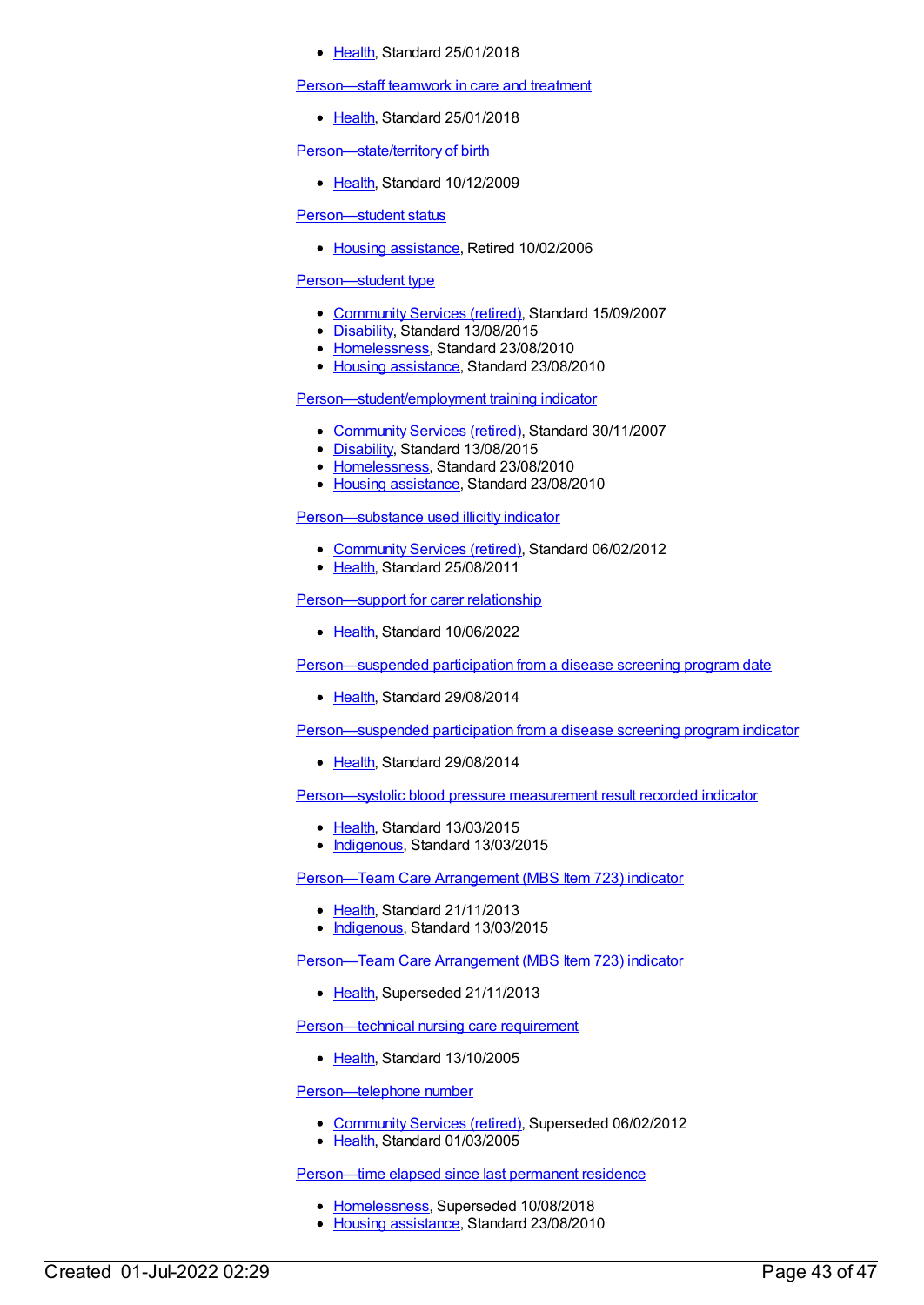[Person—time](https://meteor.aihw.gov.au/content/269749) since quitting tobacco smoking

• [Health](https://meteor.aihw.gov.au/RegistrationAuthority/12), Standard 01/03/2005

[Person—timing](https://meteor.aihw.gov.au/content/349379) of ACE-inhibitor prescription

• [Health](https://meteor.aihw.gov.au/RegistrationAuthority/12), Standard 01/10/2008

[Person—timing](https://meteor.aihw.gov.au/content/350416) of angiotensin II receptor blocker prescription

• [Health](https://meteor.aihw.gov.au/RegistrationAuthority/12), Standard 01/10/2008

[Person—timing](https://meteor.aihw.gov.au/content/350505) of antithrombin therapy prescription

• [Health](https://meteor.aihw.gov.au/RegistrationAuthority/12), Standard 01/10/2008

[Person—timing](https://meteor.aihw.gov.au/content/347826) of aspirin prescription

• [Health](https://meteor.aihw.gov.au/RegistrationAuthority/12), Standard 01/10/2008

[Person—timing](https://meteor.aihw.gov.au/content/349371) of beta-blocker prescription

• [Health](https://meteor.aihw.gov.au/RegistrationAuthority/12), Standard 01/10/2008

[Person—timing](https://meteor.aihw.gov.au/content/350429) of clopidogrel prescription

• [Health](https://meteor.aihw.gov.au/RegistrationAuthority/12), Standard 01/10/2008

[Person—timing](https://meteor.aihw.gov.au/content/349393) of glycoprotein IIb/IIIa inhibitor prescription

• [Health](https://meteor.aihw.gov.au/RegistrationAuthority/12), Standard 01/10/2008

[Person—timing](https://meteor.aihw.gov.au/content/350439) of statin prescription

• [Health](https://meteor.aihw.gov.au/RegistrationAuthority/12), Standard 01/10/2008

[Person—tissue](https://meteor.aihw.gov.au/content/446562) sample collected indicator

• [Health](https://meteor.aihw.gov.au/RegistrationAuthority/12), Standard 08/05/2014

[Person—tobacco](https://meteor.aihw.gov.au/content/269765) product smoked

• [Health](https://meteor.aihw.gov.au/RegistrationAuthority/12), Standard 01/03/2005

[Person—tobacco](https://meteor.aihw.gov.au/content/586214) smoking cessation indicator

• [Health](https://meteor.aihw.gov.au/RegistrationAuthority/12), Standard 19/11/2015

[Person—tobacco](https://meteor.aihw.gov.au/content/269768) smoking daily use status

• [Health](https://meteor.aihw.gov.au/RegistrationAuthority/12), Standard 01/03/2005

[Person—tobacco](https://meteor.aihw.gov.au/content/269769) smoking duration

● [Health](https://meteor.aihw.gov.au/RegistrationAuthority/12), Standard 01/03/2005

[Person—tobacco](https://meteor.aihw.gov.au/content/269766) smoking frequency

● [Health](https://meteor.aihw.gov.au/RegistrationAuthority/12), Standard 01/03/2005

[Person—tobacco](https://meteor.aihw.gov.au/content/269761) smoking quit age

• [Health](https://meteor.aihw.gov.au/RegistrationAuthority/12), Standard 01/03/2005

[Person—tobacco](https://meteor.aihw.gov.au/content/269762) smoking start age

• [Health](https://meteor.aihw.gov.au/RegistrationAuthority/12), Standard 01/03/2005

Person-tobacco smoking status

- [Health](https://meteor.aihw.gov.au/RegistrationAuthority/12), Standard 01/03/2005
- [Indigenous](https://meteor.aihw.gov.au/RegistrationAuthority/6), Standard 13/03/2015

[Person—tobacco](https://meteor.aihw.gov.au/content/269775) smoking status (last three months)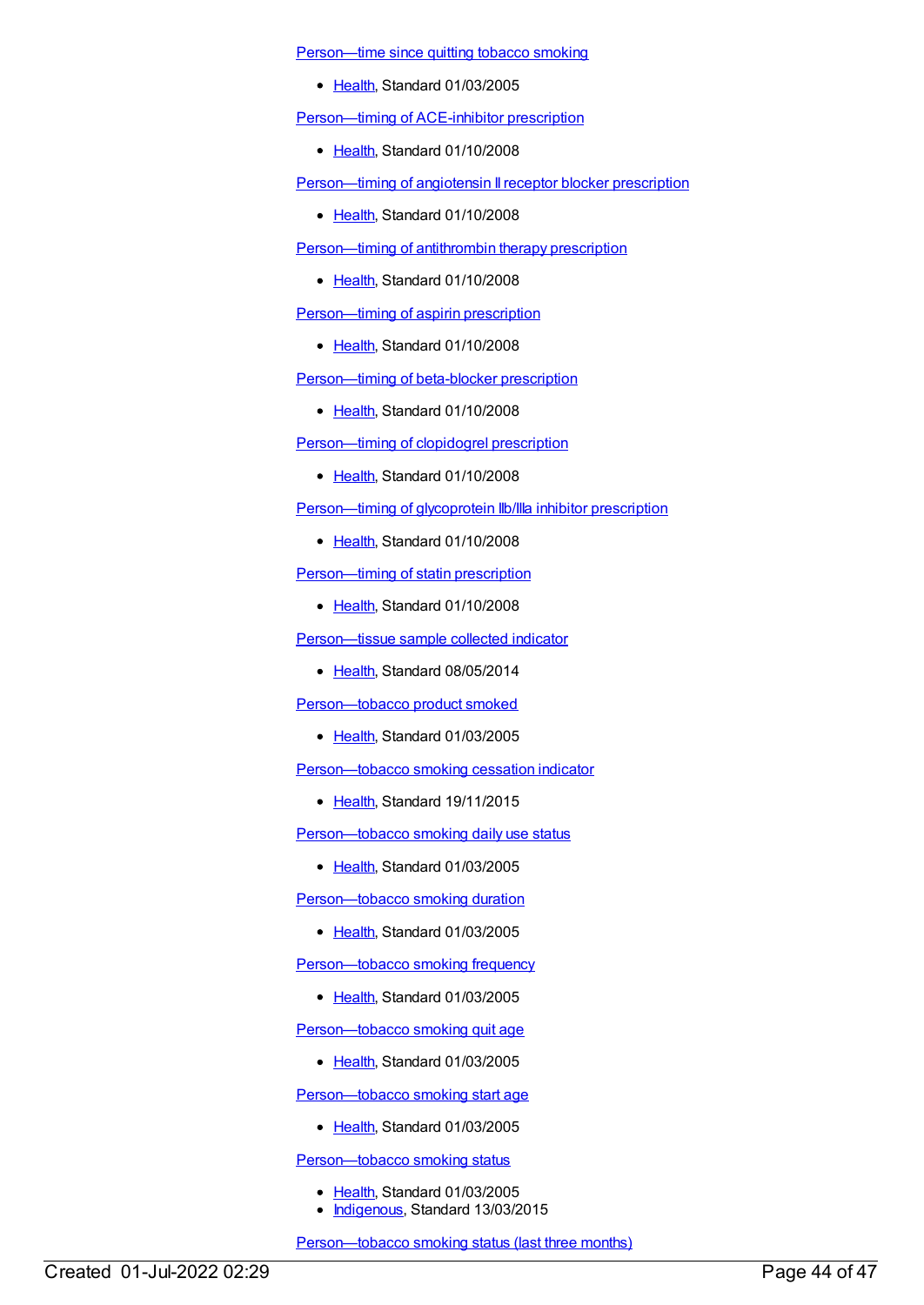#### • [Health](https://meteor.aihw.gov.au/RegistrationAuthority/12), Superseded 21/09/2005

[Person—total](https://meteor.aihw.gov.au/content/588779) cholesterol measurement result recorded indicator

- [Health](https://meteor.aihw.gov.au/RegistrationAuthority/12), Standard 13/03/2015
- [Indigenous](https://meteor.aihw.gov.au/RegistrationAuthority/6), Standard 13/03/2015

[Person—transgender](https://meteor.aihw.gov.au/content/375983) indicator

- [Community](https://meteor.aihw.gov.au/RegistrationAuthority/1) Services (retired), Standard 06/02/2012
- [Health](https://meteor.aihw.gov.au/RegistrationAuthority/12), Standard 25/08/2011

[Person—triglyceride](https://meteor.aihw.gov.au/content/269684) level

• [Health](https://meteor.aihw.gov.au/RegistrationAuthority/12), Standard 01/03/2005

[Person—troponin](https://meteor.aihw.gov.au/content/285219) assay type

• [Health](https://meteor.aihw.gov.au/RegistrationAuthority/12), Standard 04/06/2004

[Person—troponin](https://meteor.aihw.gov.au/content/285245) level

• [Health](https://meteor.aihw.gov.au/RegistrationAuthority/12), Standard 04/06/2004

[Person—troponin](https://meteor.aihw.gov.au/content/284991) level measured date

• [Health](https://meteor.aihw.gov.au/RegistrationAuthority/12), Standard 04/06/2004

Person-troponin level measured time

• [Health](https://meteor.aihw.gov.au/RegistrationAuthority/12), Standard 04/06/2004

[Person—type](https://meteor.aihw.gov.au/content/482574) of assistance to quit smoking

• [Health](https://meteor.aihw.gov.au/RegistrationAuthority/12), Standard 28/04/2016

[Person—type](https://meteor.aihw.gov.au/content/399213) of chronic condition

- [Health](https://meteor.aihw.gov.au/RegistrationAuthority/12), Standard 25/08/2011
- National Health [Performance](https://meteor.aihw.gov.au/RegistrationAuthority/8) Authority (retired), Retired 01/07/2016

[Person—type](https://meteor.aihw.gov.au/content/692334) of institution or facility previously resided in

[Homelessness](https://meteor.aihw.gov.au/RegistrationAuthority/14), Standard 10/08/2018

Person--- type of institution recently left

- [Homelessness](https://meteor.aihw.gov.au/RegistrationAuthority/14), Superseded 10/08/2018
- Housing [assistance](https://meteor.aihw.gov.au/RegistrationAuthority/11), Standard 23/08/2010

[Person—type](https://meteor.aihw.gov.au/content/623496) of interpreter service required

[Disability](https://meteor.aihw.gov.au/RegistrationAuthority/16), Standard 29/02/2016

[Person—type](https://meteor.aihw.gov.au/content/323181) of interpreter services required

- [Community](https://meteor.aihw.gov.au/RegistrationAuthority/1) Services (retired), Standard 27/04/2007
- [Disability](https://meteor.aihw.gov.au/RegistrationAuthority/16), Superseded 29/02/2016

Person—type of opioid [pharmacotherapy](https://meteor.aihw.gov.au/content/404785) treatment

• [Health](https://meteor.aihw.gov.au/RegistrationAuthority/12), Standard 25/08/2011

[Person—type](https://meteor.aihw.gov.au/content/634081) of psychological distress

• [Health](https://meteor.aihw.gov.au/RegistrationAuthority/12), Standard 28/04/2016

Person-type of substance used illicitly

- [Community](https://meteor.aihw.gov.au/RegistrationAuthority/1) Services (retired), Standard 06/02/2012
- [Health](https://meteor.aihw.gov.au/RegistrationAuthority/12), Standard 25/08/2011

[Person—type](https://meteor.aihw.gov.au/content/397308) of work activity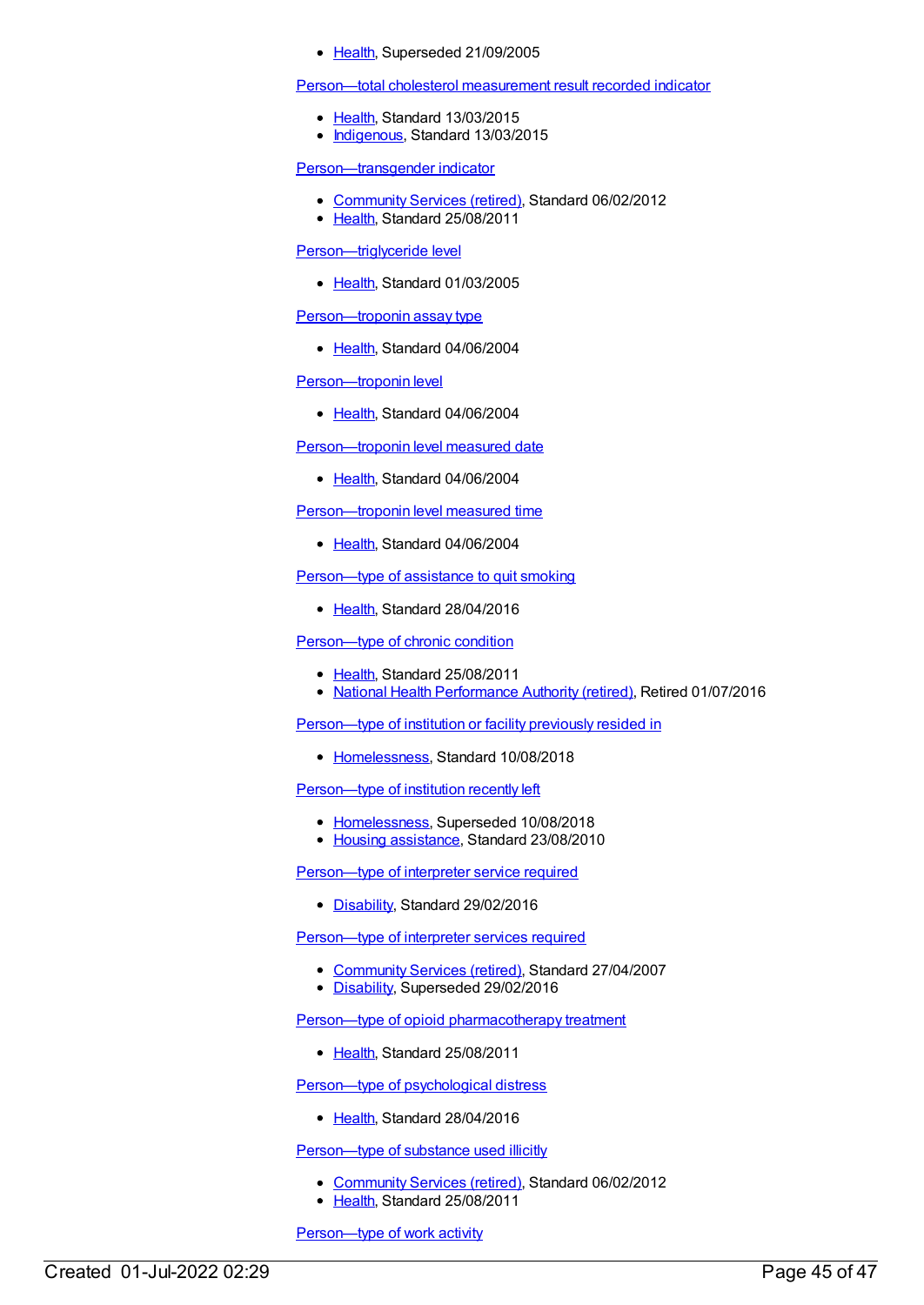- [Community](https://meteor.aihw.gov.au/RegistrationAuthority/1) Services (retired), Standard 21/05/2010
- Early [Childhood](https://meteor.aihw.gov.au/RegistrationAuthority/13), Superseded 07/06/2011

[Person—type](https://meteor.aihw.gov.au/content/441553) of work activity

● Early [Childhood](https://meteor.aihw.gov.au/RegistrationAuthority/13), Standard 07/06/2011

[Person—underlying](https://meteor.aihw.gov.au/content/338305) cause of acute coronary syndrome

• [Health](https://meteor.aihw.gov.au/RegistrationAuthority/12), Standard 01/10/2008

[Person—underlying](https://meteor.aihw.gov.au/content/307862) cause of death

• [Health](https://meteor.aihw.gov.au/RegistrationAuthority/12), Standard 01/10/2008

[Person—understanding](https://meteor.aihw.gov.au/content/751133) of rights and responsibilities

[Health](https://meteor.aihw.gov.au/RegistrationAuthority/12), Standard 10/06/2022

[Person—understanding](https://meteor.aihw.gov.au/content/751377) what could be expected from a service

• [Health](https://meteor.aihw.gov.au/RegistrationAuthority/12), Standard 10/06/2022

[Person—unintentional](https://meteor.aihw.gov.au/content/428838) weight loss indicator

• [Health](https://meteor.aihw.gov.au/RegistrationAuthority/12), Standard 08/05/2014

[Person—unique](https://meteor.aihw.gov.au/content/493275) identifier used indicator

- ACT Health [\(retired\)](https://meteor.aihw.gov.au/RegistrationAuthority/9), Candidate 09/08/2018
- [Community](https://meteor.aihw.gov.au/RegistrationAuthority/1) Services (retired), Standard 19/09/2013
- [Health](https://meteor.aihw.gov.au/RegistrationAuthority/12), Standard 07/02/2013

[Person—unit](https://meteor.aihw.gov.au/content/680991) identifier type

• [Health](https://meteor.aihw.gov.au/RegistrationAuthority/12), Standard 25/01/2018

[Person—units](https://meteor.aihw.gov.au/content/344794) of blood transfused

• [Health](https://meteor.aihw.gov.au/RegistrationAuthority/12), Standard 01/10/2008

[Person—urgency](https://meteor.aihw.gov.au/content/400413) of requested assistance

- [Community](https://meteor.aihw.gov.au/RegistrationAuthority/1) Services (retired), Standard 17/11/2010
- [Homelessness](https://meteor.aihw.gov.au/RegistrationAuthority/14), Standard 23/08/2010
- Housing [assistance](https://meteor.aihw.gov.au/RegistrationAuthority/11), Standard 23/08/2010

[Person—urinary](https://meteor.aihw.gov.au/content/487168) incontinence indicator

• [Health](https://meteor.aihw.gov.au/RegistrationAuthority/12), Standard 14/05/2015

[Person—urinary](https://meteor.aihw.gov.au/content/587645) incontinence pad use indicator

[Health](https://meteor.aihw.gov.au/RegistrationAuthority/12), Standard 14/05/2015

[Person—urine](https://meteor.aihw.gov.au/content/667058) albumin level

• [Health](https://meteor.aihw.gov.au/RegistrationAuthority/12), Recorded 15/05/2017

[Person—urine](https://meteor.aihw.gov.au/content/666200) protein level

• [Health](https://meteor.aihw.gov.au/RegistrationAuthority/12), Recorded 15/05/2017

[Person—urine](https://meteor.aihw.gov.au/content/495123) voiding problem severity

• [Health](https://meteor.aihw.gov.au/RegistrationAuthority/12), Standard 14/05/2015

Person—usual [accommodation](https://meteor.aihw.gov.au/content/564699) type prior to service episode

- ACT Health [\(retired\)](https://meteor.aihw.gov.au/RegistrationAuthority/9), Candidate 09/08/2018
- [Health](https://meteor.aihw.gov.au/RegistrationAuthority/12), Standard 13/11/2014

[Person—variations](https://meteor.aihw.gov.au/content/757688) of sex characteristics indicator